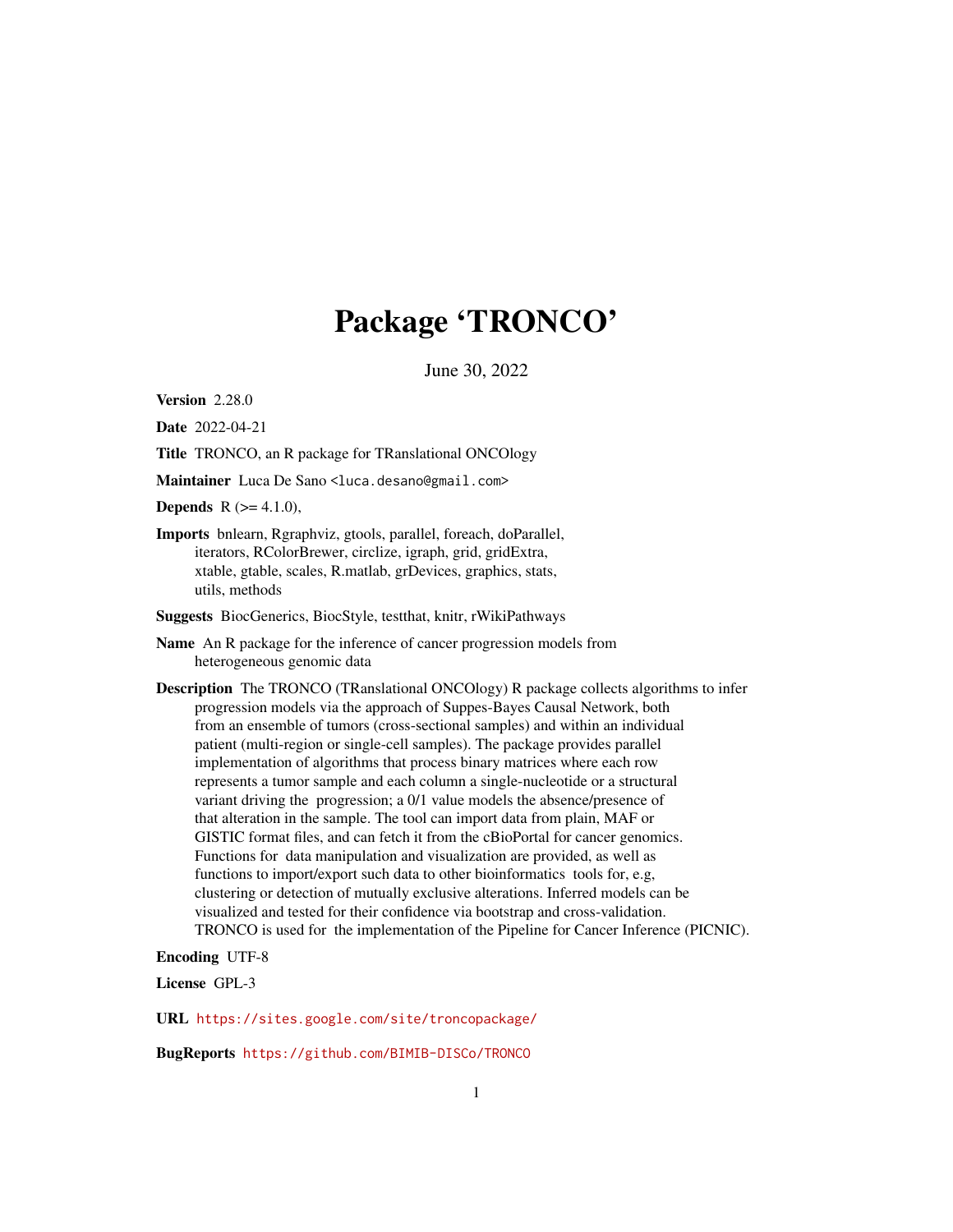biocViews BiomedicalInformatics, Bayesian, GraphAndNetwork, SomaticMutation, NetworkInference, Network, Clustering, DataImport, SingleCell, ImmunoOncology

RoxygenNote 7.1.2

VignetteBuilder knitr

git\_url https://git.bioconductor.org/packages/TRONCO

git\_branch RELEASE\_3\_15

git\_last\_commit 962edc7

git\_last\_commit\_date 2022-04-26

Date/Publication 2022-06-30

Author Marco Antoniotti [ctb],

Giulio Caravagna [aut, cre], Luca De Sano [aut] (<<https://orcid.org/0000-0002-9618-3774>>), Alex Graudenzi [aut], Giancarlo Mauri [ctb], Bud Mishra [ctb], Daniele Ramazzotti [aut] (<<https://orcid.org/0000-0002-6087-2666>>)

## R topics documented:

|  |  |  |  |  |  |  |  |  |  |  |  |  |  |  |  |  |  | 5           |
|--|--|--|--|--|--|--|--|--|--|--|--|--|--|--|--|--|--|-------------|
|  |  |  |  |  |  |  |  |  |  |  |  |  |  |  |  |  |  | 5           |
|  |  |  |  |  |  |  |  |  |  |  |  |  |  |  |  |  |  | 6           |
|  |  |  |  |  |  |  |  |  |  |  |  |  |  |  |  |  |  | 6           |
|  |  |  |  |  |  |  |  |  |  |  |  |  |  |  |  |  |  | 7           |
|  |  |  |  |  |  |  |  |  |  |  |  |  |  |  |  |  |  | 8           |
|  |  |  |  |  |  |  |  |  |  |  |  |  |  |  |  |  |  | 8           |
|  |  |  |  |  |  |  |  |  |  |  |  |  |  |  |  |  |  | $\mathbf Q$ |
|  |  |  |  |  |  |  |  |  |  |  |  |  |  |  |  |  |  | 10          |
|  |  |  |  |  |  |  |  |  |  |  |  |  |  |  |  |  |  | 10          |
|  |  |  |  |  |  |  |  |  |  |  |  |  |  |  |  |  |  | 11          |
|  |  |  |  |  |  |  |  |  |  |  |  |  |  |  |  |  |  | 12          |
|  |  |  |  |  |  |  |  |  |  |  |  |  |  |  |  |  |  | 12          |
|  |  |  |  |  |  |  |  |  |  |  |  |  |  |  |  |  |  | 13          |
|  |  |  |  |  |  |  |  |  |  |  |  |  |  |  |  |  |  | 14          |
|  |  |  |  |  |  |  |  |  |  |  |  |  |  |  |  |  |  | 14          |
|  |  |  |  |  |  |  |  |  |  |  |  |  |  |  |  |  |  | 15          |
|  |  |  |  |  |  |  |  |  |  |  |  |  |  |  |  |  |  | 16          |
|  |  |  |  |  |  |  |  |  |  |  |  |  |  |  |  |  |  | 16          |
|  |  |  |  |  |  |  |  |  |  |  |  |  |  |  |  |  |  | 17          |
|  |  |  |  |  |  |  |  |  |  |  |  |  |  |  |  |  |  | 18          |
|  |  |  |  |  |  |  |  |  |  |  |  |  |  |  |  |  |  | 18          |
|  |  |  |  |  |  |  |  |  |  |  |  |  |  |  |  |  |  | 19          |
|  |  |  |  |  |  |  |  |  |  |  |  |  |  |  |  |  |  | 20          |
|  |  |  |  |  |  |  |  |  |  |  |  |  |  |  |  |  |  | 21          |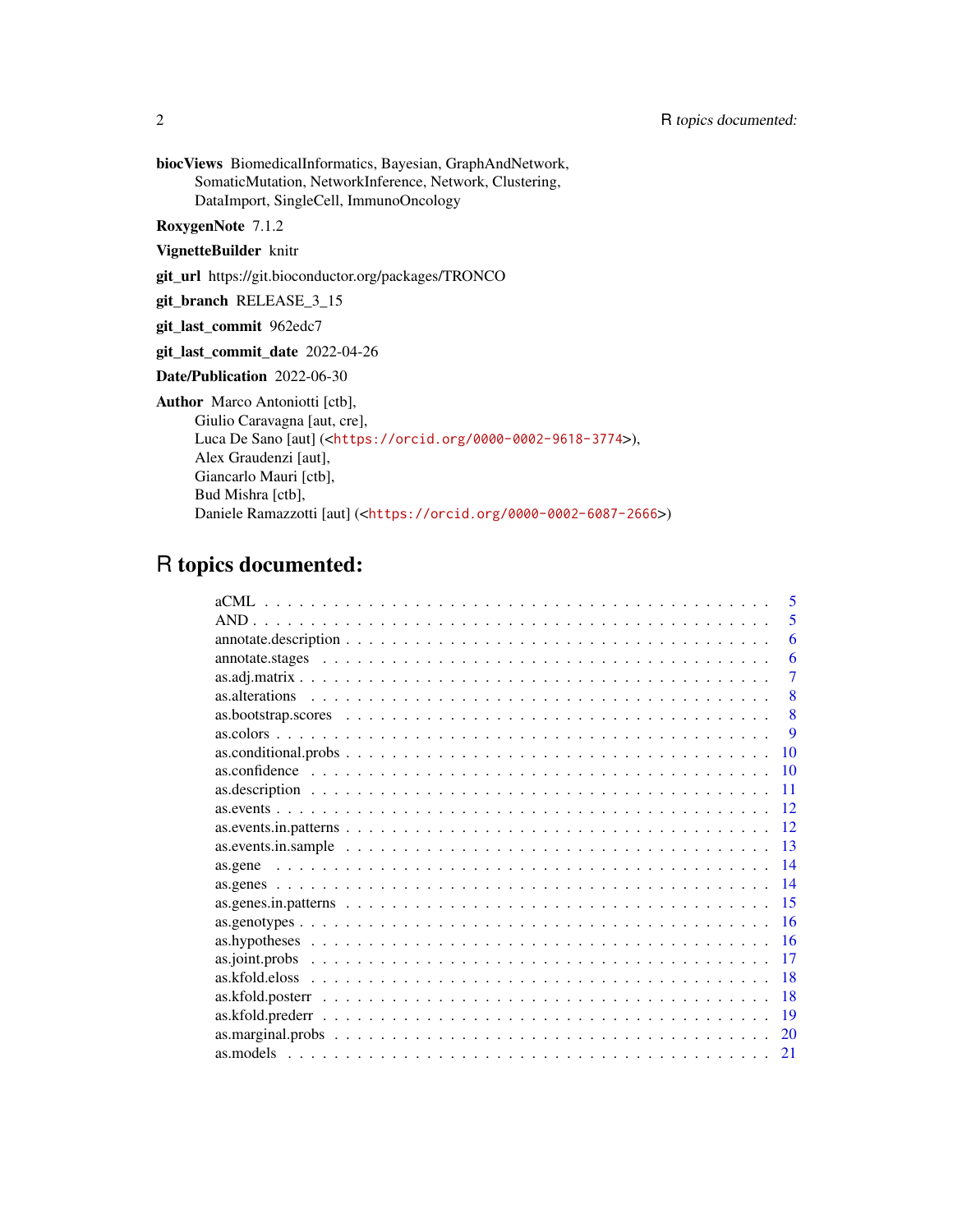|                                                                                                                     | 21 |
|---------------------------------------------------------------------------------------------------------------------|----|
|                                                                                                                     | 22 |
|                                                                                                                     | 23 |
|                                                                                                                     | 23 |
|                                                                                                                     | 24 |
|                                                                                                                     | 25 |
|                                                                                                                     | 25 |
|                                                                                                                     | 26 |
|                                                                                                                     | 27 |
|                                                                                                                     | 27 |
|                                                                                                                     | 28 |
|                                                                                                                     | 29 |
|                                                                                                                     | 29 |
|                                                                                                                     | 30 |
|                                                                                                                     | 31 |
|                                                                                                                     | 31 |
|                                                                                                                     |    |
|                                                                                                                     | 32 |
|                                                                                                                     | 33 |
|                                                                                                                     | 33 |
|                                                                                                                     | 34 |
|                                                                                                                     | 34 |
|                                                                                                                     | 35 |
|                                                                                                                     | 35 |
|                                                                                                                     | 36 |
|                                                                                                                     | 36 |
|                                                                                                                     | 37 |
|                                                                                                                     | 38 |
| $export.nbs. input \dots \dots \dots \dots \dots \dots \dots \dots \dots \dots \dots \dots \dots \dots \dots \dots$ | 39 |
|                                                                                                                     | 39 |
|                                                                                                                     | 40 |
|                                                                                                                     | 41 |
|                                                                                                                     | 41 |
|                                                                                                                     | 42 |
|                                                                                                                     | 42 |
|                                                                                                                     | 43 |
|                                                                                                                     | 44 |
|                                                                                                                     | 45 |
|                                                                                                                     | 45 |
|                                                                                                                     | 46 |
| import.model                                                                                                        | 48 |
|                                                                                                                     | 48 |
|                                                                                                                     | 49 |
|                                                                                                                     | 49 |
|                                                                                                                     | 50 |
|                                                                                                                     | 51 |
|                                                                                                                     |    |
|                                                                                                                     | 51 |
| maf                                                                                                                 | 52 |
|                                                                                                                     | 53 |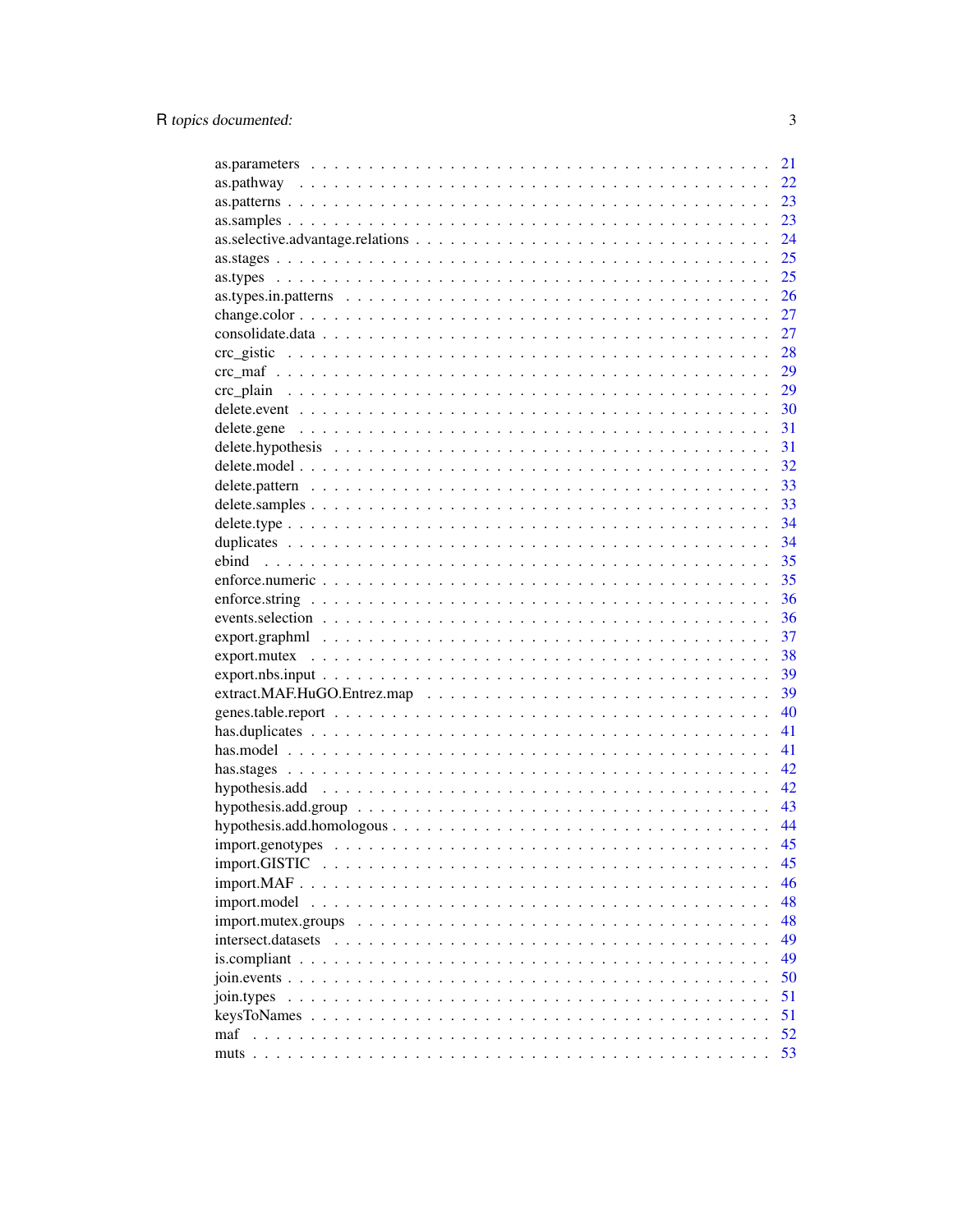| 53 |
|----|
| 54 |
| 54 |
| 55 |
| 55 |
| 56 |
| 56 |
| 57 |
| 59 |
| 60 |
| 60 |
| 61 |
| 61 |
| 65 |
| 66 |
| 67 |
| 67 |
| 68 |
| 68 |
| 69 |
| 69 |
| 70 |
| 70 |
| 71 |
| 71 |
| 72 |
| 73 |
| 73 |
| 74 |
| 74 |
| 75 |
| 76 |
|    |
| 77 |
| 78 |
| 80 |
|    |
| 82 |
| 83 |
| 84 |
| 84 |
| 87 |
| 88 |
| 88 |
| 89 |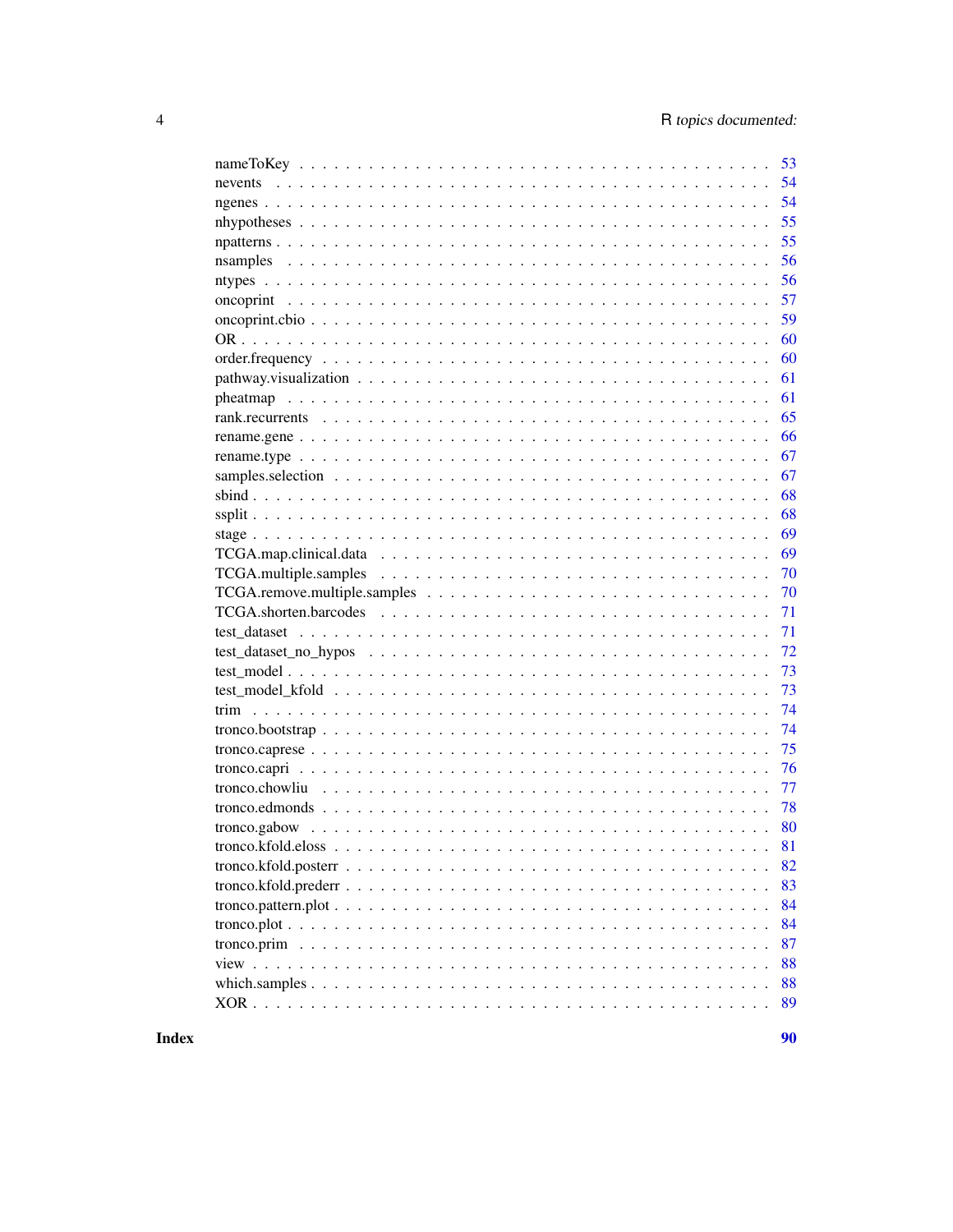<span id="page-4-0"></span>

## Description

This file contains a TRONCO compliant dataset

#### Usage

data(aCML)

## Format

TRONCO compliant dataset

## Value

A standard TRONCO object

#### Author(s)

Luca De Sano

#### Source

data from http://www.nature.com/ng/journal/v45/n1/full/ng.2495.html

| <b>AND</b> | $^{\prime}$<br> |  |
|------------|-----------------|--|
|            |                 |  |

## Description

AND hypothesis

#### Usage

AND(...)

## Arguments

... Atoms of the co-occurance pattern given either as labels or as partielly lifted vectors.

#### Value

Vector to be added to the lifted genotype resolving the co-occurance pattern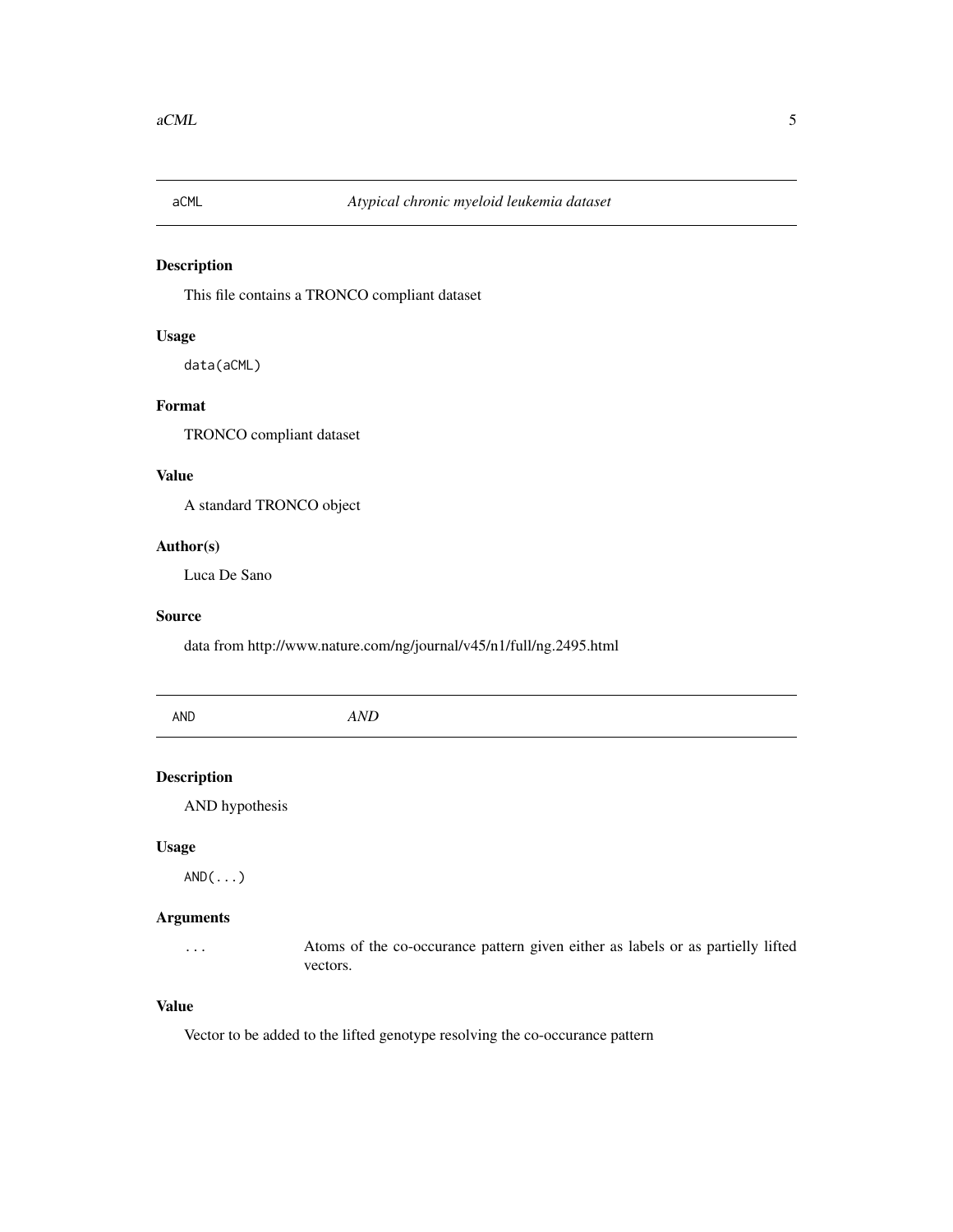<span id="page-5-0"></span>annotate.description *annotate.description*

## Description

Annotate a description on the selected dataset

#### Usage

```
annotate.description(x, label)
```
## Arguments

| X     | A TRONCO compliant dataset. |
|-------|-----------------------------|
| label | A string                    |

#### Value

A TRONCO compliant dataset.

## Examples

```
data(test_dataset)
annotate.description(test_dataset, 'new description')
```
annotate.stages *annotate.stages*

## Description

Annotate stage information on the selected dataset

## Usage

```
annotate.stages(x, stages, match.TCGA.patients = FALSE)
```

| $\mathsf{x}$        | A TRONCO compliant dataset.                             |
|---------------------|---------------------------------------------------------|
| stages              | A list of stages. Rownames must match samples list of x |
| match.TCGA.patients |                                                         |
|                     | Match using TCGA notations (only first 12 characters)   |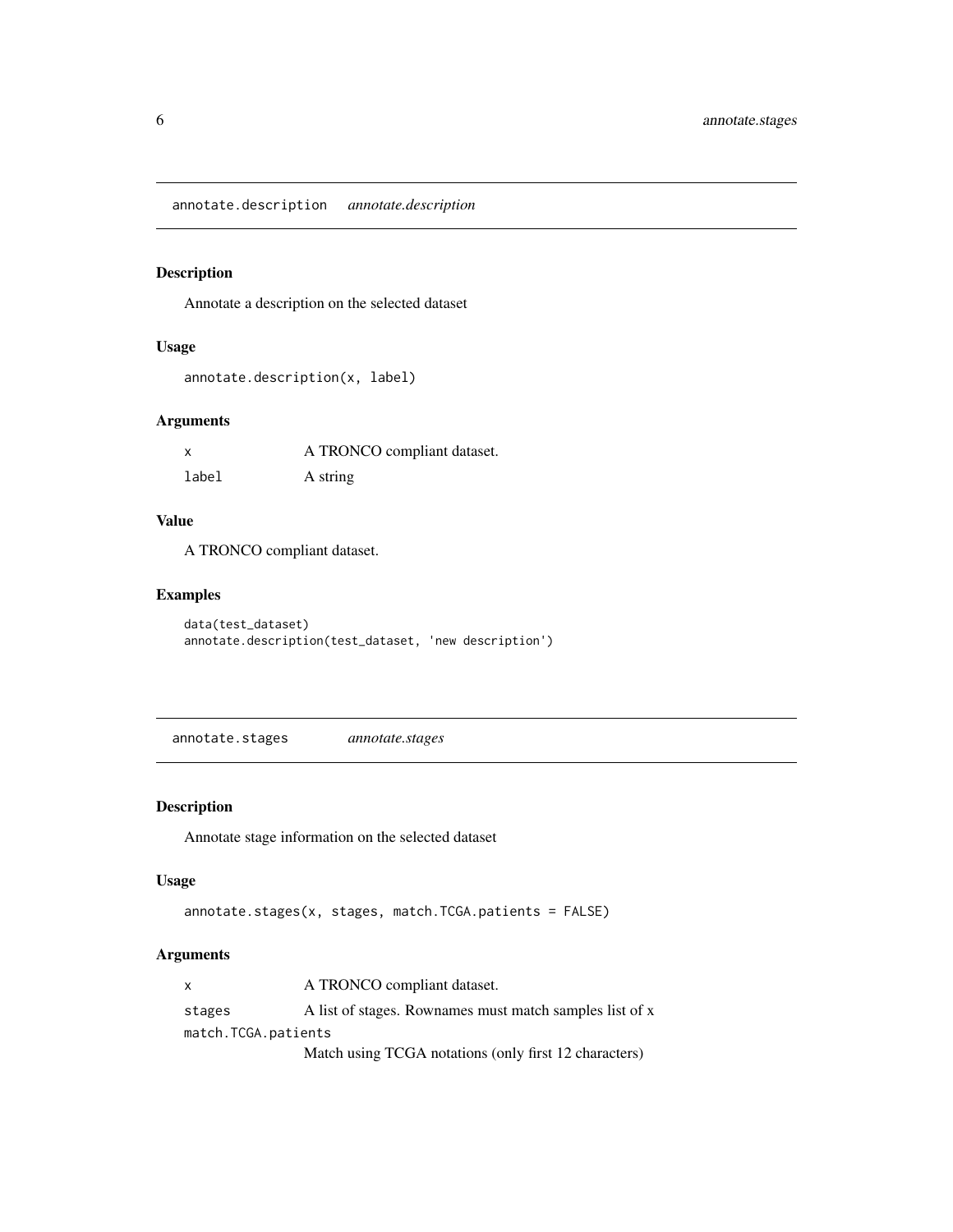<span id="page-6-0"></span>as.adj.matrix 7

#### Value

A TRONCO compliant dataset.

#### Examples

```
data(test_dataset)
data(stage)
test_dataset = annotate.stages(test_dataset, stage)
as.stages(test_dataset)
```
as.adj.matrix *as.adj.matrix*

#### Description

Extract the adjacency matrix of a TRONCO model. The matrix is indexed with colnames/rownames which represent genotype keys - these can be resolved with function keysToNames. It is possible to specify a subset of events to build the matrix, a subset of models if multiple reconstruction have been performed. Also, either the prima facie matrix or the post-regularization matrix can be extracted.

#### Usage

```
as.adj.matrix(x, events = as.events(x), models = names(x$model), type = "fit")
```
#### Arguments

| x      | A TRONCO model.                                                                                            |
|--------|------------------------------------------------------------------------------------------------------------|
| events | A subset of events as of $as.$ events $(x)$ , all by default.                                              |
| models | A subset of reconstructed models, all by default.                                                          |
| type   | Either the prima facie (' $pf'$ ) or the post-regularization (' $fit'$ ) matrix, ' $fit'$ by de-<br>fault. |

## Value

The adjacency matrix of a TRONCO model.

```
data(test_model)
as.adj.matrix(test_model)
as.adj.matrix(test_model, events=as.events(test_model)[5:15,])
as.adj.matrix(test_model, events=as.events(test_model)[5:15,], type='pf')
```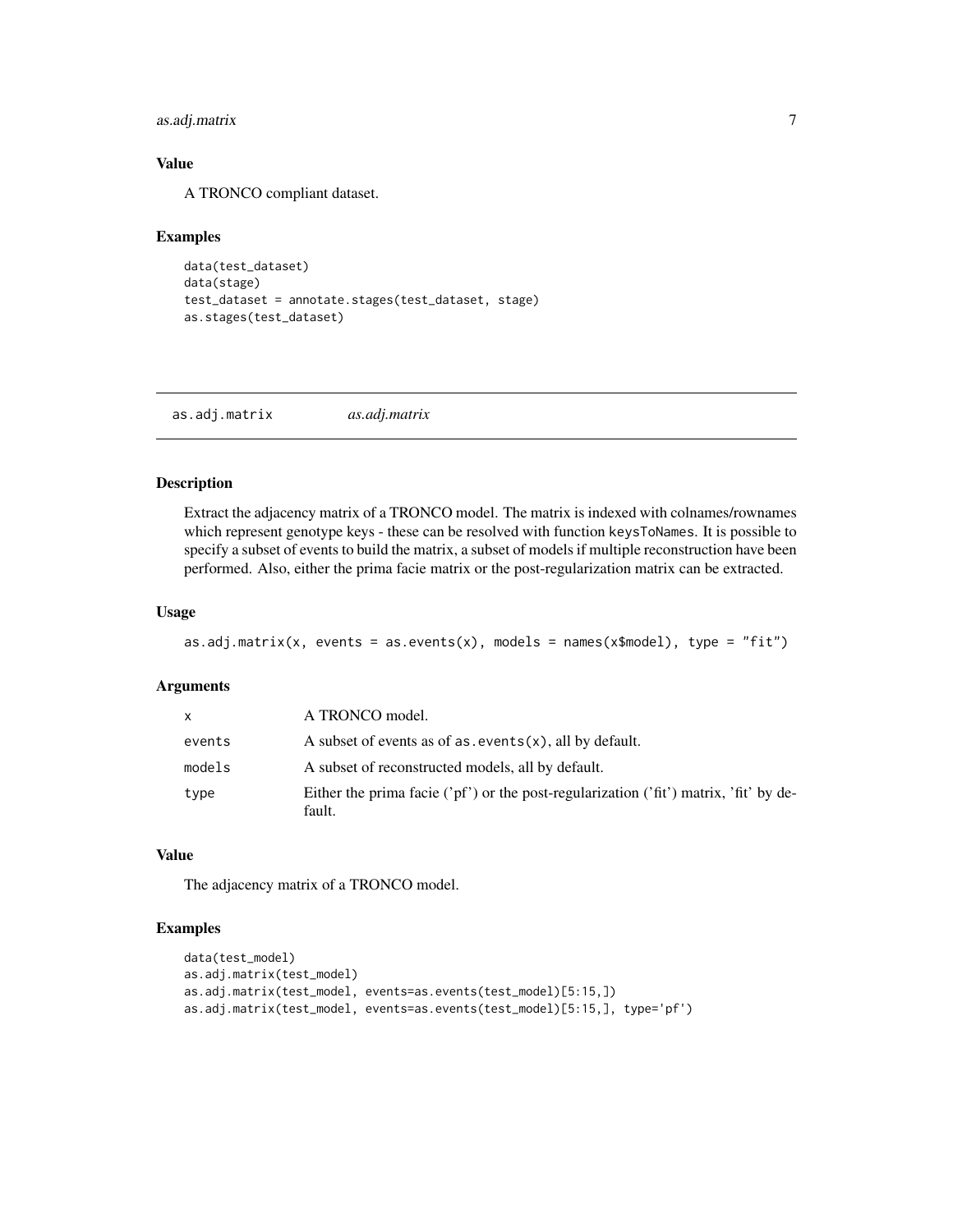<span id="page-7-0"></span>as.alterations *as.alterations*

#### Description

Return a dataset where all events for a gene are merged in a unique event, i.e., a total of gene-level alterations diregarding the event type. Input 'x' is checked to be a TRONCO compliant dataset see is.compliant.

#### Usage

```
as.alterations(x, new.type = "Alteration", new.color = "khaki", silent = FALSE)
```
#### Arguments

| x.        | A TRONCO compliant dataset.                                     |
|-----------|-----------------------------------------------------------------|
| new.type  | The types label of the new event type, 'Alteration' by default. |
| new.color | The color of the event new. type, default 'khaki'.              |
| silent    | A parameter to disable/enable verbose messages.                 |

#### Value

A TRONCO compliant dataset with alteration profiles.

## Examples

```
data(muts)
as.alterations(muts)
```
as.bootstrap.scores *as.bootstrap.scores*

#### Description

Returns a dataframe with all the bootstrap score in a TRONCO model. It is possible to specify a subset of events or models if multiple reconstruction have been performed.

#### Usage

```
as.bootstrap.scores(x, events = as.events(x), models = names(x$model))
```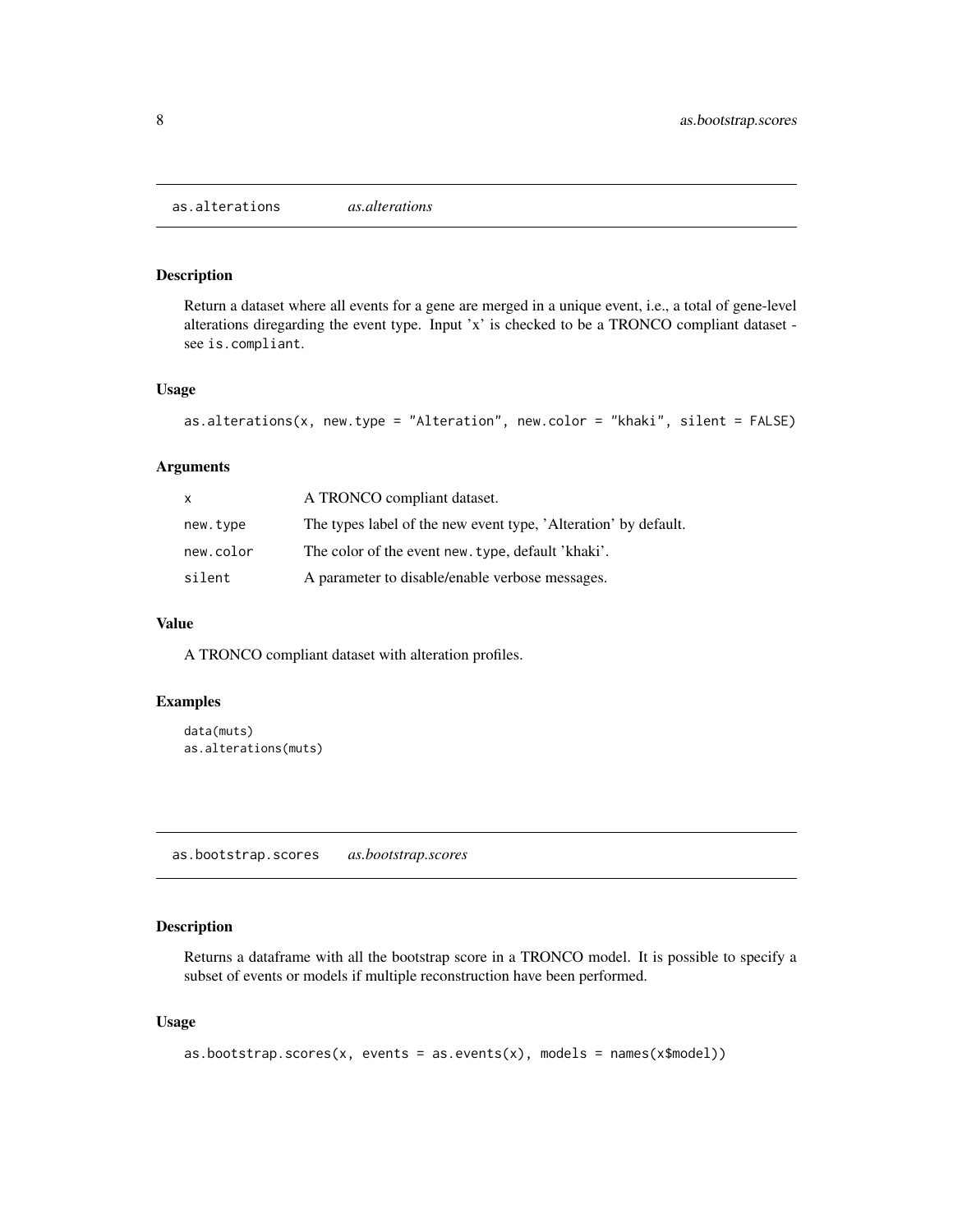#### <span id="page-8-0"></span>as.colors 9

#### Arguments

| $\mathsf{x}$ | A TRONCO model.                                               |
|--------------|---------------------------------------------------------------|
| events       | A subset of events as of $as.$ events $(x)$ , all by default. |
| models       | A subset of reconstructed models, all by default.             |

#### Value

All the bootstrap scores in a TRONCO model

## Examples

```
data(test_model)
as.bootstrap.scores(test_model)
as.bootstrap.scores(test_model, events=as.events(test_model)[5:15,])
```
as.colors *as.colors*

## Description

Return the colors associated to each type of event in 'x', which should be a TRONCO compliant dataset - see is.compliant.

#### Usage

as.colors(x)

## Arguments

x A TRONCO compliant dataset.

#### Value

A named vector of colors.

```
data(test_dataset)
as.colors(test_dataset)
```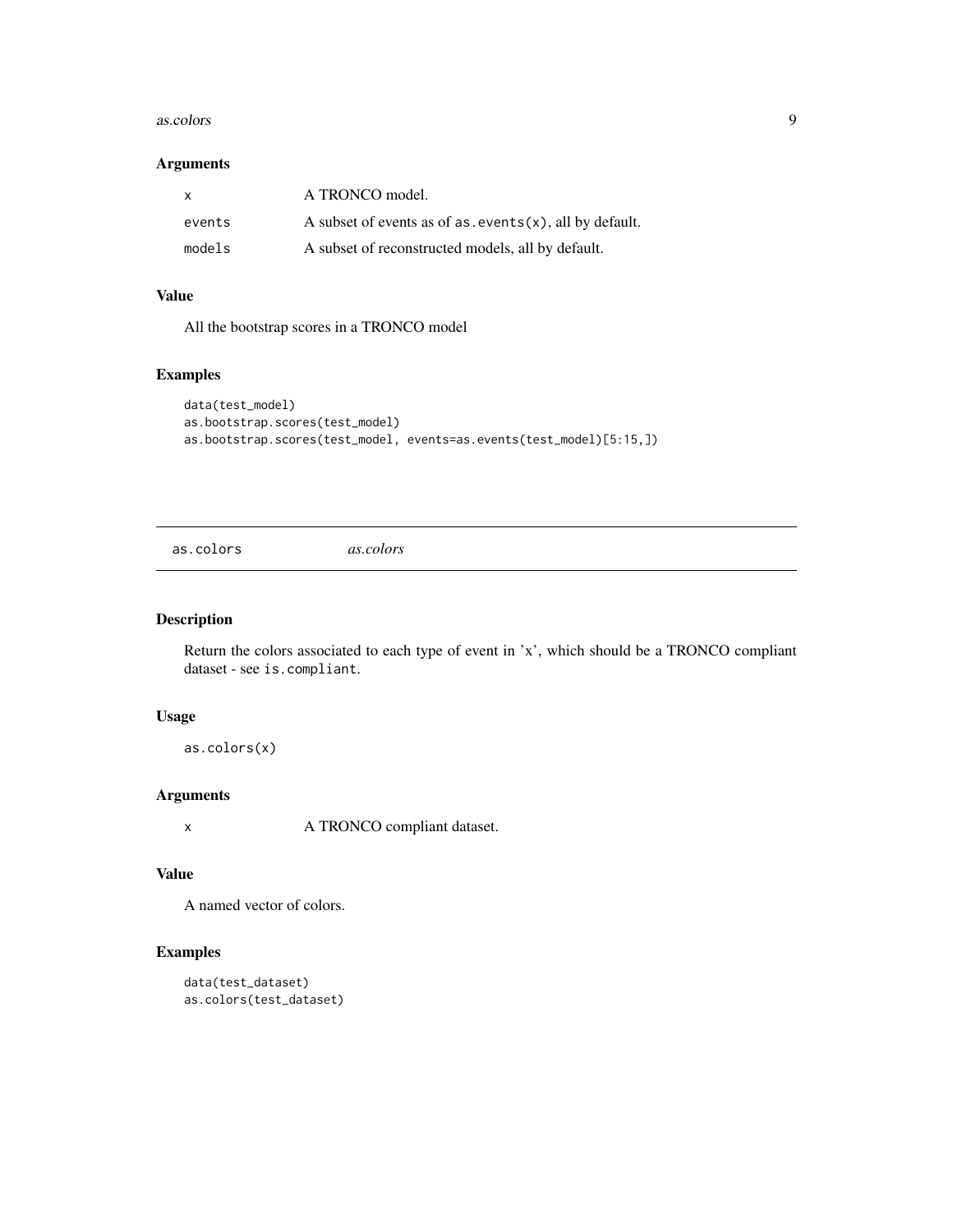<span id="page-9-0"></span>as.conditional.probs *as.conditional.probs*

#### Description

Extract the conditional probabilities from a TRONCO model. The return matrix is indexed with rownames which represent genotype keys - these can be resolved with function keysToNames. It is possible to specify a subset of events to build the matrix, a subset of models if multiple reconstruction have been performed. Also, either the observed or fit probabilities can be extracted.

#### Usage

```
as.conditional.probs(
  x,
  events = as. events(x),
 models = names(x$model),
  type = "observed"
)
```
#### **Arguments**

| x      | A TRONCO model.                                               |
|--------|---------------------------------------------------------------|
| events | A subset of events as of $as.$ events $(x)$ , all by default. |
| models | A subset of reconstructed models, all by default.             |
| type   | observed ('observed')                                         |

#### Details

#' @examples data(test\_model) as.conditional.probs(test\_model) as.conditional.probs(test\_model, events=as.events(test\_model)[5:15,])

#### Value

The conditional probabilities in a TRONCO model.

```
as.confidence as.confidence
```
#### Description

Return confidence information for a TRONCO model. Available information are: temporal priority (tp), probability raising (pr), hypergeometric test (hg), parametric (pb), non parametric (npb) or statistical (sb) bootstrap, entropy loss (eloss), prediction error (prederr). Confidence is available only once a model has been reconstructed with any of the algorithms implemented in TRONCO. If more than one model has been reconstructed - for instance via multiple regularizations - confidence information is appropriately nested. The requested confidence is specified via vector parameter conf.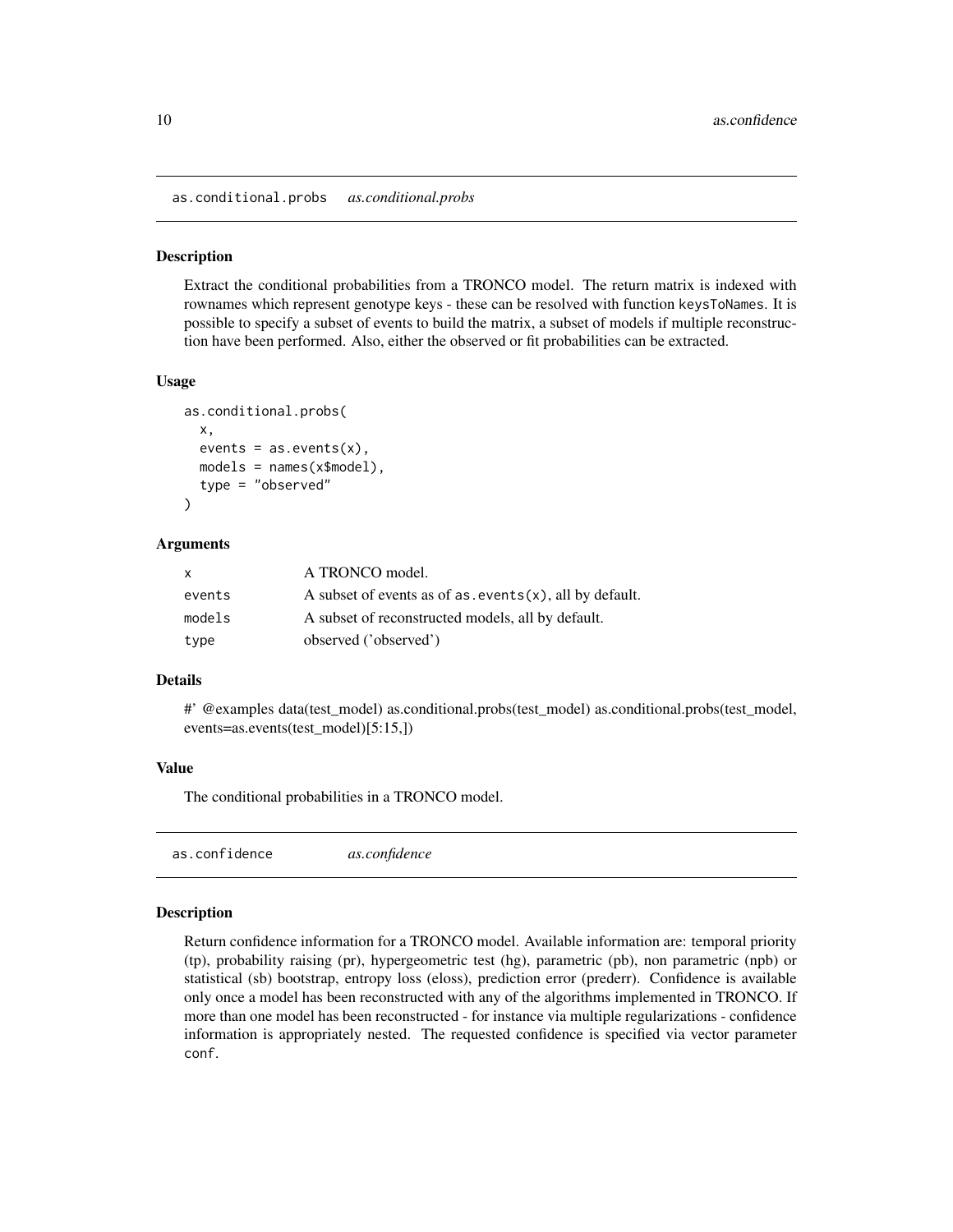## <span id="page-10-0"></span>as.description 11

## Usage

as.confidence(x, conf, models = names(x\$model))

#### Arguments

|        | A TRONCO model.                                                                               |
|--------|-----------------------------------------------------------------------------------------------|
| conf   | A vector with any of 'tp', 'pr', 'hg', 'npb', 'pb', 'sb', 'eloss', 'prederr' or<br>'posterr'. |
| models | The name of the models to extract, all by default.                                            |

#### Value

A list of matrices with the event-to-event confidence.

## Examples

```
data(test_model)
as.confidence(test_model, conf='tp')
as.confidence(test_model, conf=c('tp', 'hg'))
```
as.description *as.description*

#### Description

Return the description annotating the dataset, if any. Input 'x' should be a TRONCO compliant dataset - see is.compliant.

## Usage

as.description(x)

#### Arguments

x A TRONCO compliant dataset.

#### Value

The description annotating the dataset, if any.

```
data(test_dataset)
as.description(test_dataset)
```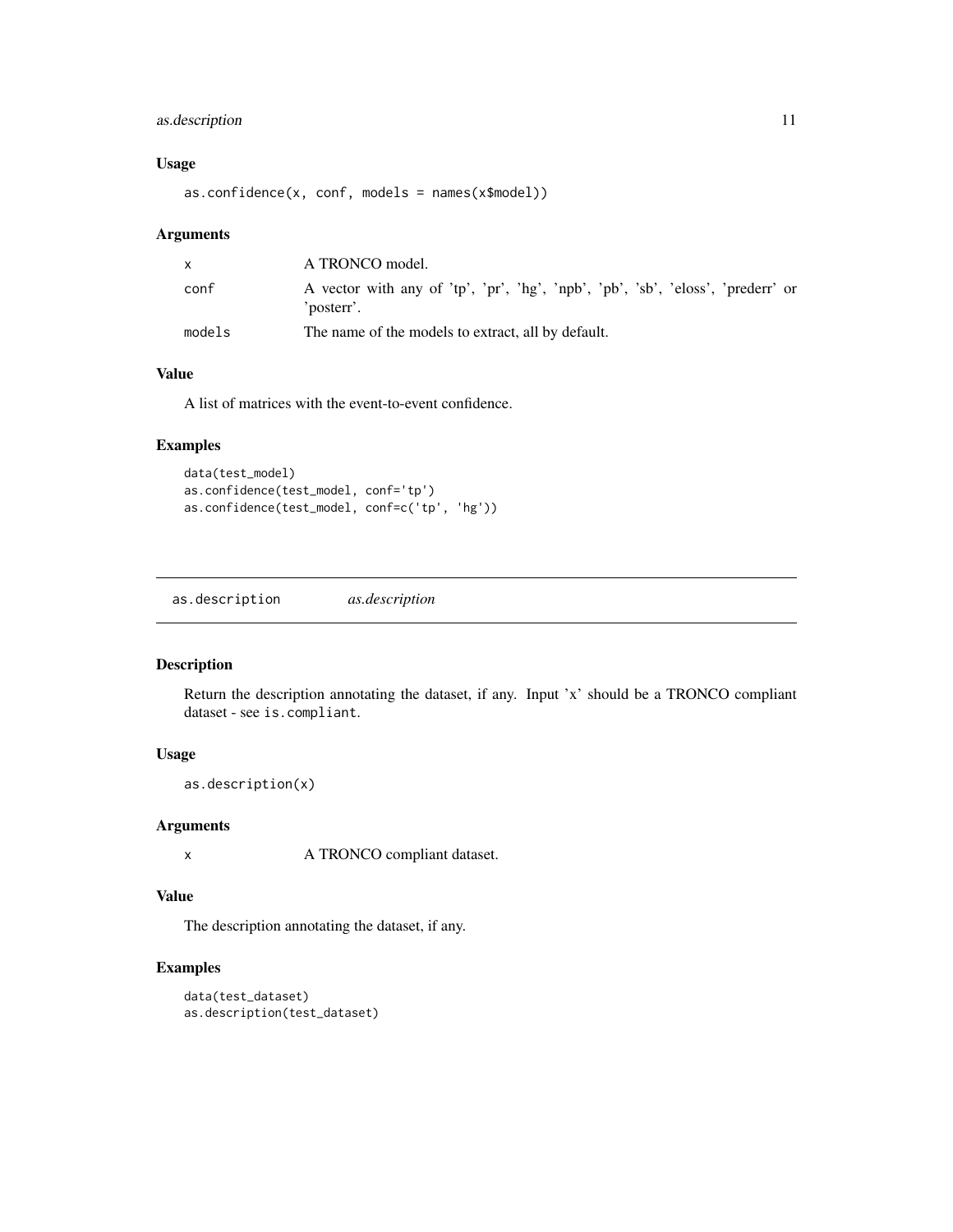<span id="page-11-0"></span>as.events *as.events*

## Description

Return all events involving certain genes and of a certain type in 'x', which should be a TRONCO compliant dataset - see is.compliant.

## Usage

 $as.events(x, genes = NA, types = NA, keysToNames = FALSE)$ 

#### Arguments

| X           | A TRONCO compliant dataset.                                          |
|-------------|----------------------------------------------------------------------|
| genes       | The genes to consider, if NA all available genes are used.           |
| types       | The types of events to consider, if NA all available types are used. |
| keysToNames | If TRUE return a list of mnemonic name composed by type $+$ gene     |

#### Value

A matrix with 2 columns (event type, gene name) for the events found.

## Examples

```
data(test_dataset)
as.events(test_dataset)
as.events(test_dataset, types='ins_del')
as.events(test_dataset, genes = 'TET2')
as.events(test_dataset, types='Missing')
```
as.events.in.patterns *as.events.in.patterns*

#### Description

Return the list of events present in selected patterns

## Usage

as.events.in.patterns(x, patterns = NULL)

|          | A TRONCO compliant dataset.                            |
|----------|--------------------------------------------------------|
| patterns | A list of patterns for which the list will be returned |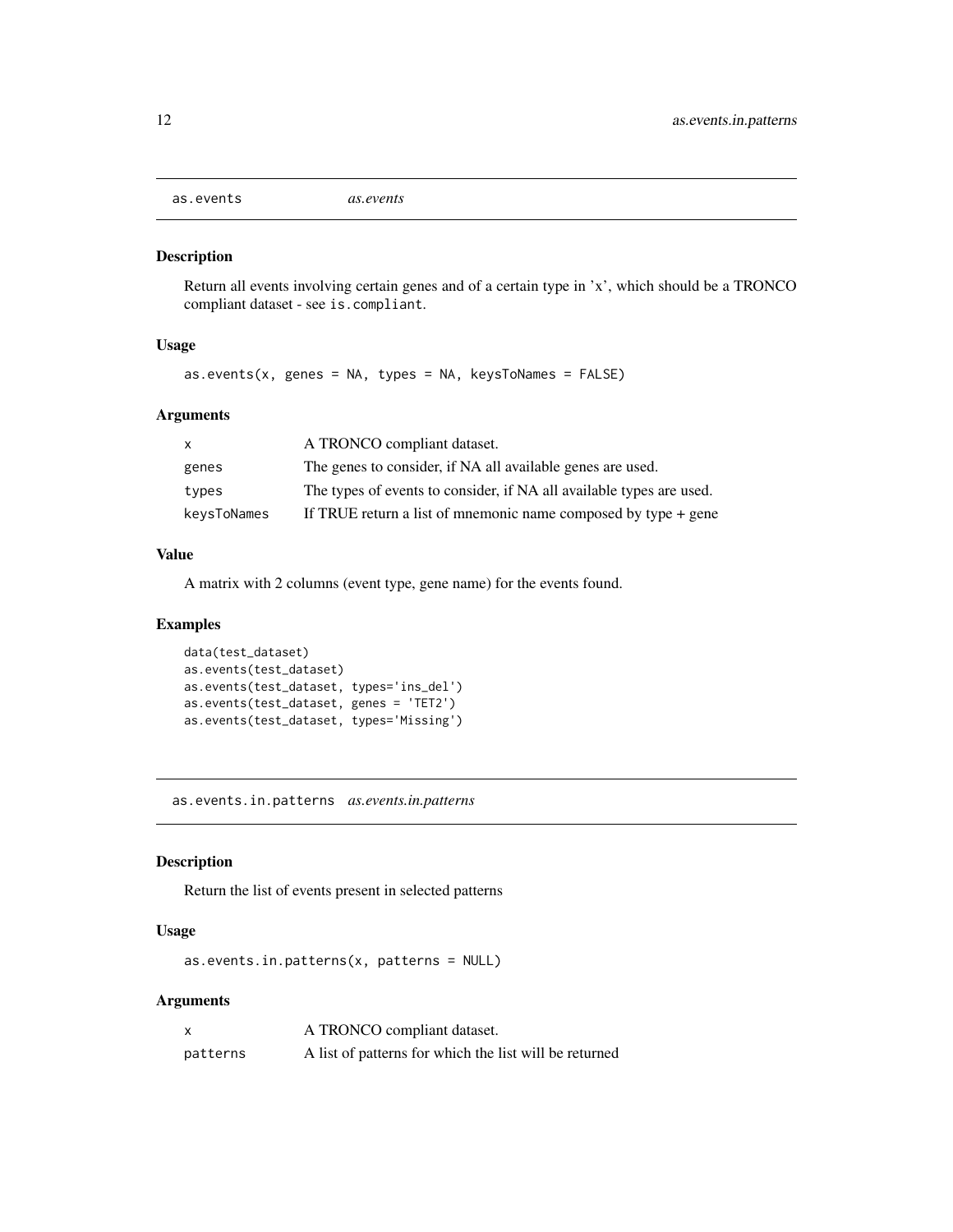<span id="page-12-0"></span>as.events.in.sample 13

## Value

A list of events present in patterns which consitute CAPRI's hypotheses

## Examples

```
data(test_dataset)
as.events.in.patterns(test_dataset)
as.events.in.patterns(test_dataset, patterns='XOR_EZH2')
```
as.events.in.sample *as.events.in.sample*

## Description

Return a list of events which are observed in the input samples list

#### Usage

as.events.in.sample(x, sample)

#### Arguments

| x      | A TRONCO compliant dataset |
|--------|----------------------------|
| sample | Vector of sample names     |

#### Value

A list of events which are observed in the input samples list

```
data(test_dataset)
as.events.in.sample(test_dataset, c('patient 1', 'patient 7'))
```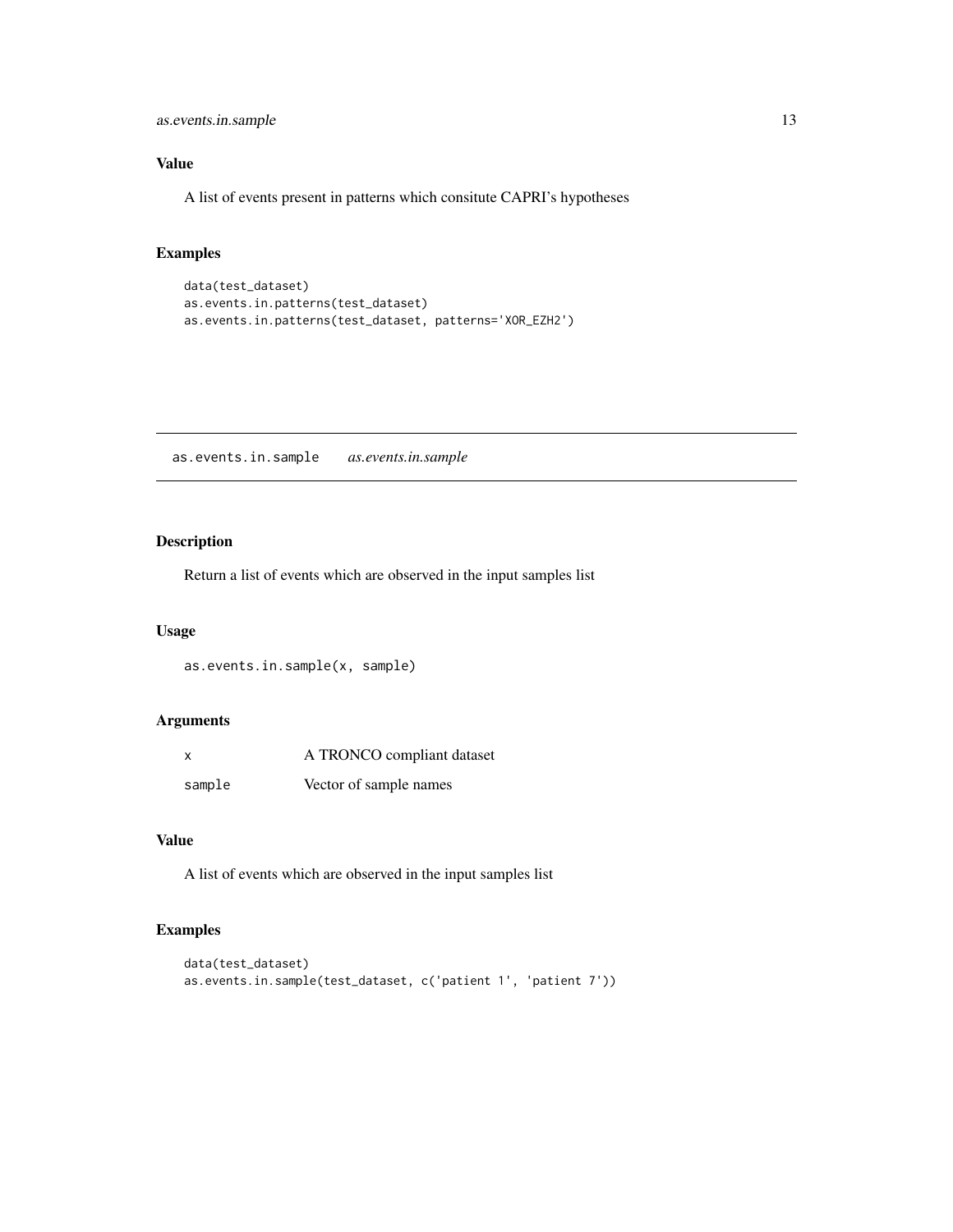<span id="page-13-0"></span>

#### Description

Return the genotypes for a certain set of genes and type of events. Input 'x' should be a TRONCO compliant dataset - see is.compliant. In this case column names are substituted with events' types.

#### Usage

as.gene(x, genes, types = NA)

#### Arguments

|       | A TRONCO compliant dataset.                                          |
|-------|----------------------------------------------------------------------|
| genes | The genes to consider, if NA all available genes are used.           |
| types | The types of events to consider, if NA all available types are used. |

## Value

A matrix, subset of as.genotypes(x) with colnames substituted with events' types.

#### Examples

data(test\_dataset) as.gene(test\_dataset, genes = c('EZH2', 'ASXL1'))

as.genes *as.genes*

## Description

Return all gene symbols for which a certain type of event exists in 'x', which should be a TRONCO compliant dataset - see is.compliant.

#### Usage

as.genes(x, types = NA)

|       | A TRONCO compliant dataset.                                          |
|-------|----------------------------------------------------------------------|
| types | The types of events to consider, if NA all available types are used. |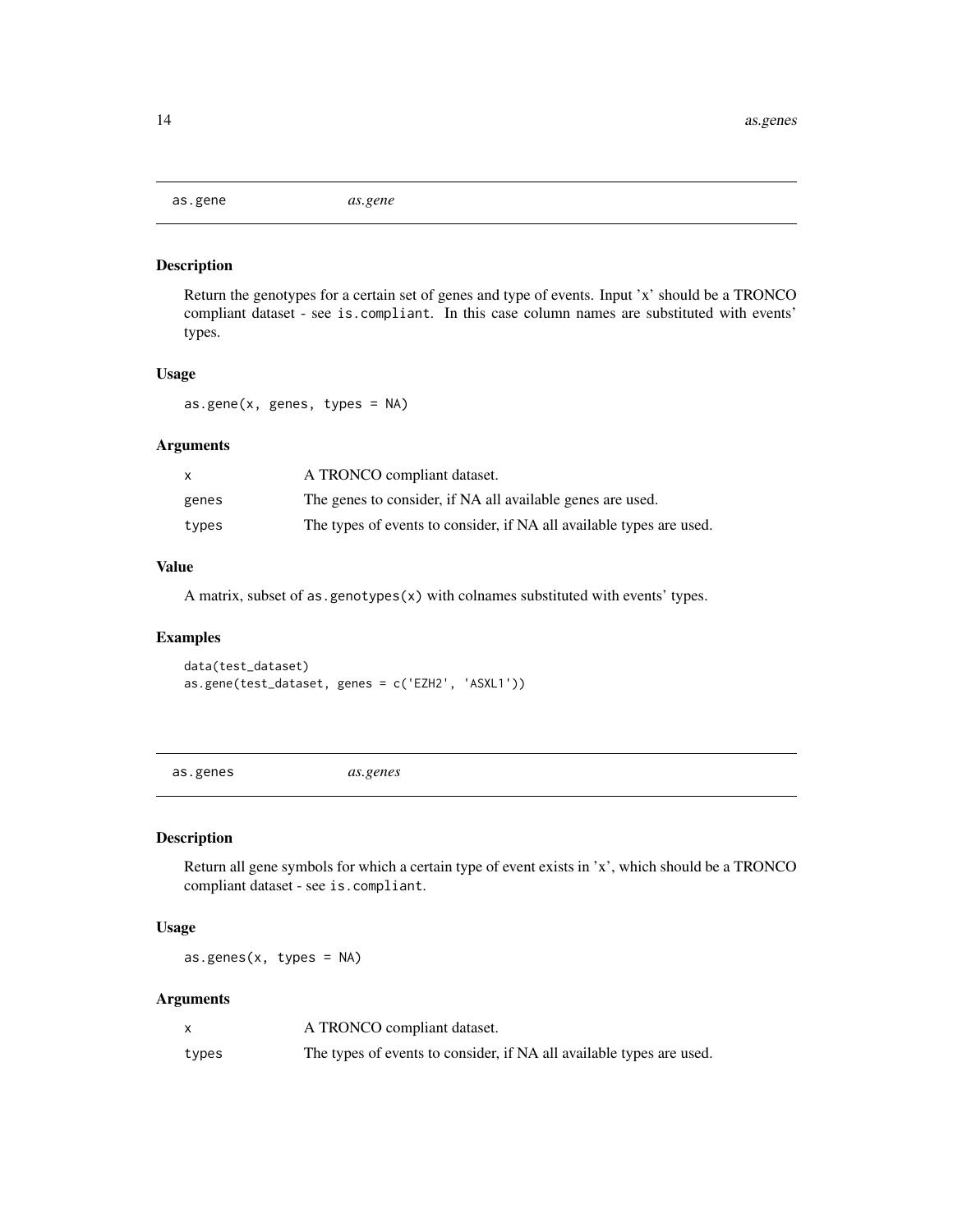<span id="page-14-0"></span>as.genes.in.patterns 15

## Value

A vector of gene symbols for which a certain type of event exists

## Examples

```
data(test_dataset)
as.genes(test_dataset)
```
as.genes.in.patterns *as.genes.in.patterns*

## Description

Return the list of genes present in selected patterns

#### Usage

```
as.genes.in.patterns(x, patterns = NULL)
```
#### Arguments

| $\boldsymbol{\mathsf{x}}$ | A TRONCO compliant dataset.                            |
|---------------------------|--------------------------------------------------------|
| patterns                  | A list of patterns for which the list will be returned |

## Value

A list of genes present in patterns which consitute CAPRI's hypotheses

```
data(test_dataset)
as.genes.in.patterns(test_dataset)
as.genes.in.patterns(test_dataset, patterns='XOR_EZH2')
```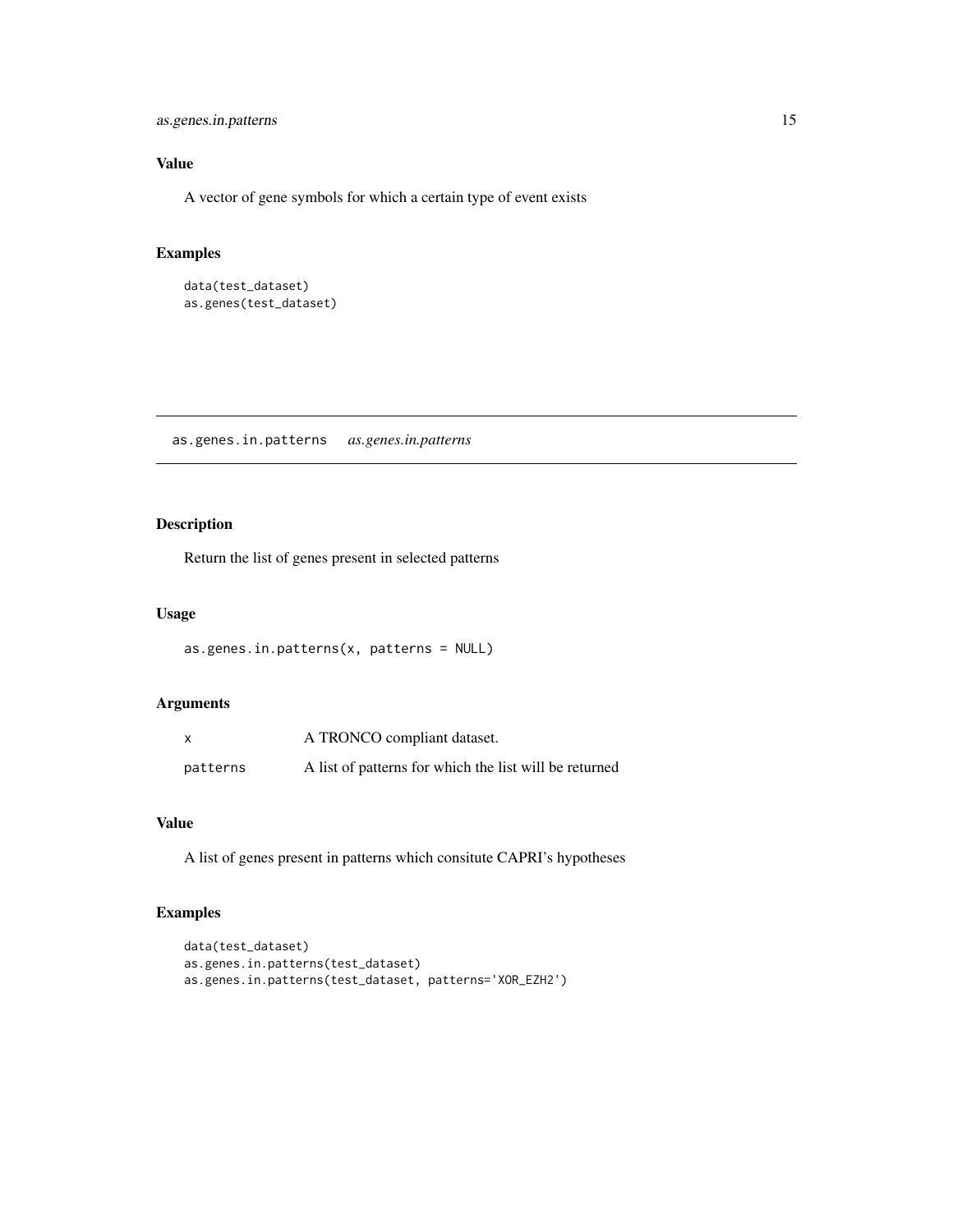<span id="page-15-0"></span>as.genotypes *as.genotypes*

#### Description

Return all genotypes for input 'x', which should be a TRONCO compliant dataset see is.compliant. Function keysToNames can be used to translate colnames to events.

#### Usage

```
as.genotypes(x)
```
#### Arguments

x A TRONCO compliant dataset.

#### Value

A TRONCO genotypes matrix.

#### Examples

```
data(test_dataset)
as.genotypes(test_dataset)
```
as.hypotheses *as.hypotheses*

#### Description

Return the hypotheses in the dataset which constitute CAPRI's hypotheses.

#### Usage

```
as.hypotheses(x, cause = NA, effect = NA)
```
#### Arguments

| X      | A TRONCO compliant dataset.       |
|--------|-----------------------------------|
| cause  | A list of genes to use as causes  |
| effect | A list of genes to use as effects |

## Value

The hypotheses in the dataset which constitute CAPRI's hypotheses.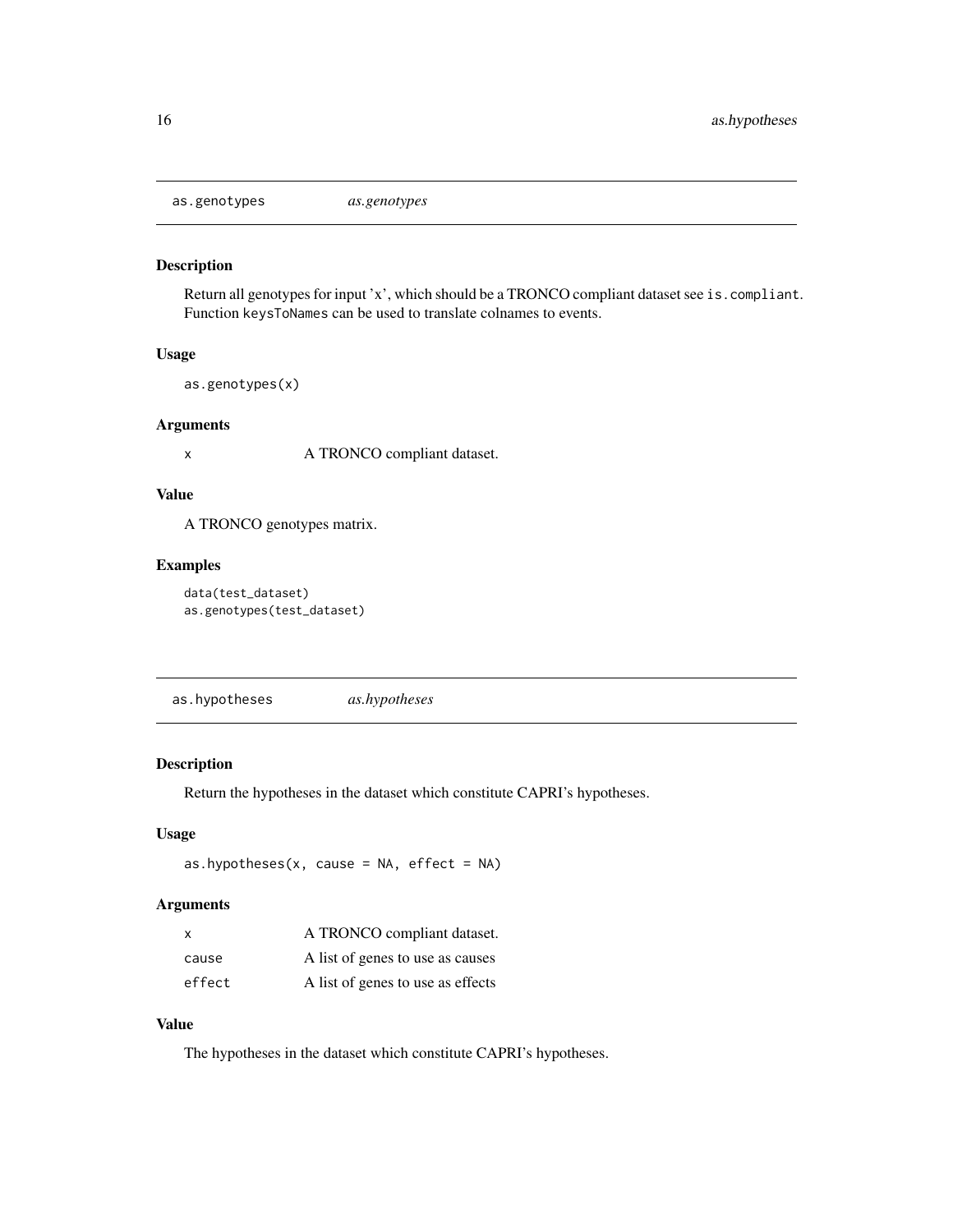## <span id="page-16-0"></span>as.joint.probs 17

#### Examples

```
data(test_dataset)
as.hypotheses(test_dataset)
```
as.joint.probs *as.joint.probs*

## Description

Extract the joint probabilities from a TRONCO model. The return matrix is indexed with rownames/colnames which represent genotype keys - these can be resolved with function keysToNames. It is possible to specify a subset of events to build the matrix, a subset of models if multiple reconstruction have been performed. Also, either the observed or fit probabilities can be extracted.

#### Usage

```
as.joint.probs(
  x,
  events = as.events(x),models = names(x$model),
  type = "observed"
\mathcal{L}
```
#### Arguments

| x      | A TRONCO model.                                               |
|--------|---------------------------------------------------------------|
| events | A subset of events as of $as.$ events $(x)$ , all by default. |
| models | A subset of reconstructed models, all by default.             |
| type   | observed                                                      |

## Value

The joint probabilities in a TRONCO model.

```
data(test_model)
as.joint.probs(test_model)
as.joint.probs(test_model, events=as.events(test_model)[5:15,])
```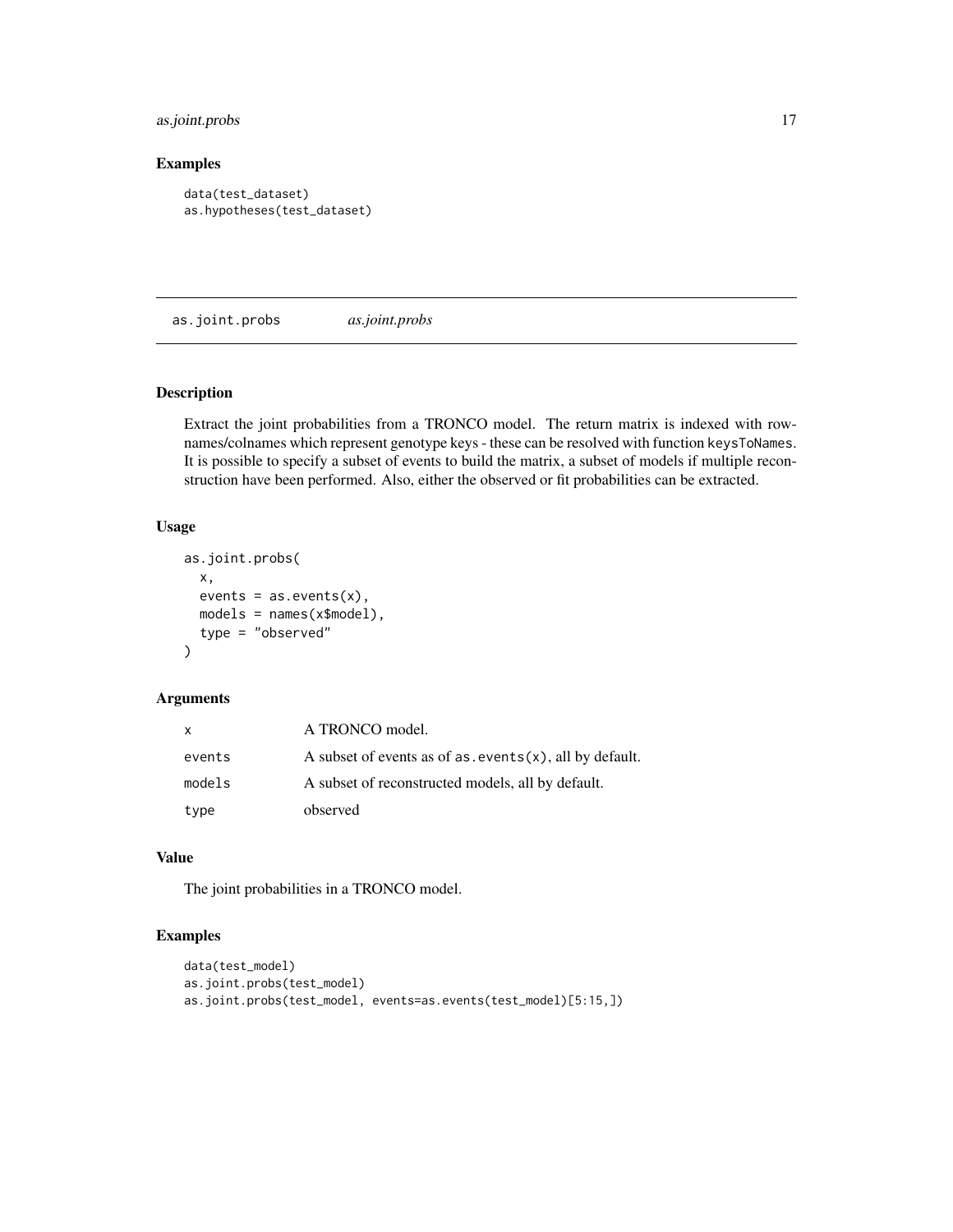<span id="page-17-0"></span>as.kfold.eloss *as.kfold.eloss*

## Description

Returns a dataframe with all the average/stdev entropy loss score of a TRONCO model. It is possible to specify models if multiple reconstruction have been performed.

#### Usage

as.kfold.eloss(x, models = names(x\$model), values = FALSE)

#### Arguments

| $\mathsf{x}$ | A TRONCO model.                                   |
|--------------|---------------------------------------------------|
| models       | A subset of reconstructed models, all by default. |
| values       | If you want to see also the values                |

#### Value

All the bootstrap scores in a TRONCO model

#### Examples

```
data(test_model_kfold)
as.kfold.eloss(test_model_kfold)
as.kfold.eloss(test_model_kfold, models='capri_aic')
```
as.kfold.posterr *as.kfold.posterr*

#### Description

Returns a dataframe with all the posterior classification error score in a TRONCO model. It is possible to specify a subset of events or models if multiple reconstruction have been performed.

#### Usage

```
as.kfold.posterr(
 x,
 events = as. events(x),
 models = names(x$model),
 values = FALSE,
  table = FALSE
)
```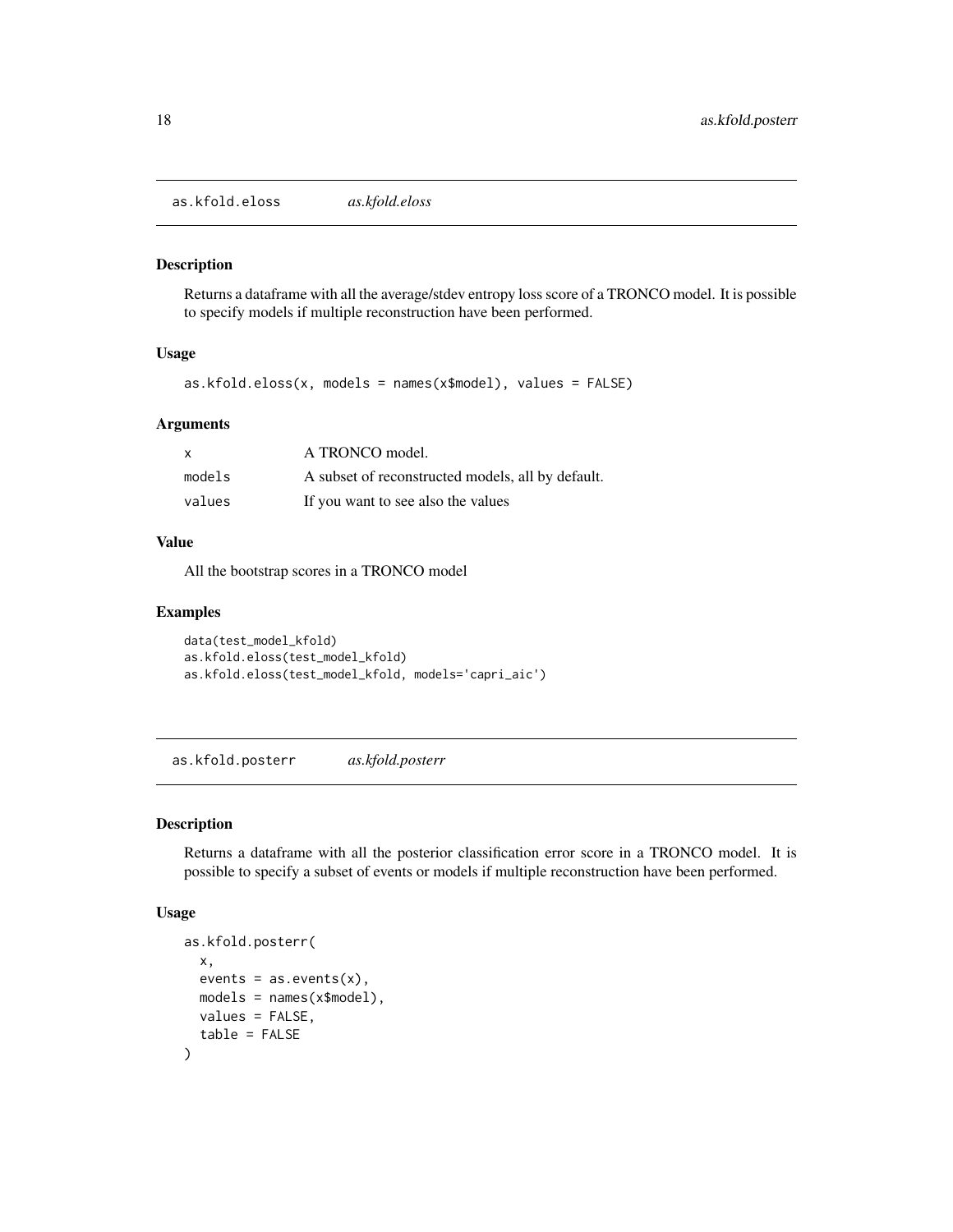## <span id="page-18-0"></span>as.kfold.prederr 19

#### Arguments

| x      | A TRONCO model.                                               |
|--------|---------------------------------------------------------------|
| events | A subset of events as of $as.$ events $(x)$ , all by default. |
| models | A subset of reconstructed models, all by default.             |
| values | If you want to see also the values                            |
| table  | Keep the original table (defaul false)                        |

#### Value

All the posterior classification error scores in a TRONCO model

## Examples

```
data(test_model_kfold)
data(test_model)
as.kfold.posterr(test_model_kfold)
as.kfold.posterr(test_model_kfold, events=as.events(test_model)[5:15,])
```
as.kfold.prederr *as.kfold.prederr*

#### Description

Returns a dataframe with all the prediction error score in a TRONCO model. It is possible to specify a subset of events or models if multiple reconstruction have been performed.

## Usage

```
as.kfold.prederr(
  x,
  events = as.events(x),models = names(x$model),
  values = FALSE,
  table = FALSE
\mathcal{L}
```

| x      | A TRONCO model.                                               |
|--------|---------------------------------------------------------------|
| events | A subset of events as of $as.$ events $(x)$ , all by default. |
| models | A subset of reconstructed models, all by default.             |
| values | If you want to see also the values                            |
| table  | Keep the original table (defaul false)                        |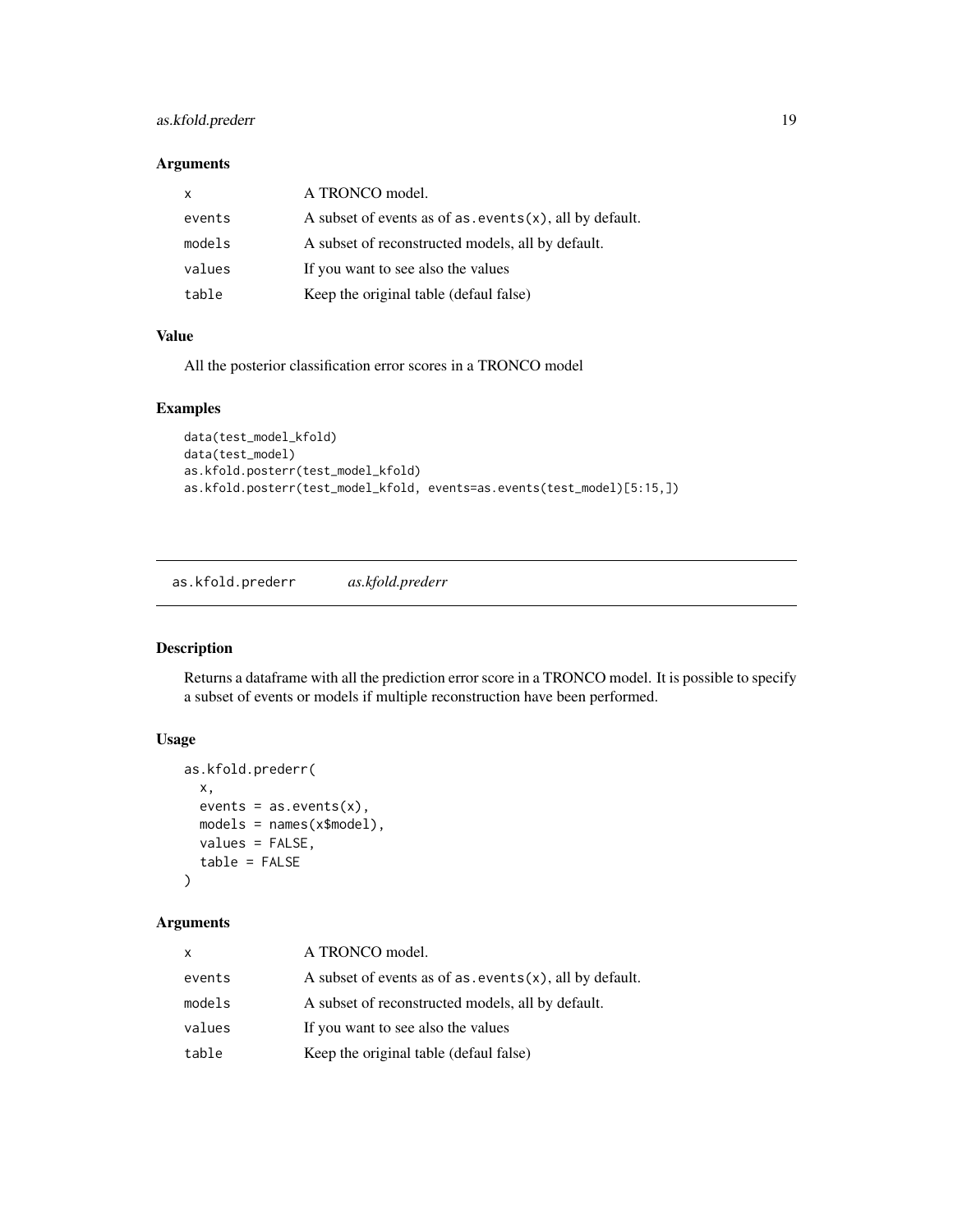#### Value

All the bootstrap scores in a TRONCO model

#### Examples

```
data(test_model_kfold)
as.kfold.prederr(test_model_kfold)
as.kfold.prederr(test_model_kfold, models='capri_aic')
```
as.marginal.probs *as.marginal.probs*

## Description

Extract the marginal probabilities from a TRONCO model. The return matrix is indexed with rownames which represent genotype keys - these can be resolved with function keysToNames. It is possible to specify a subset of events to build the matrix, a subset of models if multiple reconstruction have been performed. Also, either the observed or fit probabilities can be extracted.

#### Usage

```
as.marginal.probs(
  x,
 events = as.events(x),models = names(x$model),
  type = "observed"
)
```
#### **Arguments**

| X      | A TRONCO model.                                               |
|--------|---------------------------------------------------------------|
| events | A subset of events as of $as.$ events $(x)$ , all by default. |
| models | A subset of reconstructed models, all by default.             |
| type   | observed.                                                     |

#### Value

The marginal probabilities in a TRONCO model.

```
data(test_model)
as.marginal.probs(test_model)
as.marginal.probs(test_model, events=as.events(test_model)[5:15,])
```
<span id="page-19-0"></span>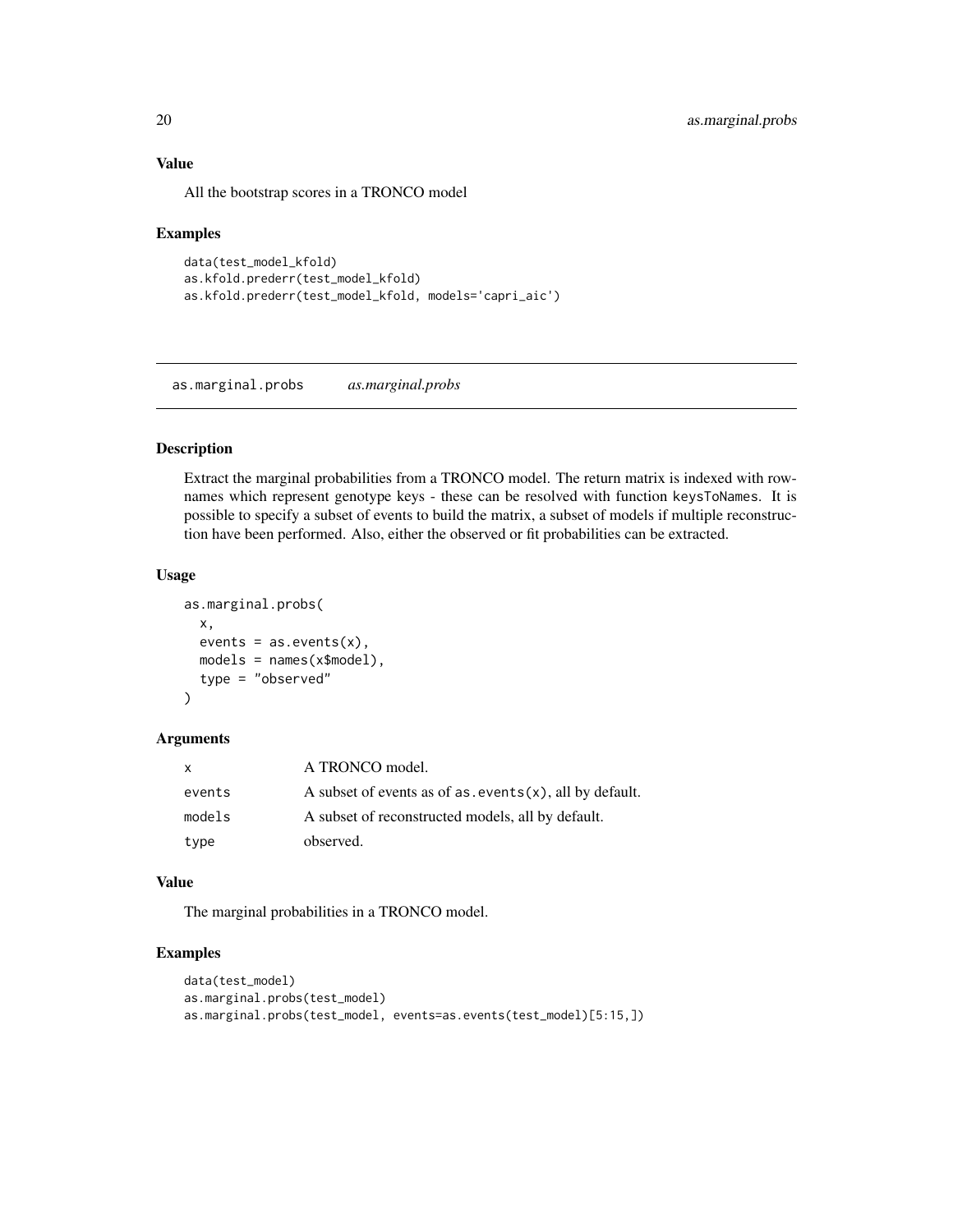<span id="page-20-0"></span>as.models *as.models*

## Description

Extract the models from a reconstructed object.

## Usage

as.models(x, models = names(x\$model))

## Arguments

|        | A TRONCO model.                                                                  |
|--------|----------------------------------------------------------------------------------|
| models | The name of the models to extract, e.g. 'bic', 'aic', 'caprese', all by default. |

## Value

The models in a reconstructed object.

## Examples

```
data(test_model)
as.models(test_model)
```
as.parameters *as.parameters*

## Description

Get parameters of a model

## Usage

```
as.parameters(x)
```
## Arguments

x A TRONCO model.

#### Value

A list of parameters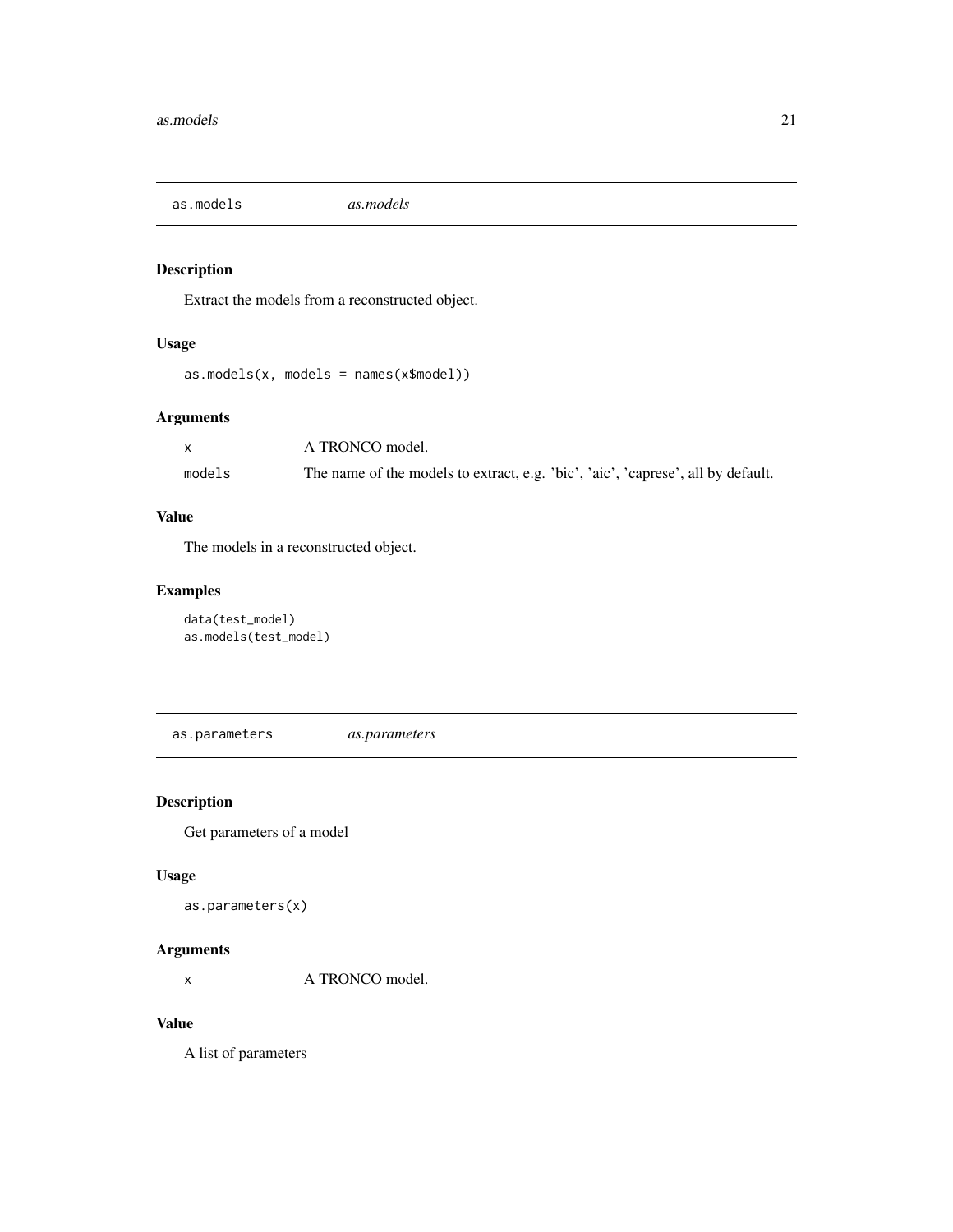## Examples

```
data(test_model)
as.parameters(test_model)
```
as.pathway *as.pathway*

## Description

Given a cohort and a pathway, return the cohort with events restricted to genes involved in the pathway. This might contain a new 'pathway' genotype with an alteration mark if any of the involved genes are altered.

#### Usage

```
as.pathway(
 x,
 pathway.genes,
 pathway.name,
 pathway.color = "yellow",
 aggregate.pathway = TRUE,
 silent = FALSE
)
```
#### Arguments

| x                 | A TRONCO compliant dataset.                           |
|-------------------|-------------------------------------------------------|
| pathway.genes     | Gene (symbols) involved in the pathway.               |
| pathway.name      | Pathway name for visualization.                       |
| pathway.color     | Pathway color for visualization.                      |
| aggregate.pathway |                                                       |
|                   | If TRUE drop the events for the genes in the pathway. |
| silent            | A parameter to disable/enable verbose messages.       |

## Value

Extract the subset of events for genes which are part of a pathway.

```
data(test_dataset)
p = as.pathway(test_dataset, c('ASXL1', 'TET2'), 'test_pathway')
```
<span id="page-21-0"></span>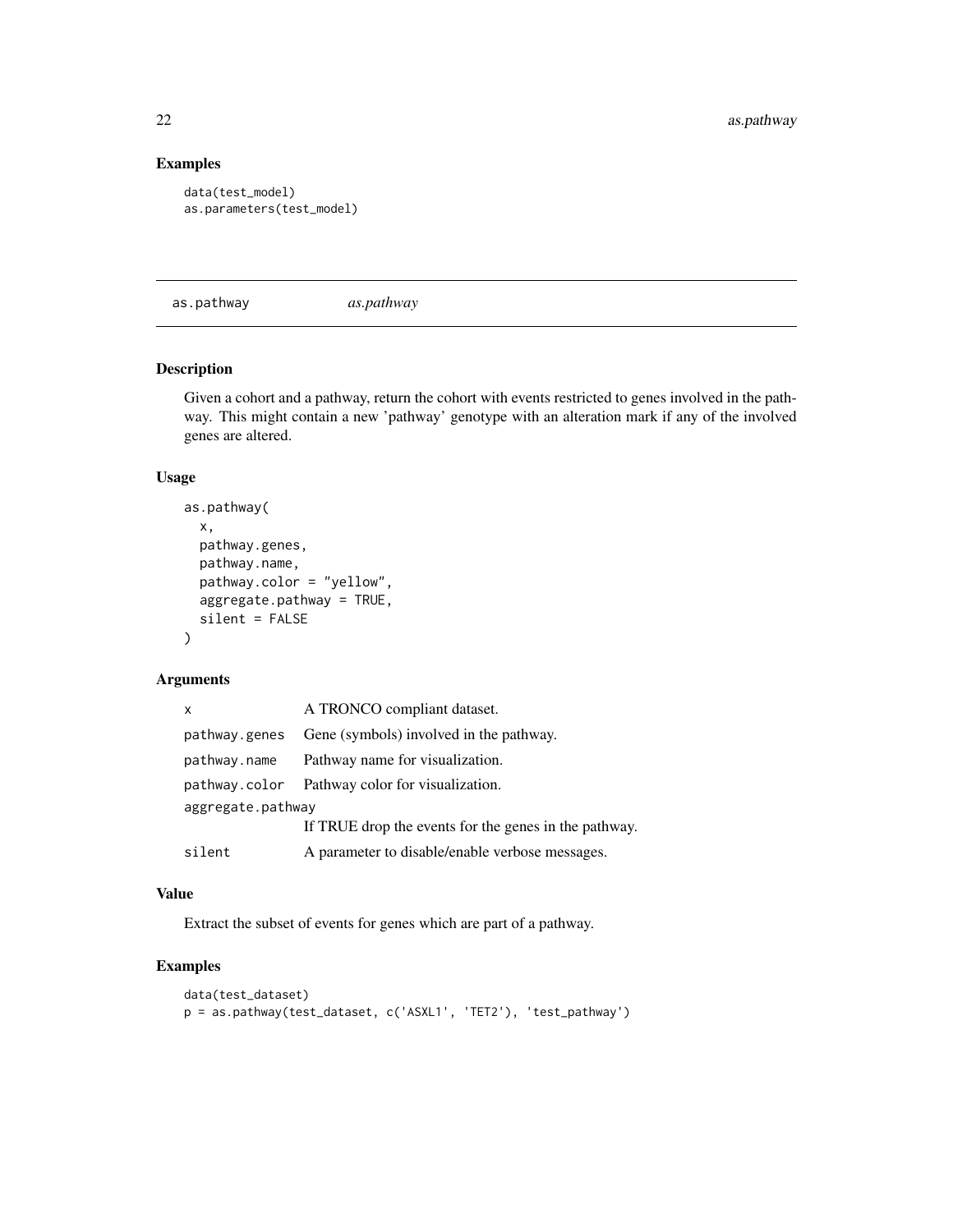<span id="page-22-0"></span>as.patterns *as.patterns*

#### Description

Return the patterns in the dataset which constitute CAPRI's hypotheses.

#### Usage

as.patterns(x)

## Arguments

x A TRONCO compliant dataset.

## Value

The patterns in the dataset which constitute CAPRI's hypotheses.

## Examples

```
data(test_dataset)
as.patterns(test_dataset)
```
as.samples *as.samples*

## Description

Return all sample IDs for input 'x', which should be a TRONCO compliant dataset - see is.compliant.

#### Usage

```
as.samples(x)
```
#### Arguments

x A TRONCO compliant dataset.

## Value

A vector of sample IDs

```
data(test_dataset)
as.samples(test_dataset)
```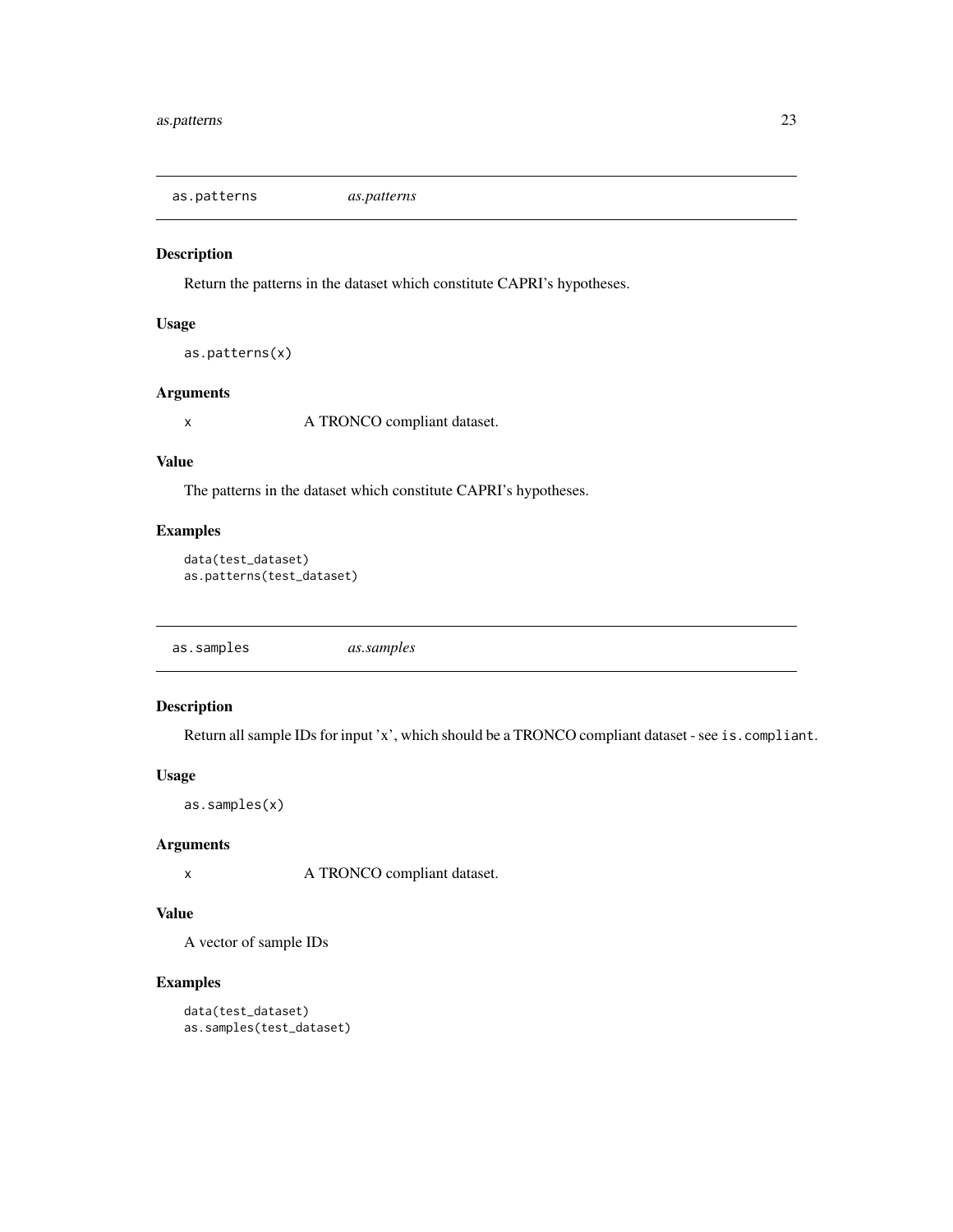<span id="page-23-0"></span>as.selective.advantage.relations

*as.selective.advantage.relations*

#### Description

Returns a dataframe with all the selective advantage relations in a TRONCO model. Confidence is also shown - see as.confidence. It is possible to specify a subset of events or models if multiple reconstruction have been performed.

#### Usage

```
as.selective.advantage.relations(
  x,
  events = as.events(x),models = names(x$model),
  type = "fit"\lambda
```
#### Arguments

| x      | A TRONCO model.                                                           |
|--------|---------------------------------------------------------------------------|
| events | A subset of events as of $as.$ events $(x)$ , all by default.             |
| models | A subset of reconstructed models, all by default.                         |
| type   | Either Prima Facie ('pf') or fit ('fit') probabilities, 'fit' by default. |

## Value

All the selective advantage relations in a TRONCO model

```
data(test_model)
as.selective.advantage.relations(test_model)
as.selective.advantage.relations(test_model, events=as.events(test_model)[5:15,])
as.selective.advantage.relations(test_model, events=as.events(test_model)[5:15,], type='pf')
```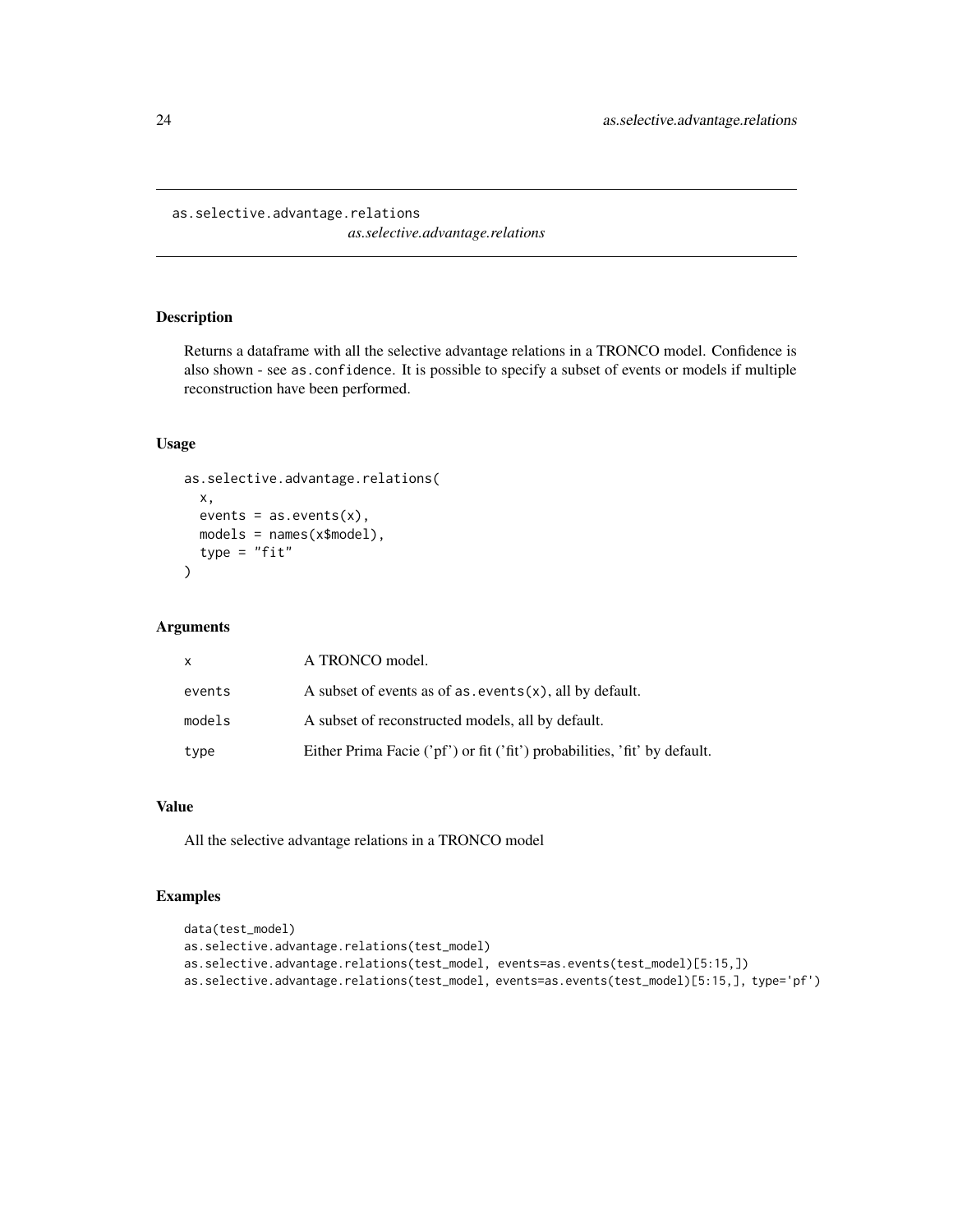<span id="page-24-0"></span>as.stages *as.stages*

## Description

Return the association sample -> stage, if any. Input 'x' should be a TRONCO compliant dataset see is.compliant.

#### Usage

as.stages(x)

#### Arguments

x A TRONCO compliant dataset.

#### Value

A matrix with 1 column annotating stages and rownames as sample IDs.

#### Examples

```
data(test_dataset)
data(stage)
test_dataset = annotate.stages(test_dataset, stage)
as.stages(test_dataset)
```
as.types *as.types*

## Description

Return the types of events for a set of genes which are in 'x', which should be a TRONCO compliant dataset - see is.compliant.

#### Usage

as.types(x, genes = NA)

|       | A TRONCO compliant dataset.                            |
|-------|--------------------------------------------------------|
| genes | A list of genes to consider, if NA all genes are used. |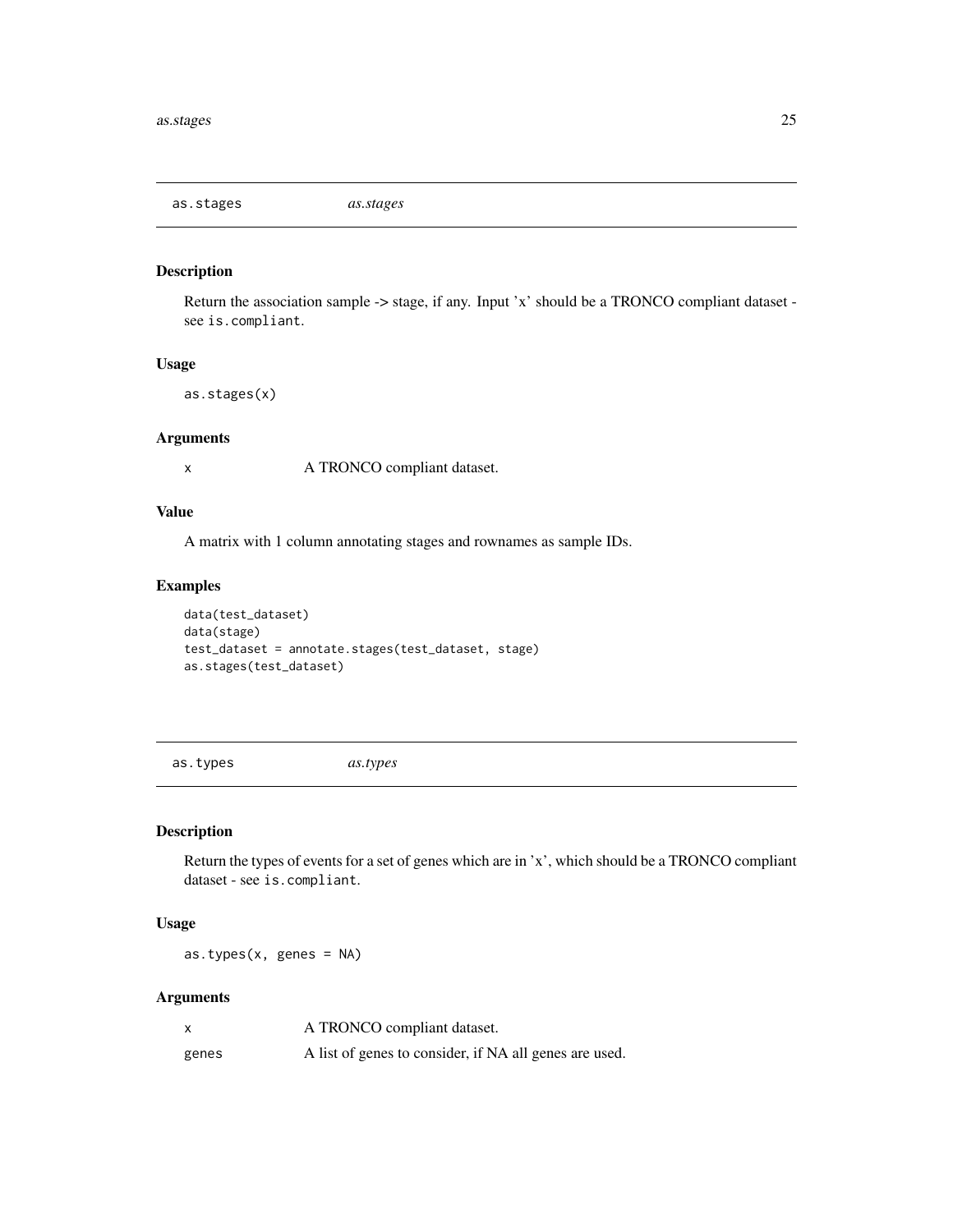<span id="page-25-0"></span>A matrix with 1 column annotating stages and rownames as sample IDs.

#### Examples

```
data(test_dataset)
as.types(test_dataset)
as.types(test_dataset, genes='TET2')
```
as.types.in.patterns *as.types.in.patterns*

#### Description

Return the list of types present in selected patterns

#### Usage

```
as.types.in.patterns(x, patterns = NULL)
```
## Arguments

|          | A TRONCO compliant dataset.                            |
|----------|--------------------------------------------------------|
| patterns | A list of patterns for which the list will be returned |

#### Value

A list of types present in patterns which consitute CAPRI's hypotheses

```
data(test_dataset)
as.types.in.patterns(test_dataset)
as.types.in.patterns(test_dataset, patterns='XOR_EZH2')
```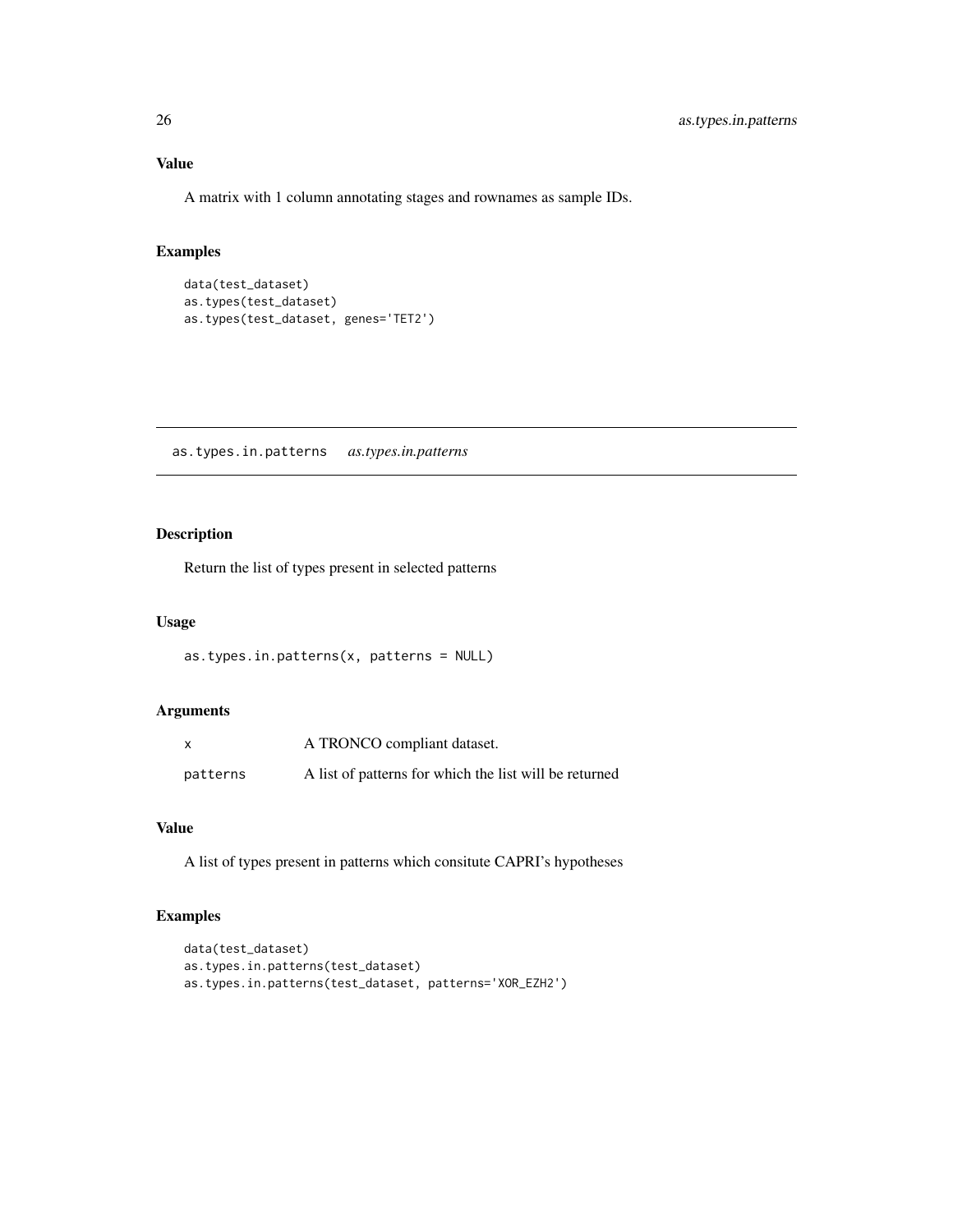<span id="page-26-0"></span>change.color *change.color*

## Description

Change the color of an event type

#### Usage

change.color(x, type, new.color)

## Arguments

| $\mathsf{x}$ | A TRONCO compliant dataset.           |
|--------------|---------------------------------------|
| tvpe         | An event type                         |
| new.color    | The new color (either HEX or R Color) |

#### Value

A TRONCO complian dataset.

## Examples

```
data(test_dataset)
dataset = change.color(test_dataset, 'ins_del', 'red')
```
consolidate.data *consolidate.data*

## Description

Verify if the input data are consolidate, i.e., if there are events with 0 or 1 probability or indistinguishable in terms of observations

## Usage

consolidate.data(x, print = FALSE)

|       | A TRONCO compliant dataset.                                 |
|-------|-------------------------------------------------------------|
| print | A boolean value stating whether to print of not the summary |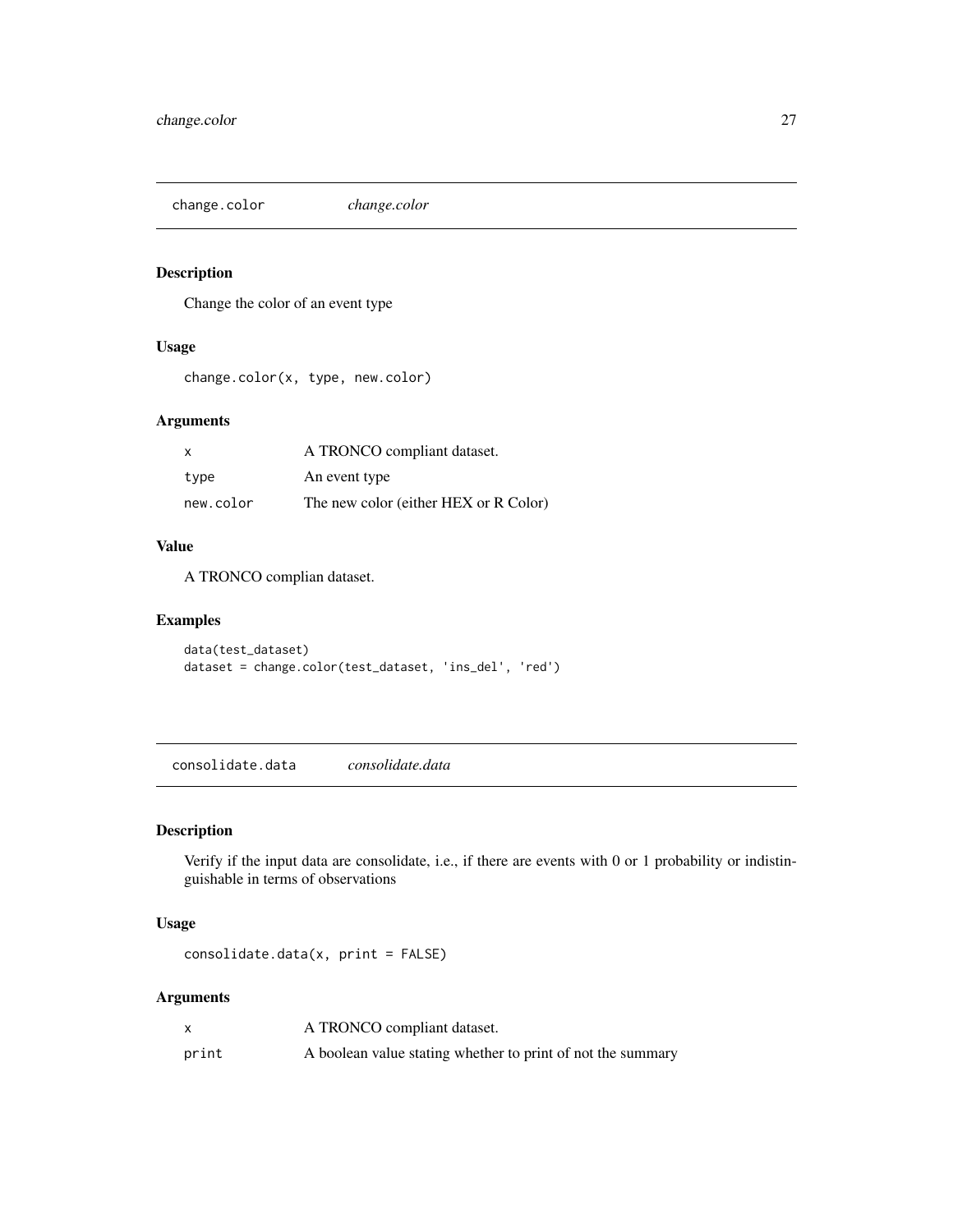## Value

The list of any 0 probability, 1 probability and indistinguishable.

## Examples

```
data(test_dataset)
consolidate.data(test_dataset)
```
## crc\_gistic *GISTIC example data*

## Description

This dataset contains an example of GISTIC input of a crc cohort of patients

## Usage

```
data(crc_gistic)
```
## Format

GISTIC score

#### Value

A gistic file

## Author(s)

Daniele Ramazzotti

#### Source

data from http://www.nature.com/nature/journal/v487/n7407/full/nature11252.html

<span id="page-27-0"></span>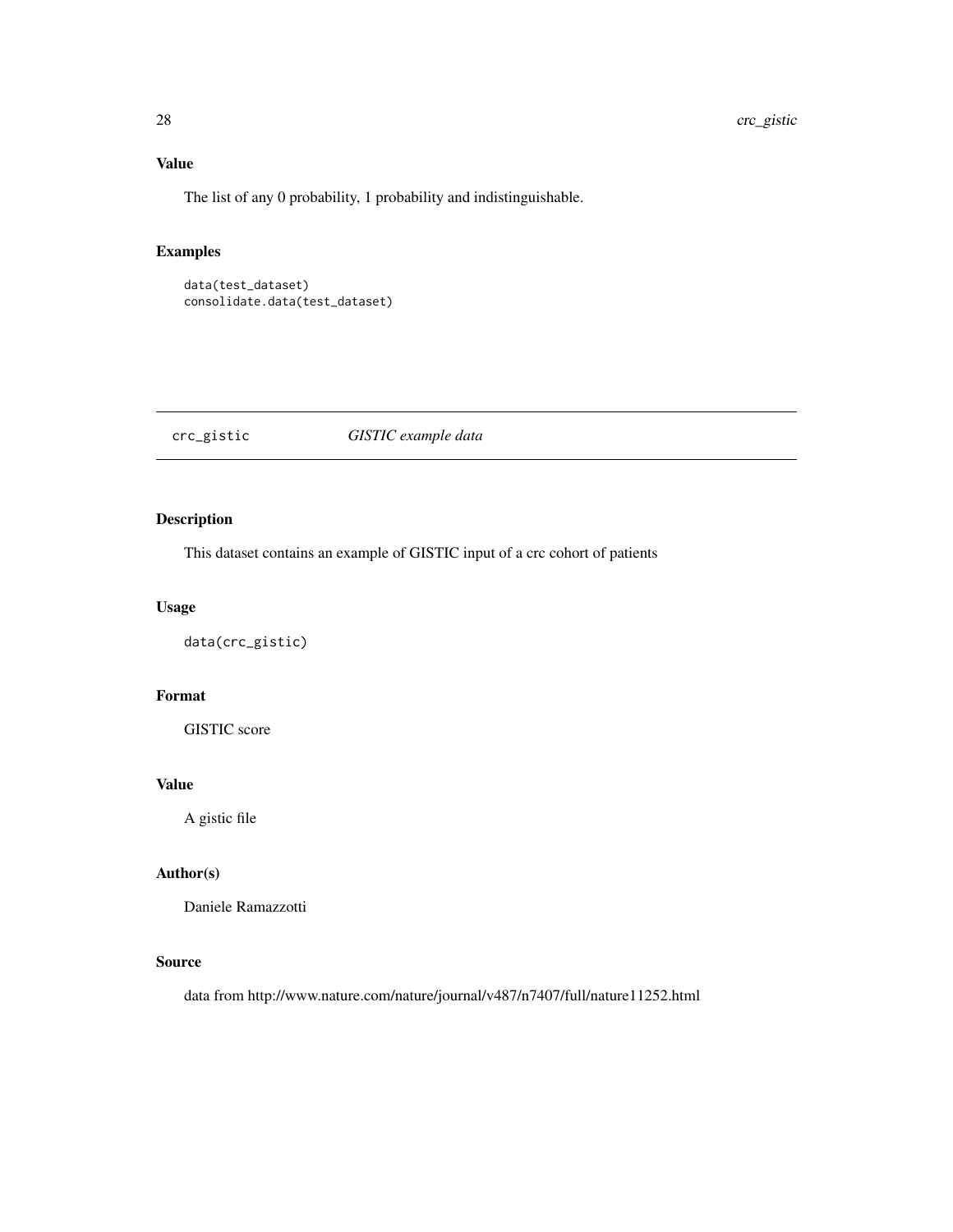<span id="page-28-0"></span>

## Description

This dataset contains an example of MAF input of a crc cohort of patients

## Usage

data(crc\_maf)

#### Format

Manual Annotated Format

## Value

A MAF file

## Author(s)

Daniele Ramazzotti

#### Source

data from http://www.nature.com/nature/journal/v487/n7407/full/nature11252.html

crc\_plain *Plain mutation dataset*

## Description

This dataset contains an example of plain input of a crc cohort of patients

#### Usage

data(crc\_plain)

## Format

plain data

#### Value

A plain input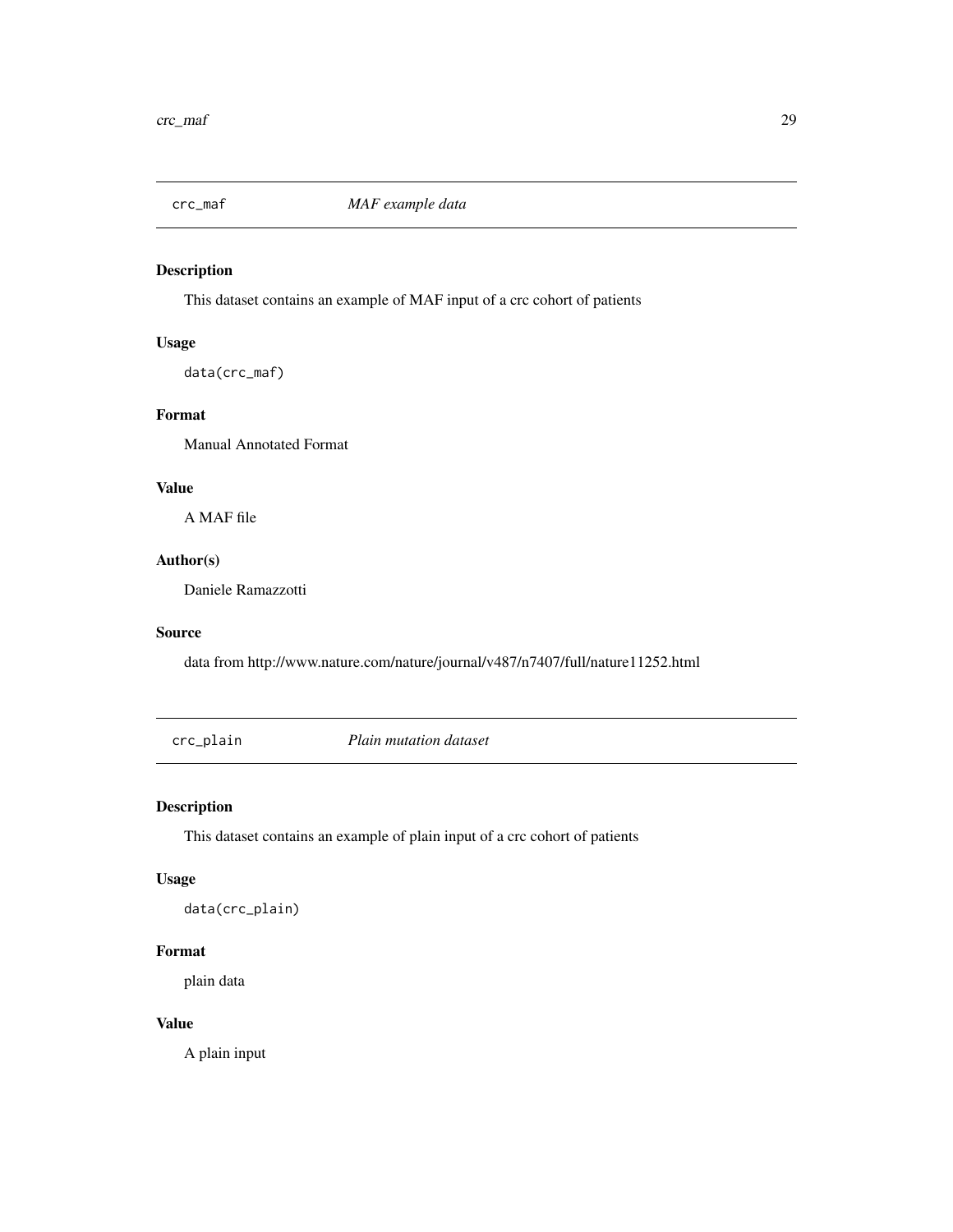## <span id="page-29-0"></span>Author(s)

Daniele Ramazzotti

#### Source

data from http://www.nature.com/nature/journal/v487/n7407/full/nature11252.html

delete.event *delete.event*

## Description

Delete an event from the dataset

## Usage

delete.event(x, gene, type)

## Arguments

| $\mathsf{x}$ | A TRONCO compliant dataset.     |
|--------------|---------------------------------|
| gene         | The name of the gene to delete. |
| type         | The name of the type to delete. |

#### Value

A TRONCO complian dataset.

```
data(test_dataset)
test_dataset = delete.event(test_dataset, 'TET2', 'ins_del')
```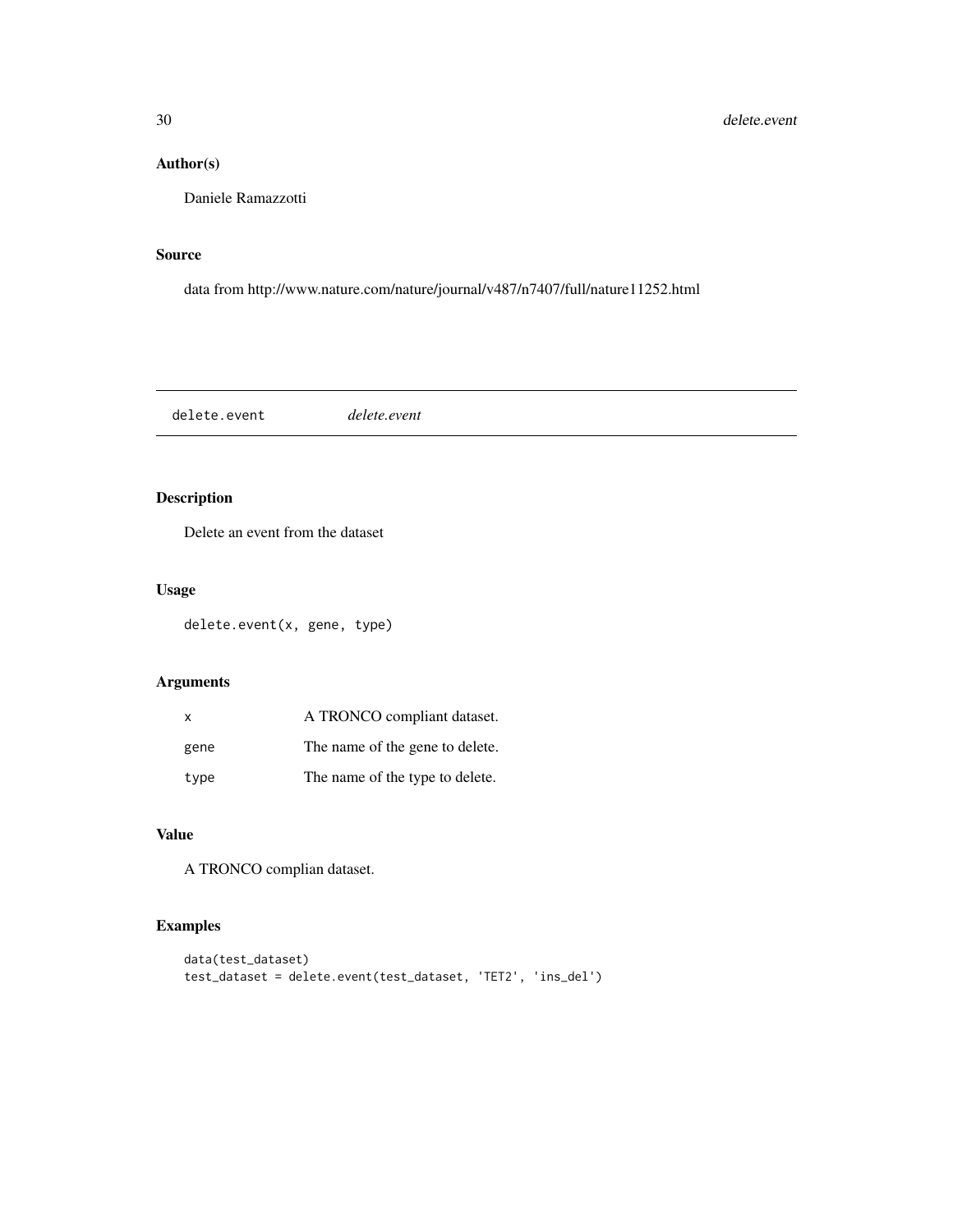<span id="page-30-0"></span>delete.gene *delete.gene*

## Description

Delete a gene

## Usage

delete.gene(x, gene)

## Arguments

| x    | A TRONCO compliant dataset.     |
|------|---------------------------------|
| gene | The name of the gene to delete. |

## Value

A TRONCO complian dataset.

## Examples

```
data(test_dataset)
test_dataset = delete.gene(test_dataset, 'TET2')
```
delete.hypothesis *delete.hypothesis*

## Description

Delete an hypothesis from the dataset based on a selected event. Check if the selected event exist in the dataset and delete his associated hypothesis

#### Usage

delete.hypothesis(x, event = NA, cause = NA, effect = NA)

| x      | A TRONCO compliant dataset.     |
|--------|---------------------------------|
| event  | Can be an event or pattern name |
| cause  | Can be an event or pattern name |
| effect | Can be an event or pattern name |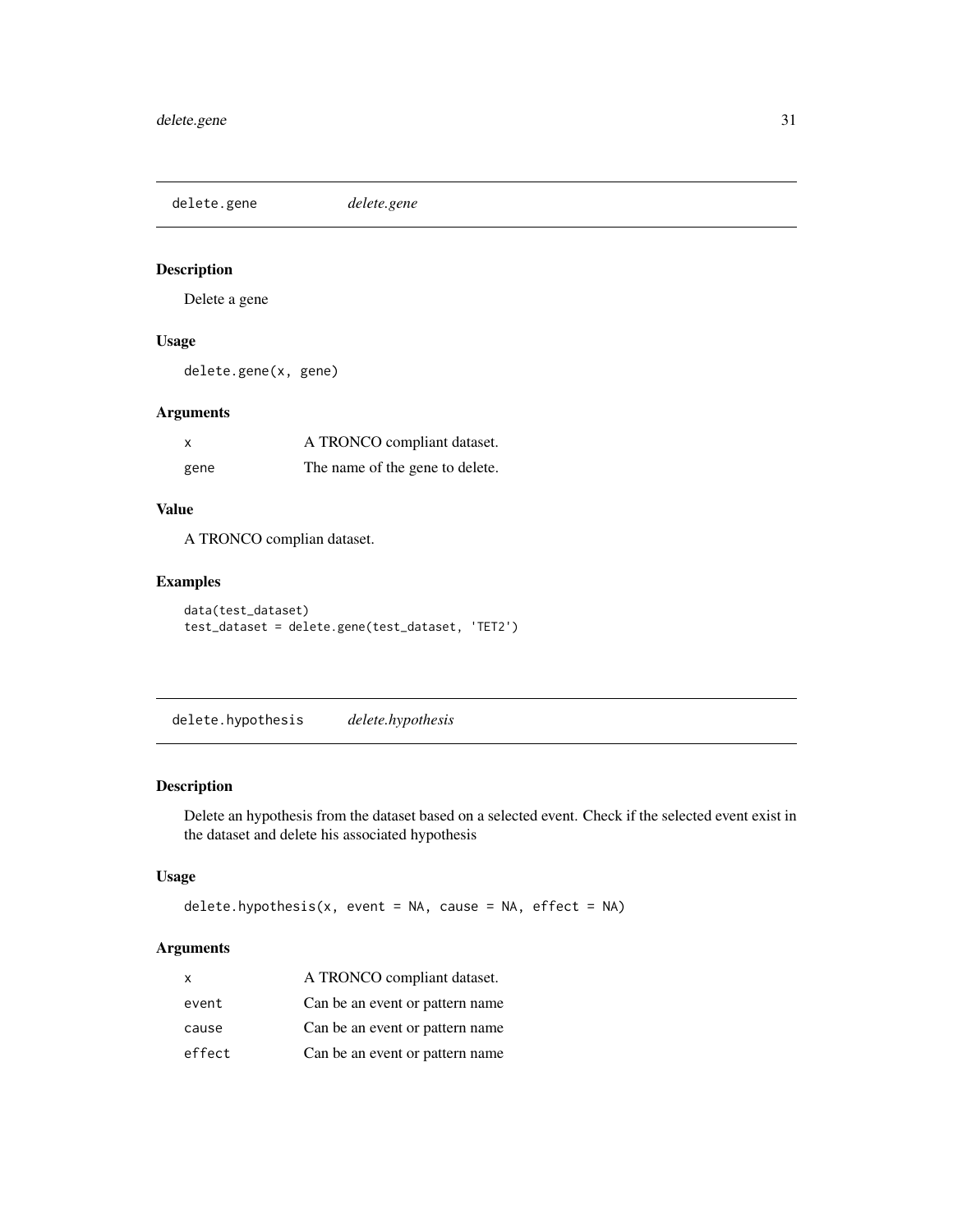## <span id="page-31-0"></span>Value

A TRONCO complian dataset.

## Examples

```
data(test_dataset)
delete.hypothesis(test_dataset, event='TET2')
delete.hypothesis(test_dataset, cause='EZH2')
delete.hypothesis(test_dataset, event='XOR_EZH2')
```
delete.model *delete.model*

## Description

Delete a reconstructed model from the dataset

#### Usage

```
delete.model(x)
```
#### Arguments

x A TRONCO compliant dataset.

## Value

A TRONCO complian dataset.

```
data(test_model)
model = delete.model(test_model)
has.model(model)
```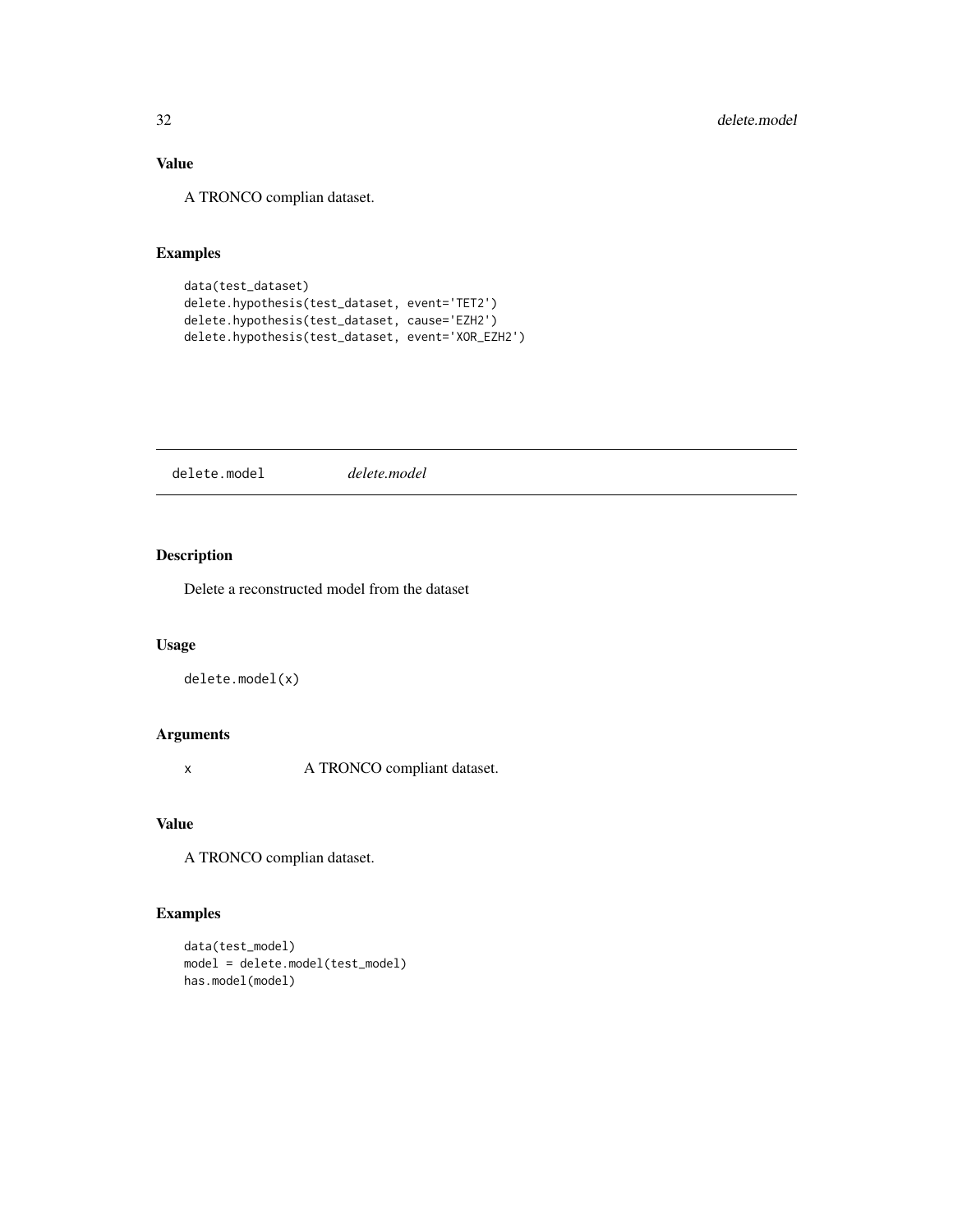<span id="page-32-0"></span>delete.pattern *delete.pattern*

## Description

Delete a pattern and every associated hypotheses from the dataset

## Usage

```
delete.pattern(x, pattern)
```
## Arguments

|         | A TRONCO compliant dataset. |
|---------|-----------------------------|
| pattern | A pattern name              |

## Value

A TRONCO complian dataset.

## Examples

```
data(test_dataset)
delete.pattern(test_dataset, pattern='XOR_EZH2')
```
delete.samples *delete.samples*

## Description

Delete samples from selected dataset

## Usage

```
delete.samples(x, samples)
```
## Arguments

| x       | A TRONCO compliant dataset. |
|---------|-----------------------------|
| samples | An array of samples name    |

#### Value

A TRONCO complian dataset.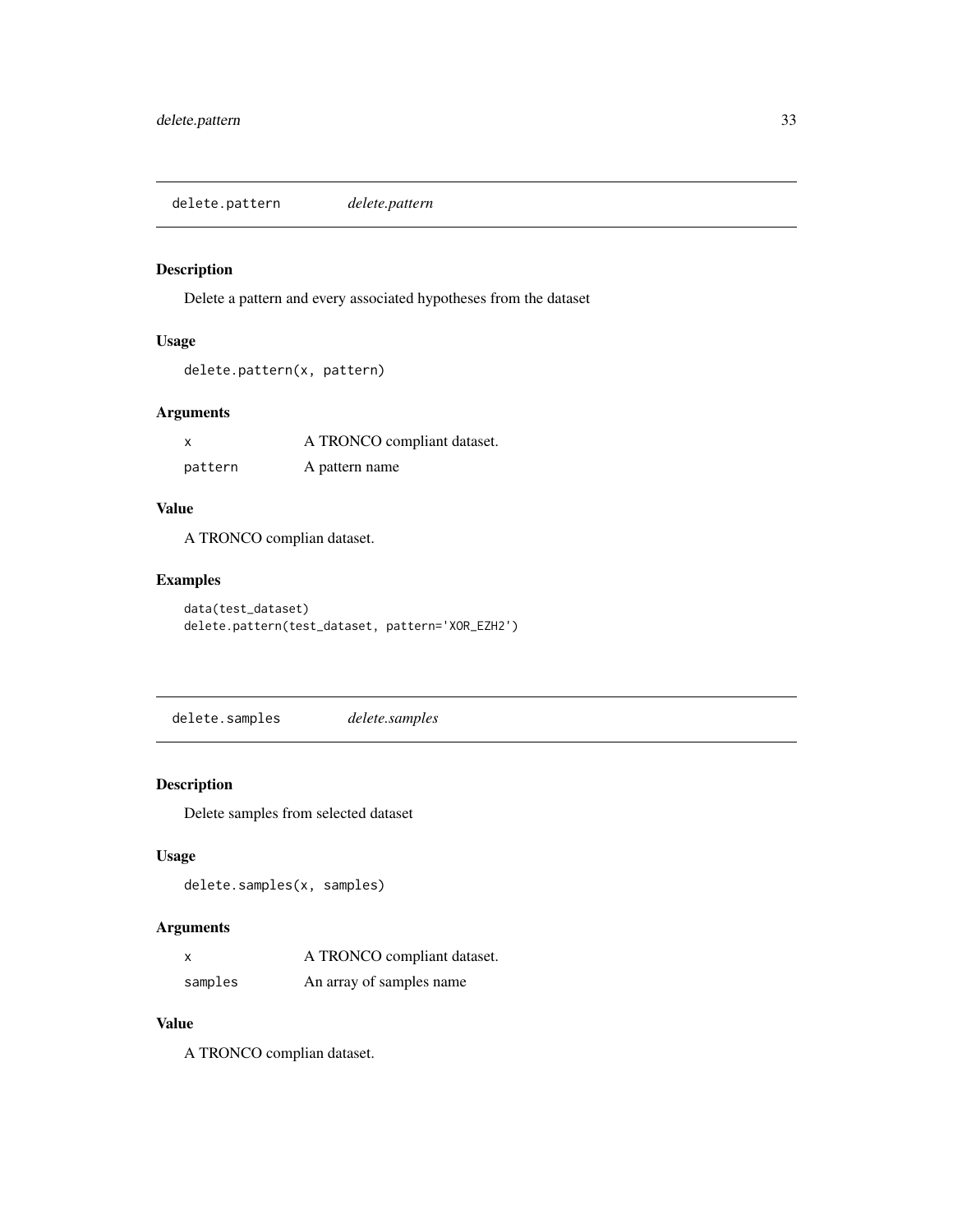## Examples

```
data(test_dataset)
dataset = delete.samples(test_dataset, c('patient 1', 'patient 4'))
```
delete.type *delete.type*

#### Description

Delete an event type

#### Usage

delete.type(x, type)

## Arguments

| X    | A TRONCO compliant dataset.     |
|------|---------------------------------|
| type | The name of the type to delete. |

#### Value

A TRONCO complian dataset.

## Examples

```
data(test_dataset)
test_dataset = delete.type(test_dataset, 'Pattern')
```
duplicates *duplicates*

## Description

Return the events duplicated in x, if any. Input 'x' should be a TRONCO compliant dataset - see is.compliant.

## Usage

duplicates(x)

## Arguments

x A TRONCO compliant dataset.

<span id="page-33-0"></span>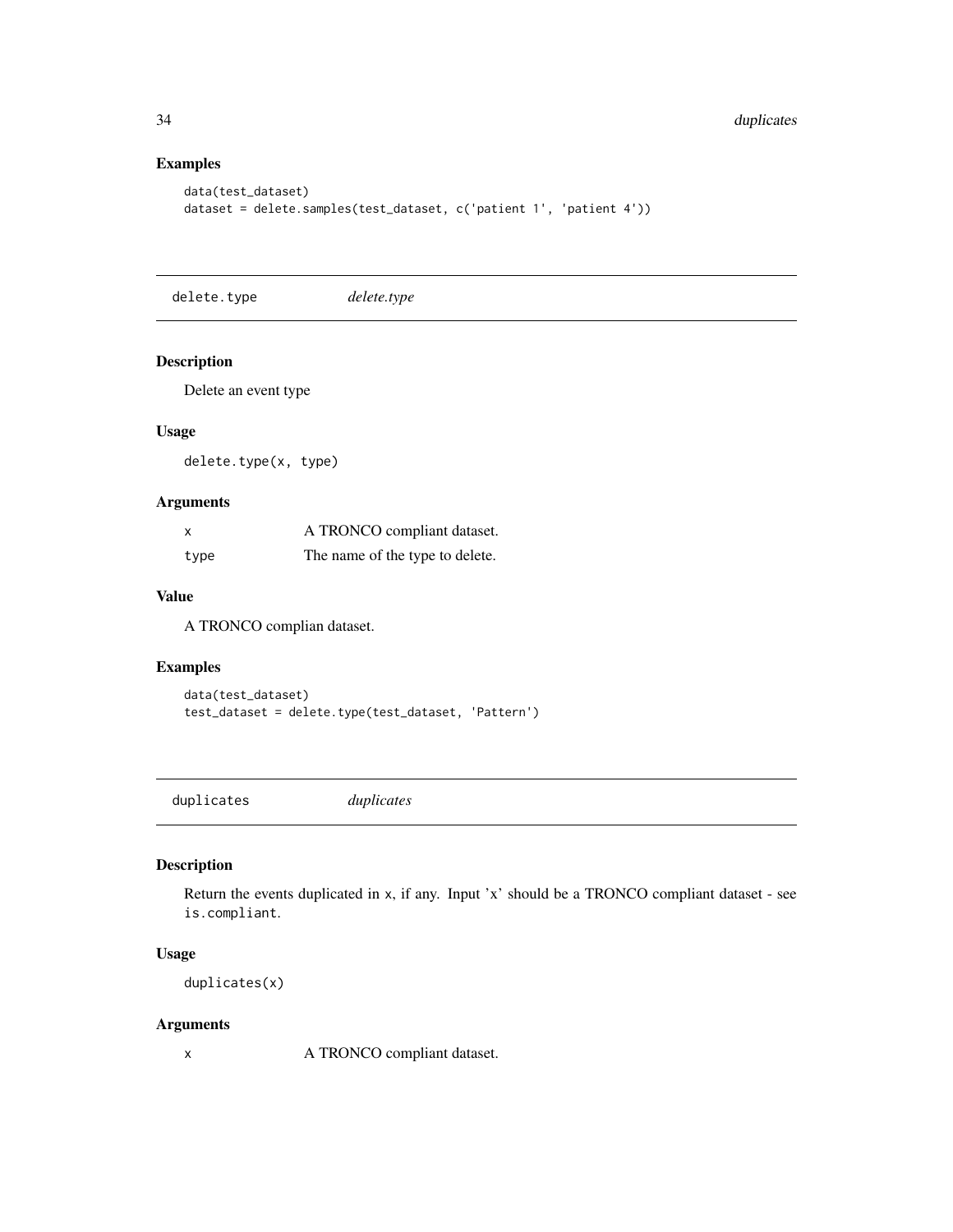#### <span id="page-34-0"></span>ebind 35

## Value

A subset of as.  $events(x)$  with duplicated events.

#### Examples

```
data(test_dataset)
duplicates(test_dataset)
```
ebind *ebind*

## Description

Binds events from one or more datasets, which must be defined over the same set of samples.

#### Usage

ebind(..., silent = FALSE)

#### Arguments

| $\cdot\cdot\cdot$ | the input datasets                              |
|-------------------|-------------------------------------------------|
| silent            | A parameter to disable/enable verbose messages. |

#### Value

A TRONCO complian dataset.

enforce.numeric *enforce.numeric*

#### Description

Convert the internal reprensentation of genotypes to numeric, if not.

#### Usage

enforce.numeric(x)

## Arguments

x A TRONCO compliant dataset.

#### Value

Convert the internal reprensentation of genotypes to numeric, if not.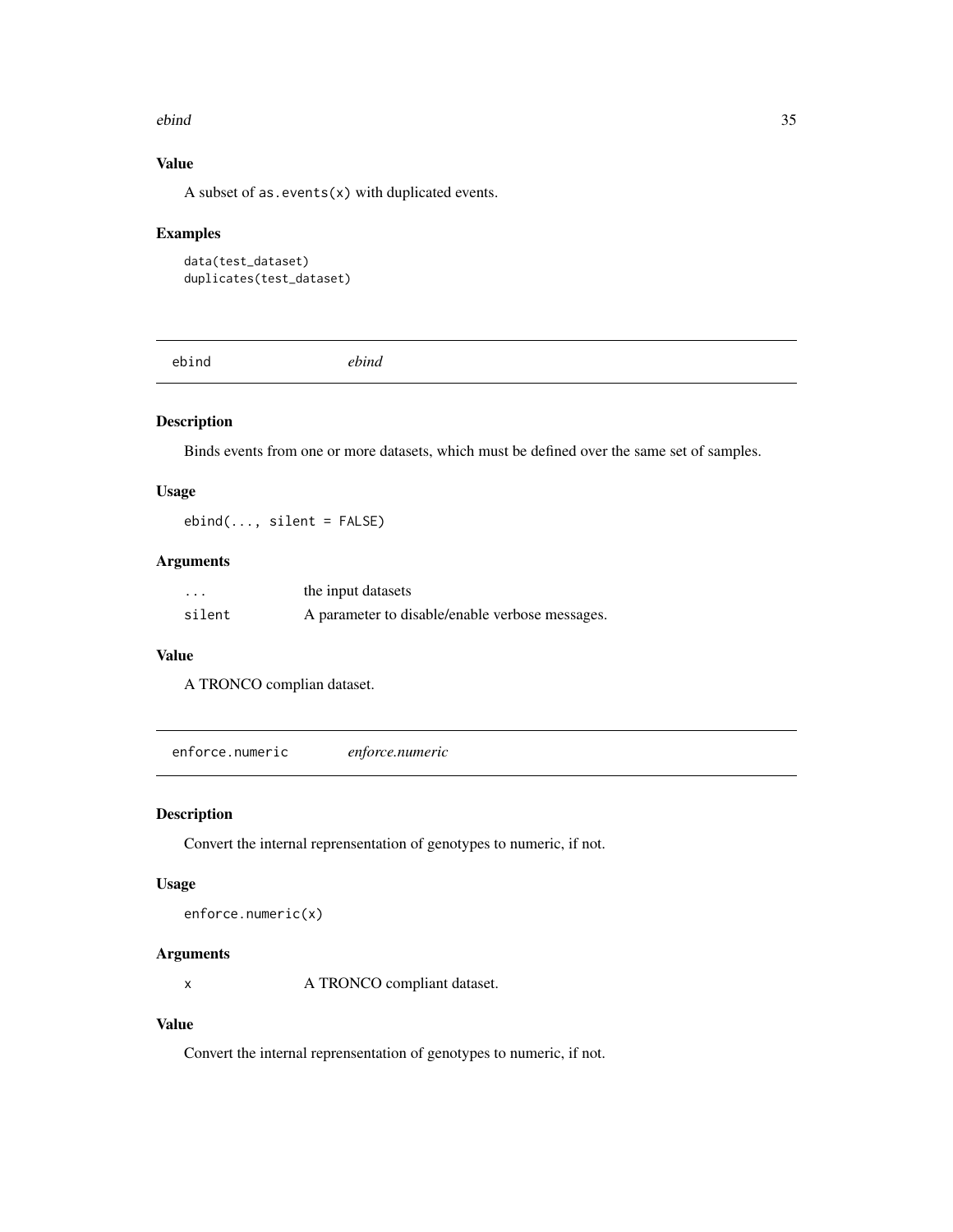## Examples

```
data(test_dataset)
test_dataset = enforce.numeric(test_dataset)
```
enforce.string *enforce.string*

#### Description

Convert the internal representation of genotypes to character, if not.

#### Usage

enforce.string(x)

#### Arguments

x A TRONCO compliant dataset.

#### Value

Convert the internal reprensentation of genotypes to character, if not.

#### Examples

```
data(test_dataset)
test_dataset = enforce.string(test_dataset)
```
events.selection *events.selection*

#### Description

select a subset of the input genotypes 'x'. Selection can be done by frequency and gene symbols.

#### Usage

```
events.selection(
  x,
  filter.freq = NA,
  filter.in.names = NA,
  filter.out.names = NA,
  silent = FALSE
\mathcal{E}
```
<span id="page-35-0"></span>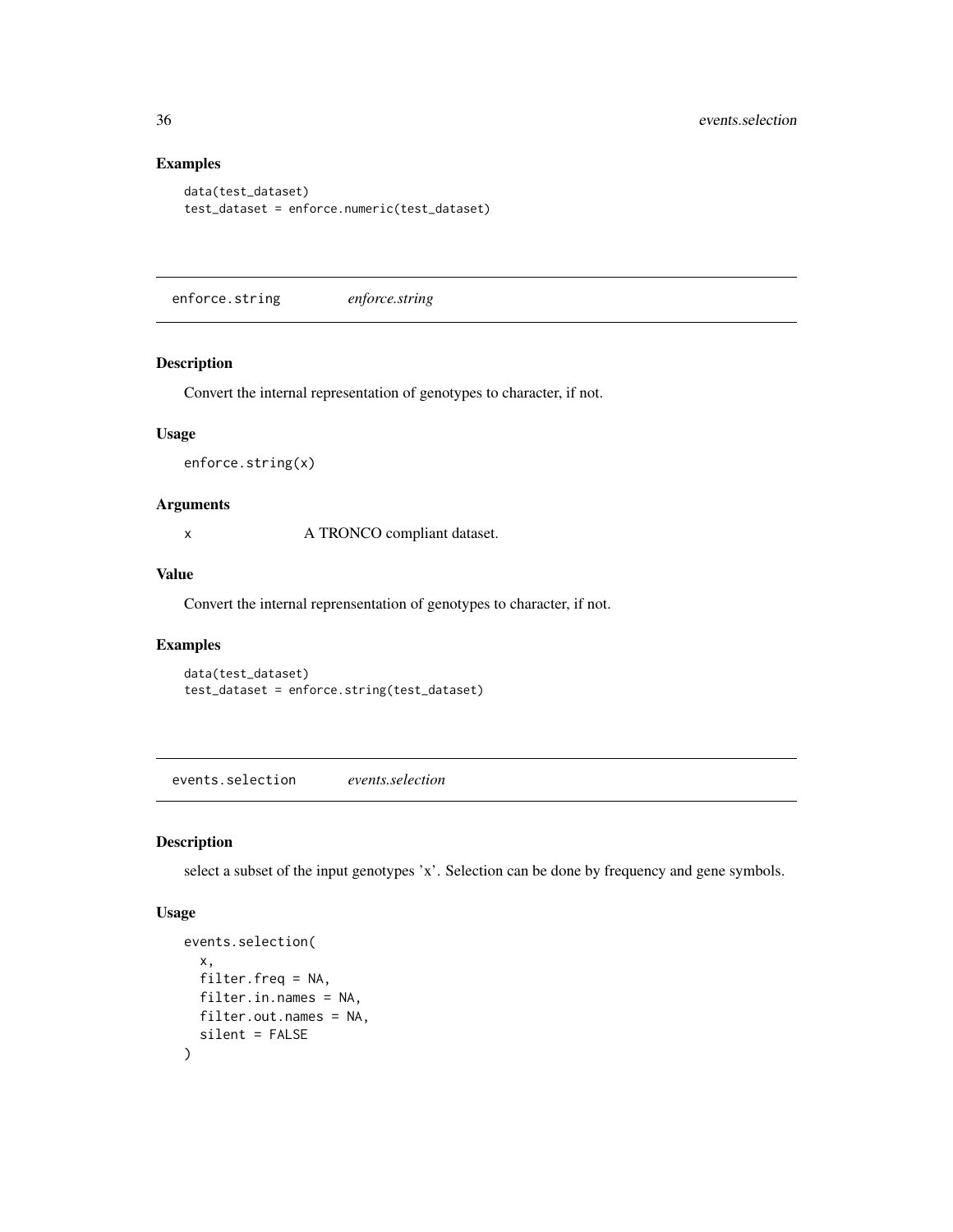## export.graphml 37

# Arguments

| x                | A TRONCO compliant dataset.                                              |
|------------------|--------------------------------------------------------------------------|
| filter.freq      | $[0,1]$ value which constriants the minimum frequence of selected events |
| filter.in.names  |                                                                          |
|                  | gene symbols which will be included                                      |
| filter.out.names |                                                                          |
|                  | gene symbols which will NOT be included                                  |
| silent           | A parameter to disable/enable verbose messages.                          |

# Value

A TRONCO compliant dataset.

## Examples

```
data(test_dataset)
dataset = events.selection(test_dataset, 0.3)
```
export.graphml *export.graphml*

## Description

Create a graphML object which can be imported in cytoscape This function is based on the tronco.plot fuction

## Usage

```
export.graphml(x, file, ...)
```
## Arguments

| X    | A TRONCO compliant dataset |
|------|----------------------------|
| file | Where to save the output   |
| .    | parameters for tronco.plot |

```
data(test_model)
export.graphml(test_model, file='text.xml', scale.nodes=0.3)
```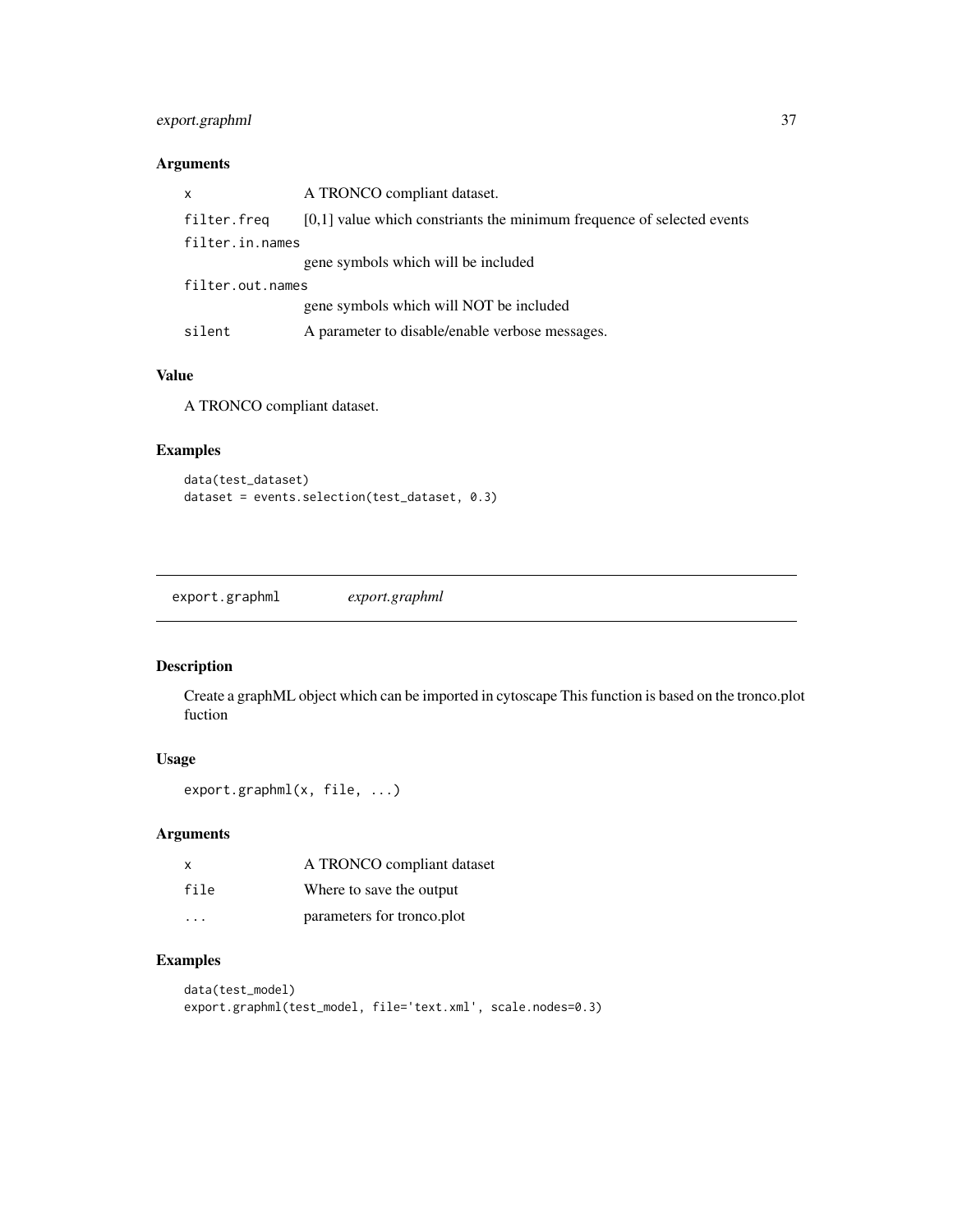export.mutex *export,mutex*

## Description

Create an input file for MUTEX (ref: https://code.google.com/p/mutex/ )

## Usage

```
export.mutex(
  x,
  filename = "tronco_to_mutex",
  filepath = "./",
 label.mutation = "SNV",
  label.amplification = list("High-level Gain"),
  label.deletion = list("Homozygous Loss")
\mathcal{L}
```
## Arguments

| $\mathsf{x}$        | A TRONCO compliant dataset.                                            |  |
|---------------------|------------------------------------------------------------------------|--|
| filename            | The name of the file.                                                  |  |
| filepath            | The path where to save the file.                                       |  |
|                     | label. mutation The event type to use as mutation                      |  |
| label.amplification |                                                                        |  |
|                     | The event type to use as amplification (can be a list)                 |  |
|                     | label. deletion The event type to use as amplification (can be a list) |  |

#### Value

A MUTEX example matrix

```
data(crc_gistic)
dataset = import.GISTIC(crc_gistic)
export.mutex(dataset)
```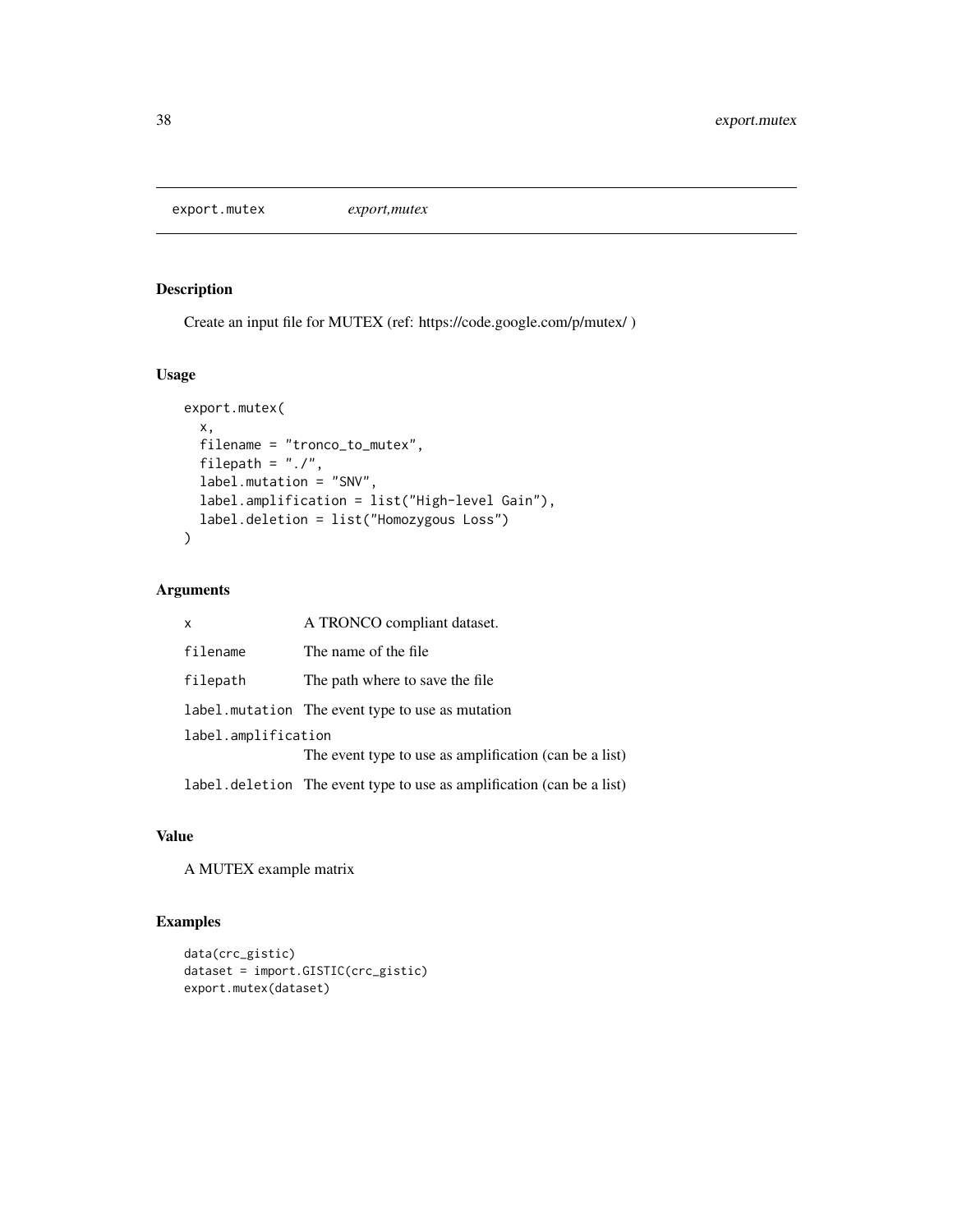export.nbs.input *export.nbs.input*

#### Description

Create a .mat file which can be used with NBS clustering (ref: http://chianti.ucsd.edu/~mhofree/wordpress/?page\_id=26)

## Usage

```
export.nbs.input(x, map_hugo_entrez, file = "tronco_to_nbs.mat")
```
#### Arguments

x A TRONCO compliant dataset. map\_hugo\_entrez Hugo\_Symbol-Entrez\_Gene\_Id map file output file name

extract.MAF.HuGO.Entrez.map

*extract.MAF.HuGO.Entrez.map*

#### Description

Extract a map Hugo\_Symbol -> Entrez\_Gene\_Id from a MAF input file. If some genes map to ID 0 a warning is raised.

#### Usage

```
extract.MAF.HuGO.Entrez.map(file, sep = "\t")
```
#### Arguments

| file | MAF filename                  |
|------|-------------------------------|
| sep  | MAF separator, default \'\t\' |

#### Value

A mapHugo\_Symbol -> Entrez\_Gene\_Id.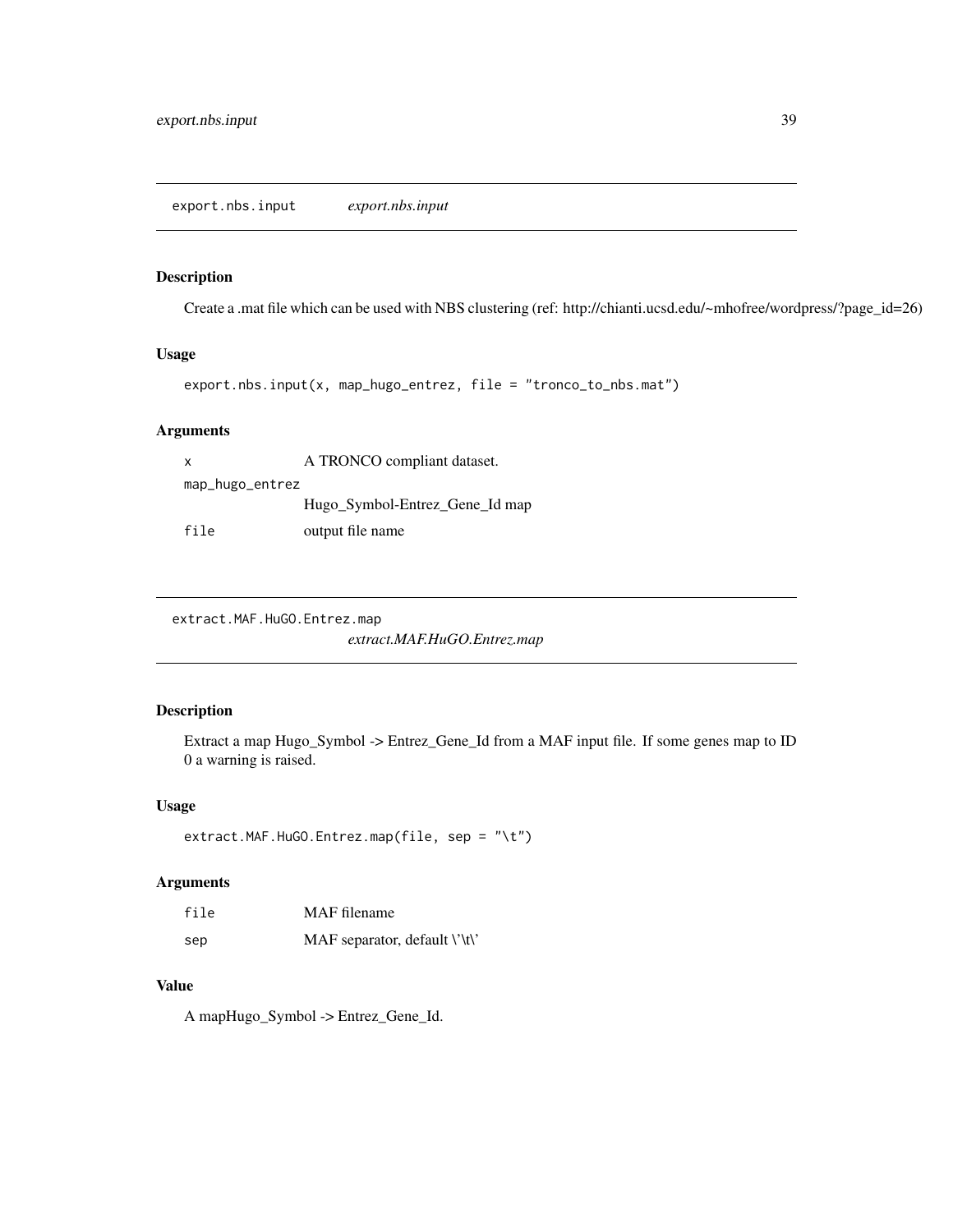genes.table.report *genes.table.report*

# Description

Generate PDF and laex tables

# Usage

```
genes.table.report(
 x,
 name,
 dir = getwd(),
 maxrow = 33,font = 10,
 height = 11,
 width = 8.5,
 fill = "lightblue",
 silent = FALSE
\mathcal{L}
```
# Arguments

| x      | A TRONCO compliant dataset.                     |
|--------|-------------------------------------------------|
| name   | filename                                        |
| dir    | working directory                               |
| maxrow | maximum number of row per page                  |
| font   | document fontsize                               |
| height | table height                                    |
| width  | table width                                     |
| fill   | fill color                                      |
| silent | A parameter to disable/enable verbose messages. |

# Value

LaTEX code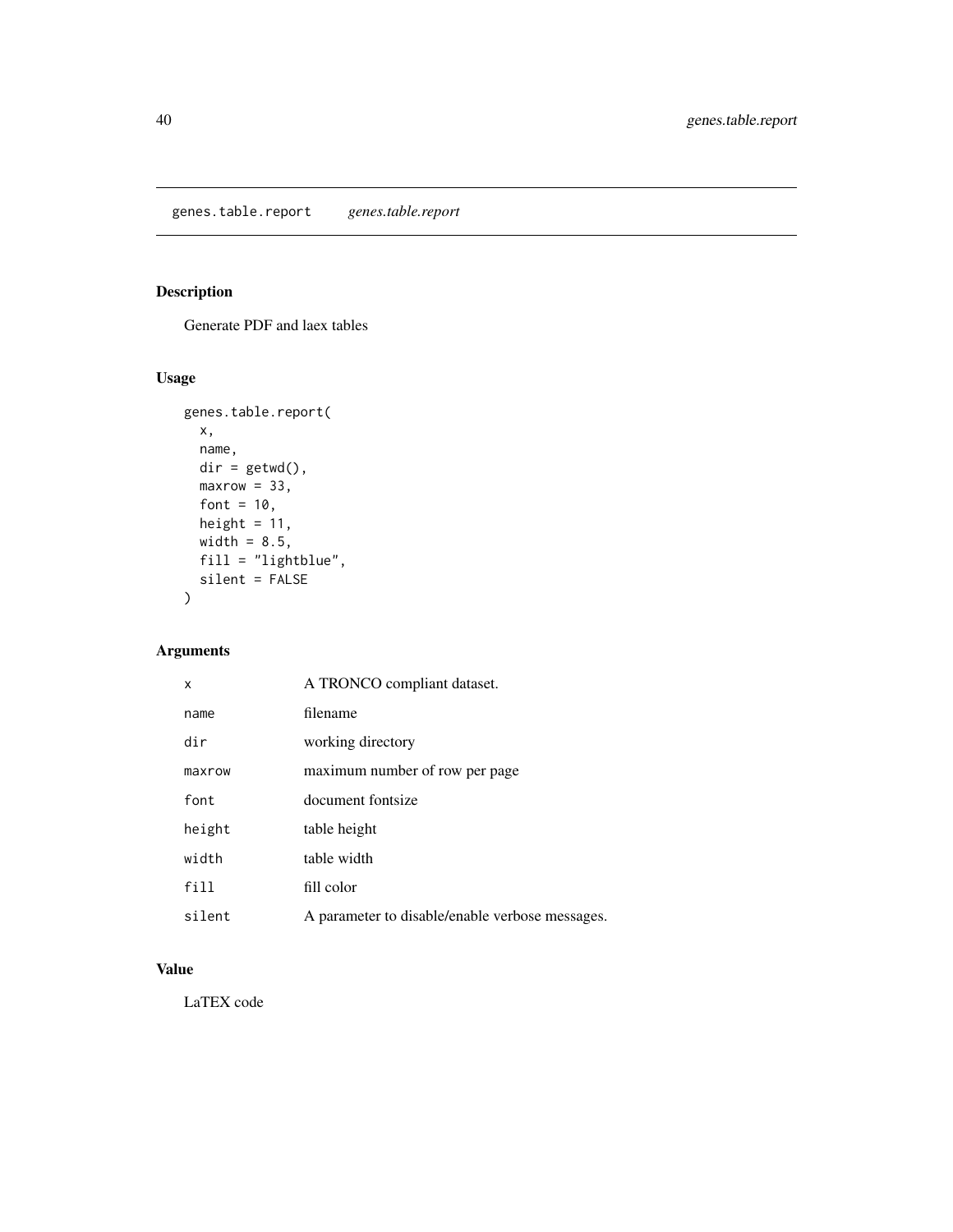has.duplicates *has.duplicates*

#### Description

Return true if there are duplicated events in the TRONCO dataset 'x', which should be a TRONCO compliant dataset - see is.compliant. Events are identified by a gene name, e.g., a HuGO\_Symbol, and a type label, e.g., c('SNP', 'KRAS')

#### Usage

has.duplicates(x)

## Arguments

x A TRONCO compliant dataset.

## Value

TRUE if there are duplicated events in x.

#### Examples

data(test\_dataset) has.duplicates(test\_dataset)

has.model *has.model*

#### Description

Return true if there is a reconstructed model in the TRONCO dataset 'x', which should be a TRONCO compliant dataset - see is.compliant.

#### Usage

has.model(x)

#### Arguments

x A TRONCO compliant dataset.

# Value

TRUE if there is a reconstructed model in x.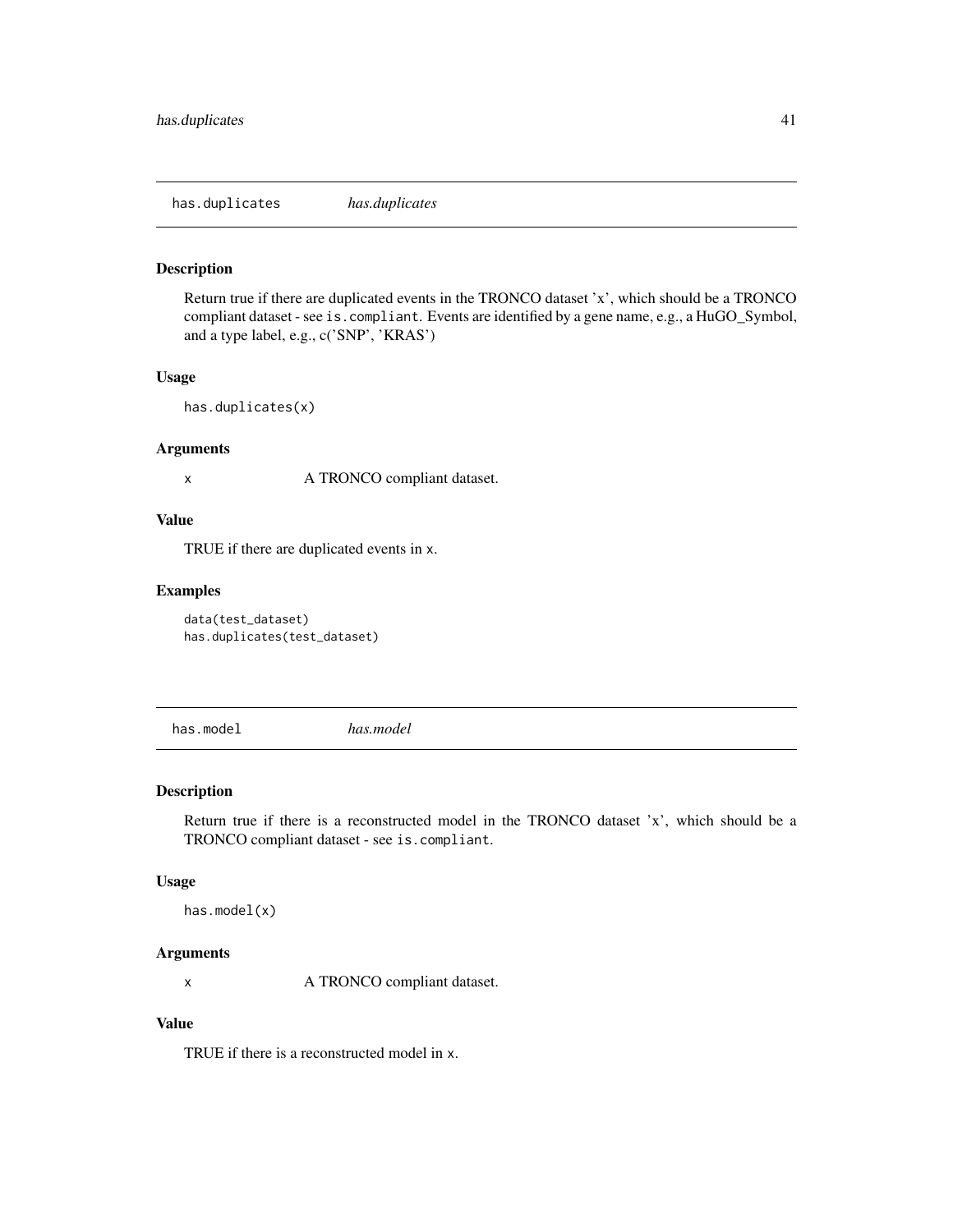#### Examples

```
data(test_dataset)
has.model(test_dataset)
```
has.stages *has stages*

## Description

Return true if the TRONCO dataset 'x', which should be a TRONCO compliant dataset - see is.compliant - has stage annotations for samples. Some sample stages might be annotated as NA, but not all.

#### Usage

has.stages(x)

## Arguments

x A TRONCO compliant dataset.

#### Value

TRUE if the TRONCO dataset has stage annotations for samples.

#### Examples

```
data(test_dataset)
has.stages(test_dataset)
data(stage)
test_dataset = annotate.stages(test_dataset, stage)
has.stages(test_dataset)
```
hypothesis.add *hypothesis add*

#### Description

Add a new hypothesis by creating a new event and adding it to the compliant genotypes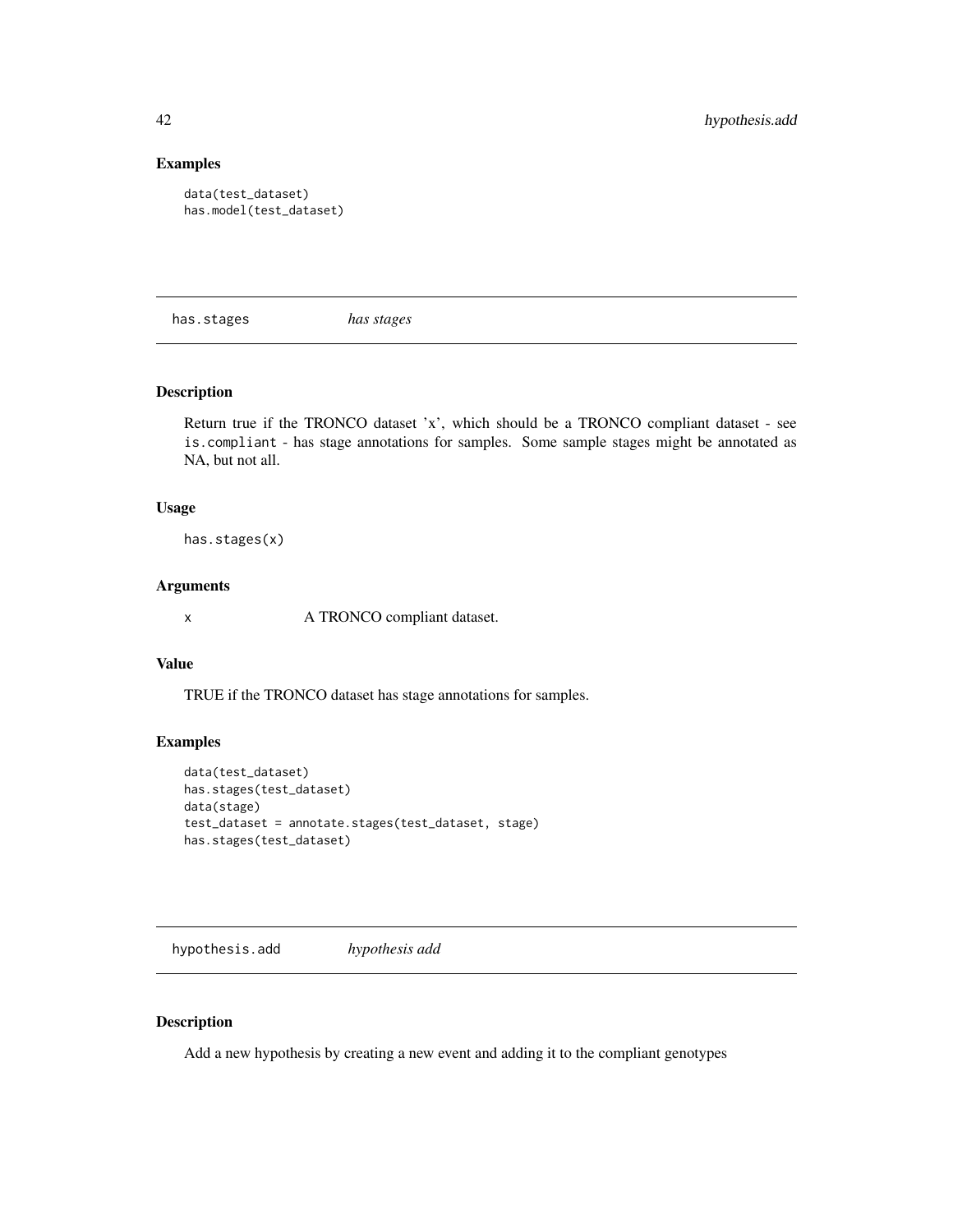hypothesis.add.group 43

# Usage

```
hypothesis.add(
  data,
  pattern.label,
  lifted.pattern,
  pattern.effect = "*",
  pattern.cause = "*"\mathcal{E}
```
# Arguments

| data | A TRONCO compliant dataset.                                                                                     |
|------|-----------------------------------------------------------------------------------------------------------------|
|      | pattern.label Label of the new hypothesis.                                                                      |
|      | lifted pattern Vector to be added to the lifted genotype resolving the pattern related to the new<br>hypothesis |
|      | pattern.effect Possibile effects for the pattern.                                                               |
|      | pattern.cause Possibile causes for the pattern.                                                                 |

#### Value

A TRONCO compliant object with the added hypothesis

hypothesis.add.group *hypothesis add group*

# Description

Add all the hypotheses related to a group of events

## Usage

```
hypothesis.add.group(
  x,
 FUN,
  group,
 pattern.cause = "*,
 pattern.effect = "*",dim.min = 2,dim.max = length(group),
 min.prob = 0,silent = FALSE
\mathcal{E}
```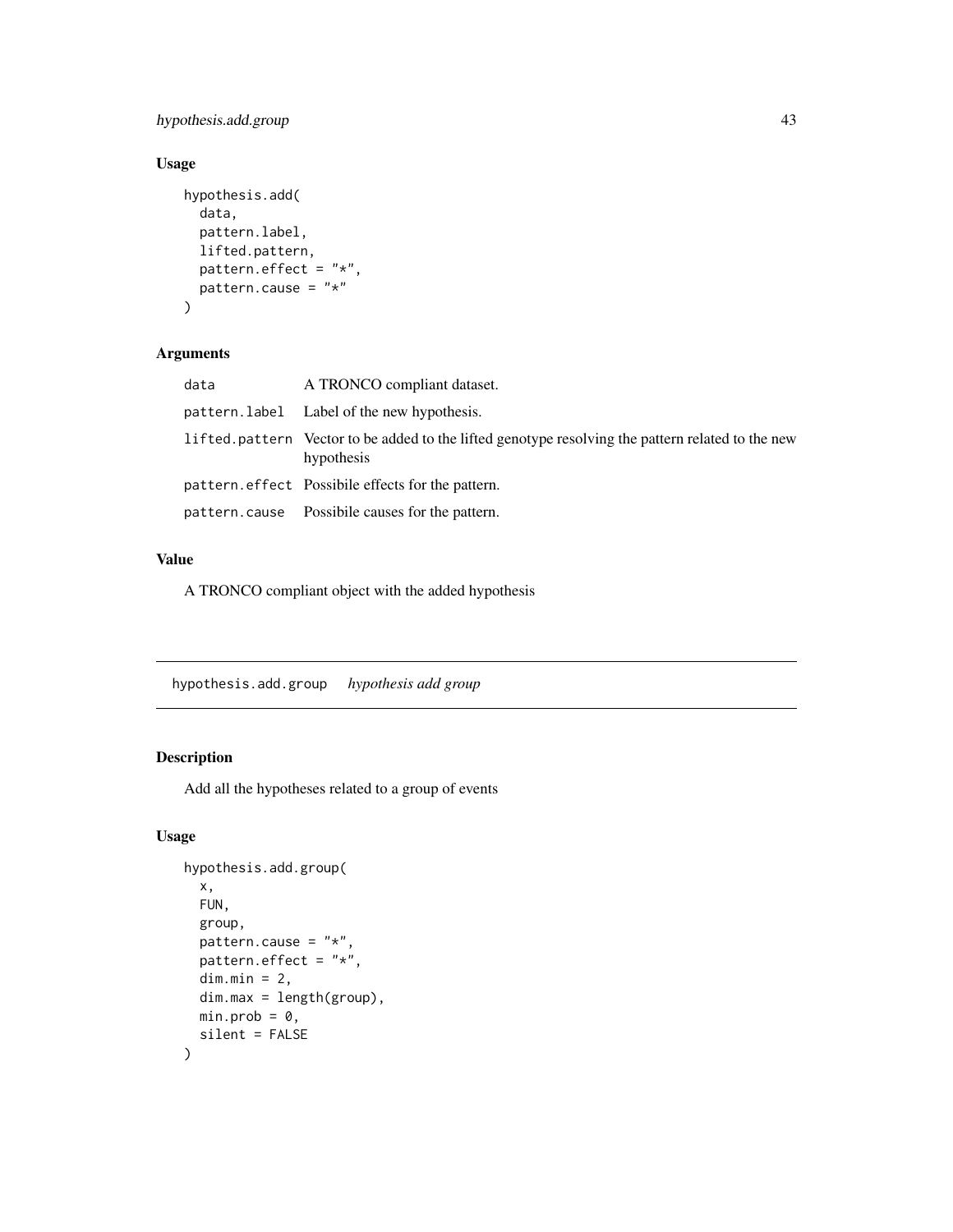# Arguments

| $\mathsf{x}$  | A TRONCO compliant dataset.                                                |
|---------------|----------------------------------------------------------------------------|
| <b>FUN</b>    | Type of pattern to be added, e.g., co-occurance, soft or hard exclusivity. |
| group         | Group of events to be considered.                                          |
| pattern.cause | Possibile causes for the pattern.                                          |
|               | pattern. effect Possibile effects for the pattern.                         |
| dim.min       | Minimum cardinality of the subgroups to be considered.                     |
| dim.max       | Maximum cardinality of the subgroups to be considered.                     |
| min.prob      | Minimum probability associated to each valid group.                        |
| silent        | A parameter to disable/enable verbose messages.                            |

# Value

A TRONCO compliant object with the added hypotheses

hypothesis.add.homologous

*hypothesis.add.homologous*

# Description

Add all the hypotheses related to homologou events

#### Usage

```
hypothesis.add.homologous(
 x,
 pattern.cause = "*",\int pattern.effect = "\star",
 genes = as.genes(x),silent = FALSE
)
```
# Arguments

| <b>X</b> | A TRONCO compliant dataset.                                                                                                                       |
|----------|---------------------------------------------------------------------------------------------------------------------------------------------------|
|          | pattern.cause Possibile causes for the pattern.                                                                                                   |
|          | pattern. effect Possibile effects for the pattern.                                                                                                |
| genes    | List of genes to be considered as possible homologous. For these genes, all the<br>types of mutations will be considered functionally equivalent. |
| silent   | A parameter to disable/enable verbose messages.                                                                                                   |

## Value

A TRONCO compliant object with the added hypotheses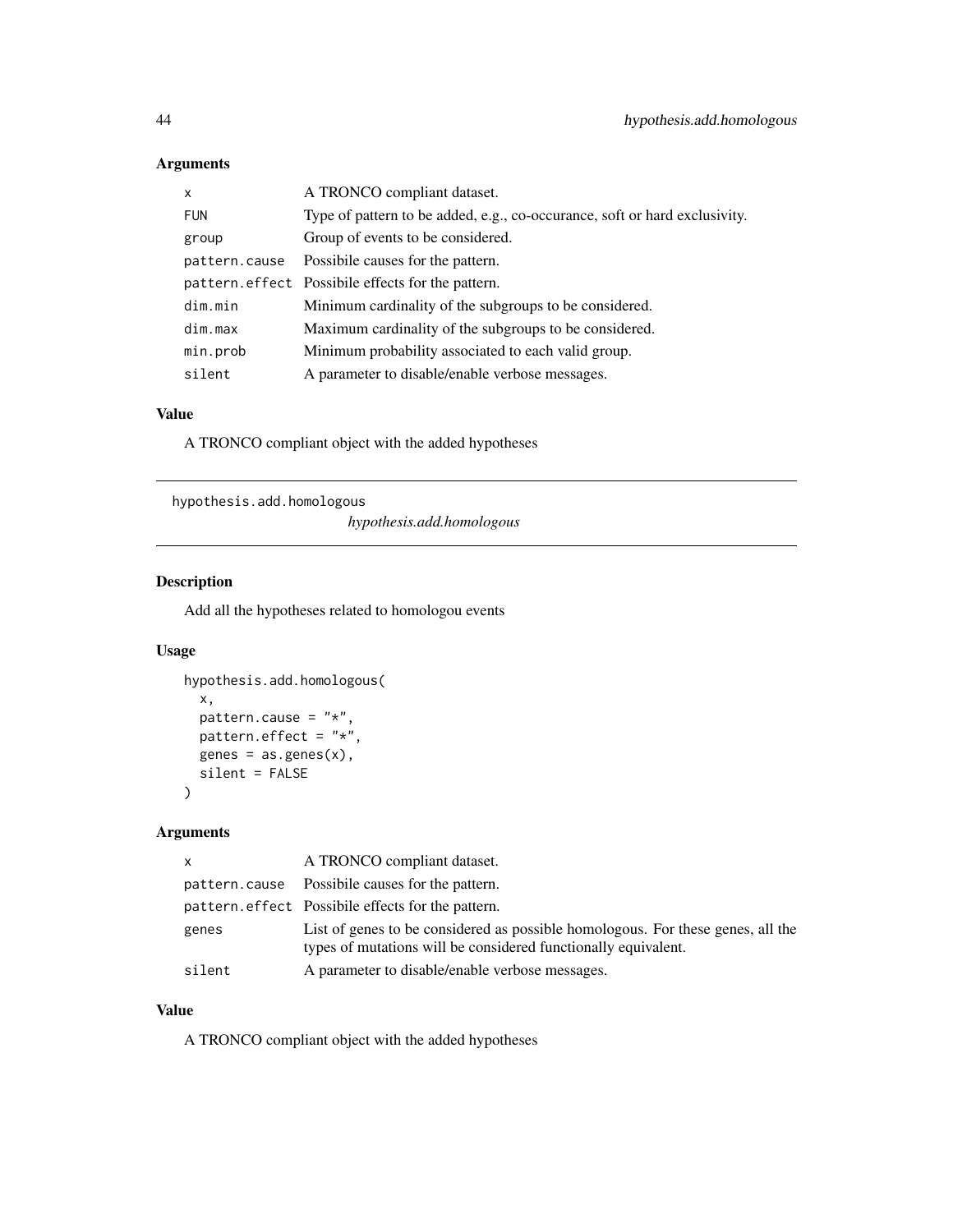#### Description

Import a matrix of 0/1 alterations as a TRONCO compliant dataset. Input "geno" can be either a dataframe or a file name. In any case the dataframe or the table stored in the file must have a column for each altered gene and a rows for each sample. Colnames will be used to determine gene names, if data is loaded from file the first column will be assigned as rownames. For details and examples regarding the loading functions provided by the package we refer to the Vignette Section 3.

#### Usage

```
import.genotypes(geno, event.type = "variant", color = "Darkgreen")
```
#### Arguments

| geno       | Either a dataframe or a filename                                                                  |
|------------|---------------------------------------------------------------------------------------------------|
| event.type | Any 1 in "geno" will be interpreted as a an observed alteration labeled with type<br>"event.type" |
| color      | This is the color used for visualization of events labeled as of "event.type"                     |

#### Value

A TRONCO compliant dataset

import.GISTIC *import.GISTIC*

#### Description

Transform GISTIC scores for CNAs in a TRONCO compliant object. Input can be either a matrix, with columns for each altered gene and rows for each sample; in this case colnames/rownames mut be provided. If input is a character an attempt to load a table from file is performed. In this case the input table format should be constitent with TCGA data for focal CNA; there should hence be: one column for each sample, one row for each gene, a column Hugo\_Symbol with every gene name and a column Entrez\_Gene\_Id with every gene\'s Entrez ID. A valid GISTIC score should be any value of: "Homozygous Loss" (-2), "Heterozygous Loss" (-1), "Low-level Gain" (+1), "High-level Gain" (+2). For details and examples regarding the loading functions provided by the package we refer to the Vignette Section 3.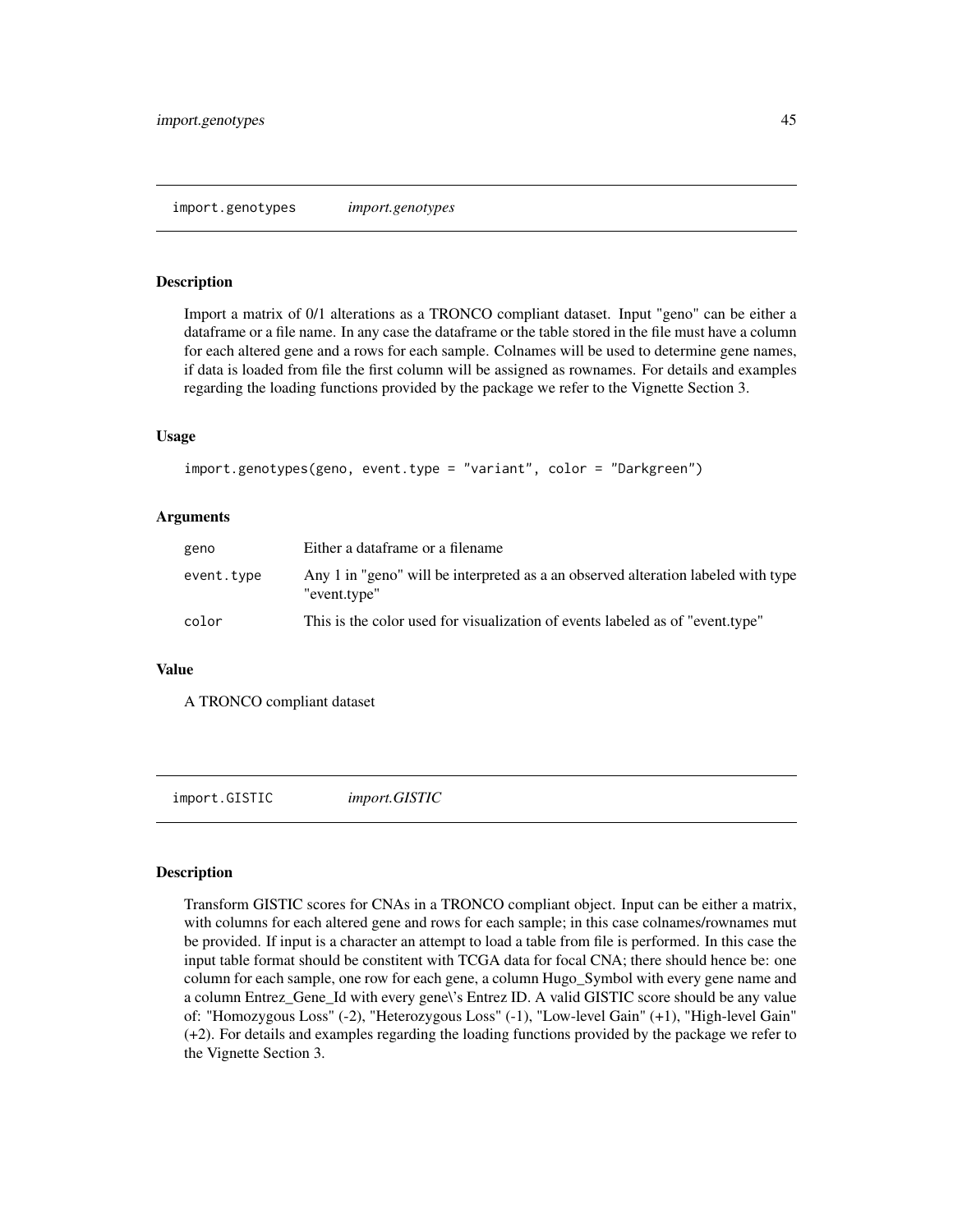#### Usage

```
import.GISTIC(
 x,
  filter.genes = NULL,
  filter.samples = NULL,
  silent = FALSE,
  trim = TRUE,rna.seq.data = NULL,
  rna.seq.up = NULL,
  rna.seq.down = NULL
)
```
#### Arguments

| X                                | Either a dataframe or a filename                |
|----------------------------------|-------------------------------------------------|
| filter.genes                     | A list of genes                                 |
| filter.samples A list of samples |                                                 |
| silent                           | A parameter to disable/enable verbose messages. |
| trim                             | Remove the events without occurrence            |
| rna.seq.data                     | Either a dataframe or a filename                |
| rna.seq.up                       | <b>TODO</b>                                     |
| rna.seg.down                     | TODO                                            |

#### Value

A TRONCO compliant representation of the input CNAs.

#### Examples

```
data(crc_gistic)
gistic = import.GISTIC(crc_gistic)
```
import.MAF *import.MAF*

#### Description

Import mutation profiles from a Manual Annotation Format (MAF) file. All mutations are aggregated as a unique event type labeled "Mutation" and assigned a color according to the default of function import.genotypes. If this is a TCGA MAF file check for multiple samples per patient is performed and a warning is raised if these occurr. Customized MAF files can be imported as well provided that they have columns Hugo\_Symbol, Tumor\_Sample\_Barcode and Variant\_Classification. Custom filters are possible (via filter.fun) to avoid loading the full MAF data. For details and examples regarding the loading functions provided by the package we refer to the Vignette Section 3.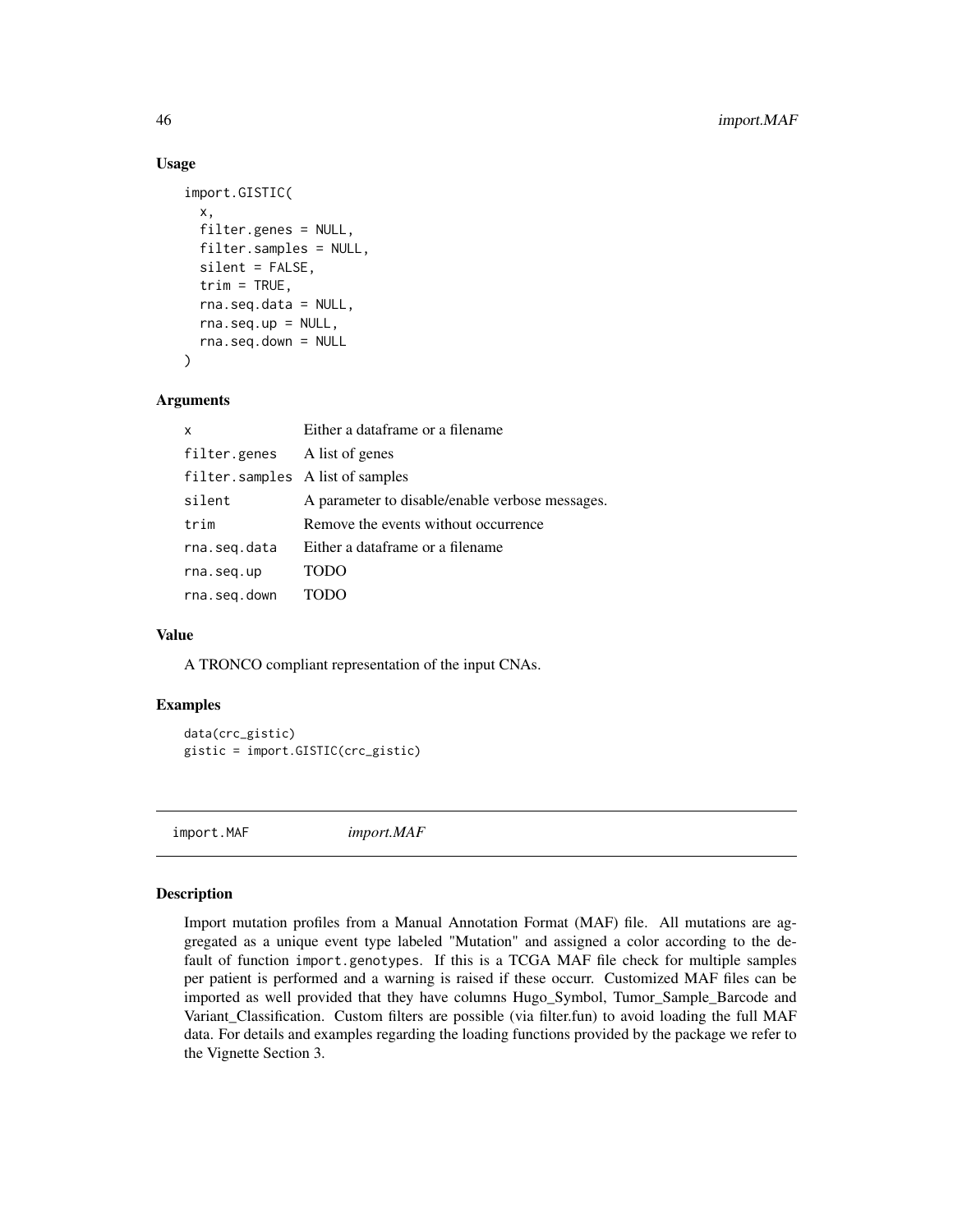# import.MAF 47

# Usage

```
import.MAF(
  file,
  sep = "\t",
 is.TCGA = TRUE,
 filter.fun = NULL,
  to.TRONCO = TRUE,
  irregular = FALSE,
 paste.to.Hugo_Symbol = NULL,
 merge.mutation.types = TRUE,
 silent = FALSE
\mathcal{L}
```
#### Arguments

| file                 | <b>MAF</b> filename                                                                                                   |  |
|----------------------|-----------------------------------------------------------------------------------------------------------------------|--|
| sep                  | MAF separator, default \'\t\'                                                                                         |  |
| is.TCGA              | TRUE if this MAF is from TCGA; thus its sample codenames can be interpreted                                           |  |
| filter.fun           | A filter function applied to each row. This is expected to return TRUE/FALSE.                                         |  |
| to.TRONCO            | If FALSE returns a dataframe with MAF data, not a TRONCO object                                                       |  |
| irregular            | If TRUE seeks only for columns Hugo_Symbol, Tumor_Sample_Barcode and<br>Variant Classification                        |  |
| paste.to.Hugo_Symbol |                                                                                                                       |  |
|                      | If a list of column names, this will be pasted each Hugo_Symbol to yield names<br>such as PHC2.chr1.33116215.33116215 |  |
| merge.mutation.types |                                                                                                                       |  |
|                      | If TRUE, all mutations are considered equivalent, regardless of their Variant_Classification<br>value. Otherwise no.  |  |
| silent               | A parameter to disable/enable verbose messages.                                                                       |  |
|                      |                                                                                                                       |  |

# Value

A TRONCO compliant representation of the input MAF

```
data(maf)
mutations = import.MAF(maf)
mutations = annotate.description(mutations, 'Example MAF')
mutations = TCGA.shorten.barcodes(mutations)
oncoprint(mutations)
```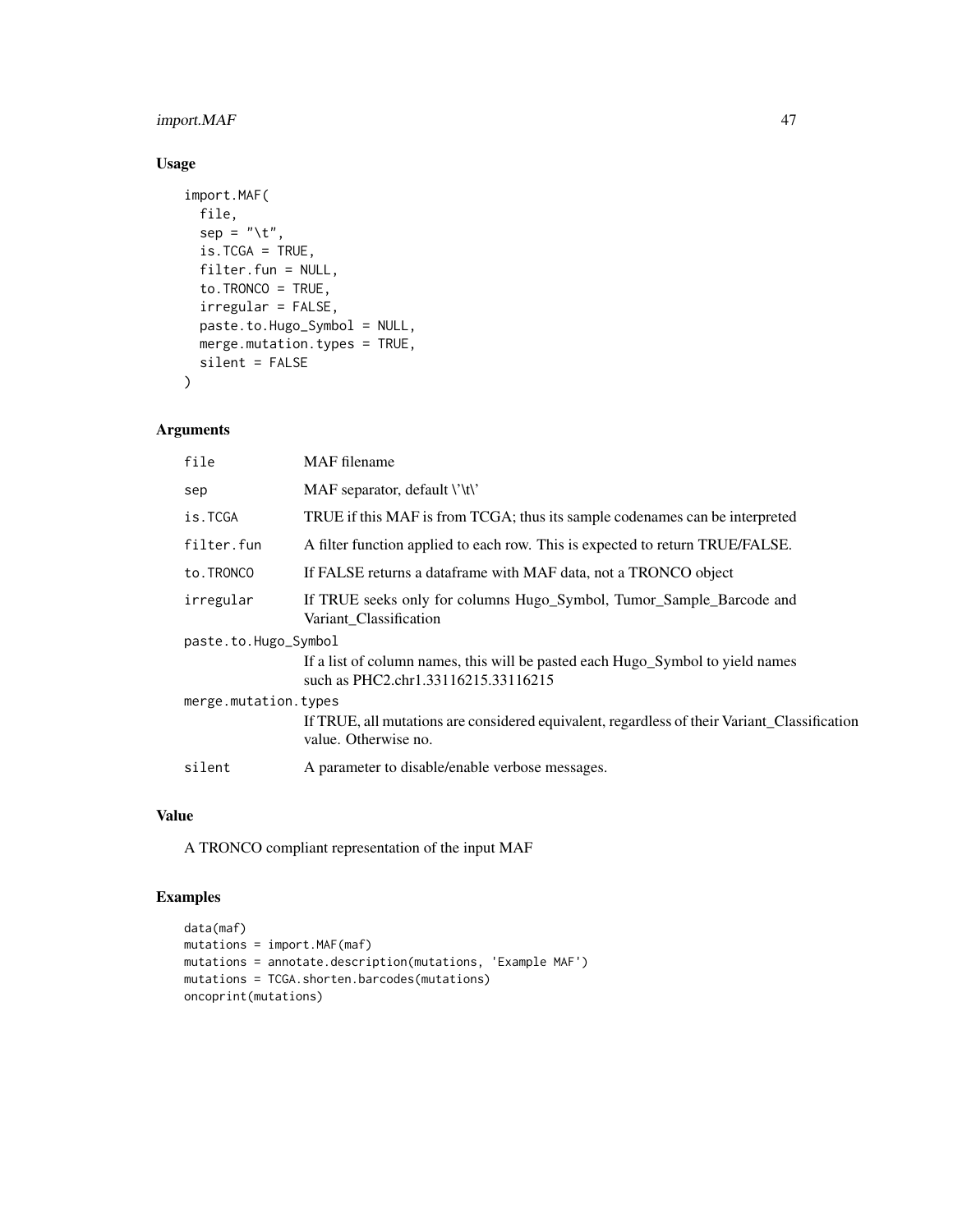import.model *import.model*

#### Description

Add an adjacency matrix as a model to a TRONCO compliant object. Input model can be either a dataframe or a file name.

#### Usage

```
import.model(tronco_object, model, model.name = "imported_model")
```
## Arguments

| tronco_object | A TRONCO compliant object        |
|---------------|----------------------------------|
| model         | Either a dataframe or a filename |
| model.name    | Name of the imported model       |

#### Value

A TRONCO compliant object

import.mutex.groups *import.mutex.groups*

## Description

Create a list of unique Mutex groups for a given fdr cutoff current Mutex version is Jan 8, 2015 (ref: https://code.google.com/p/mutex/ )

## Usage

```
import.mutex.groups(file, fdr = 0.2, display = TRUE)
```
#### Arguments

| file    | Mutex results ("ranked-groups.txt" file) |
|---------|------------------------------------------|
| fdr     | cutoff for fdr                           |
| display | print summary table of extracted groups  |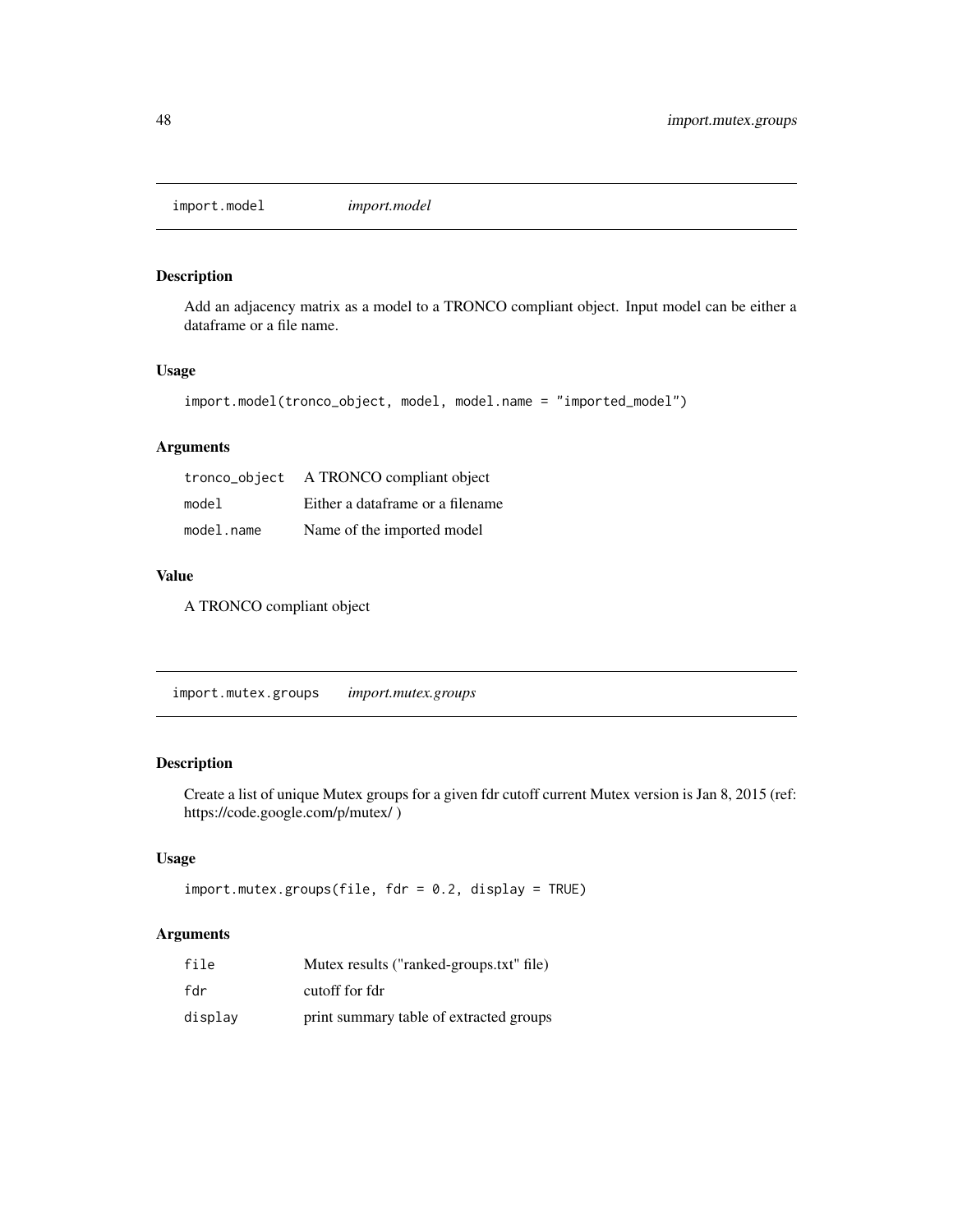# Description

Intersect samples and events of two dataset

## Usage

```
intersect.datasets(x, y, intersect.genomes = TRUE)
```
## Arguments

| x                                   | A TRONCO compliant dataset. |  |
|-------------------------------------|-----------------------------|--|
|                                     | A TRONCO compliant dataset. |  |
| intersect.genomes                   |                             |  |
| If False $\rightarrow$ just samples |                             |  |

#### Value

A TRONCO complian dataset.

## Examples

data(test\_dataset)

is.compliant *is.compliant*

#### Description

Check if 'x' is compliant with TRONCO's input: that is if it has dataframes x\$genotypes, x\$annotations, x\$types and x\$stage (optional)

## Usage

```
is.compliant(
  x,
  err.fun = "[ERR]",stage = !(all(is.null(x$stages)) || all(is.na(x$stages)))
\mathcal{L}
```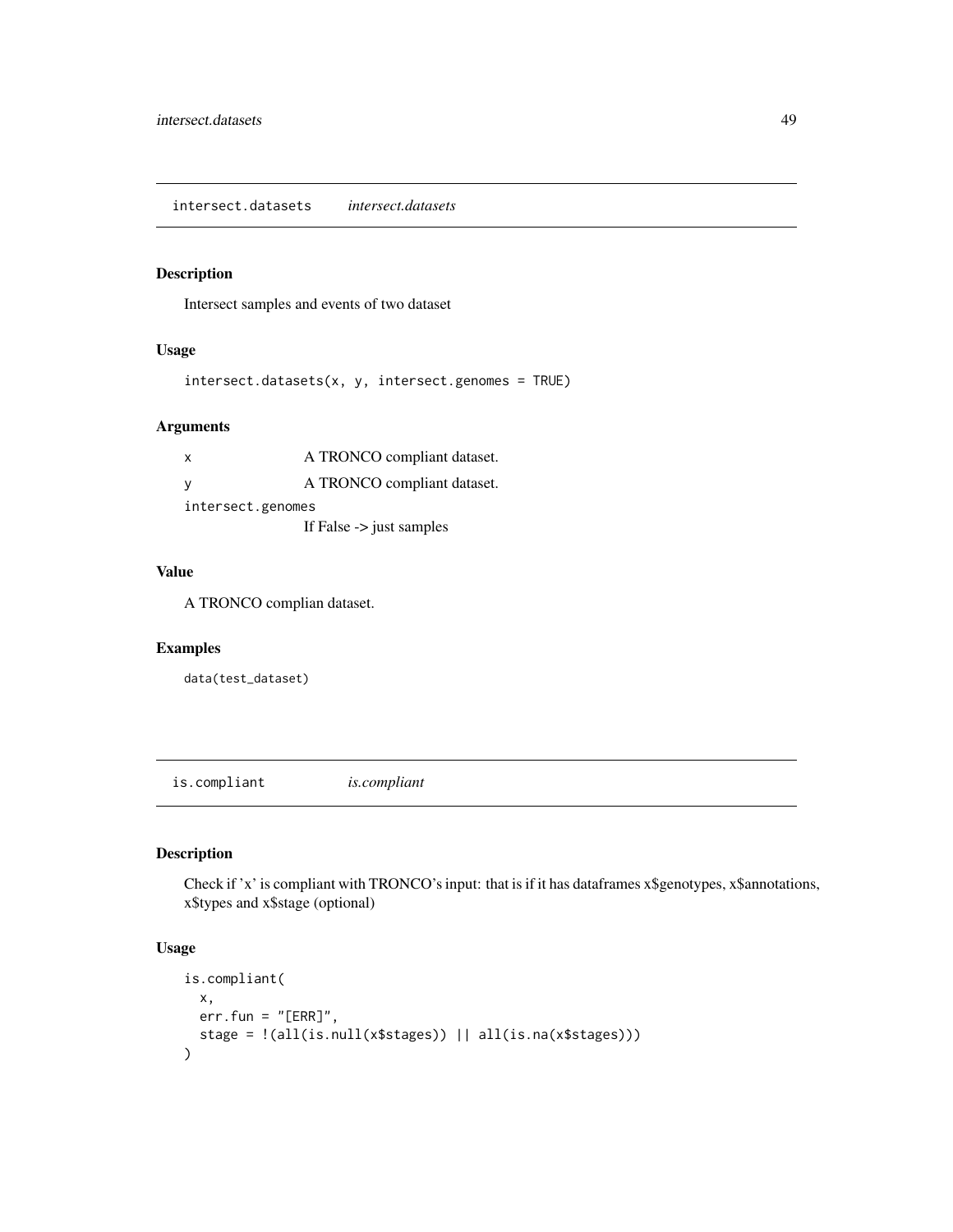# Arguments

| $\mathsf{x}$ | A TRONCO compliant dataset.                                    |
|--------------|----------------------------------------------------------------|
| err.fun      | string which identifies the function which called is compliant |
| stage        | boolean flag to check x\$stage datagframe                      |

# Value

on error stops the computation

# Examples

```
data(test_dataset)
is.compliant(test_dataset)
```
join.events *join.events*

## Description

Merge a list of events in an unique event

# Usage

```
join.events(x, ..., new.event, new.type, event.color)
```
## Arguments

| $\boldsymbol{\mathsf{x}}$ | A TRONCO compliant dataset.     |
|---------------------------|---------------------------------|
|                           | A list of events to merge       |
| new.event                 | The name of the resultant event |
| new.type                  | The type of the new event       |
| event.color               | The color of the new event      |

#### Value

A TRONCO compliant dataset.

```
data(muts)
dataset = join.events(muts, 'G1', 'G2', new.event='test', new.type='banana', event.color='yellow')
```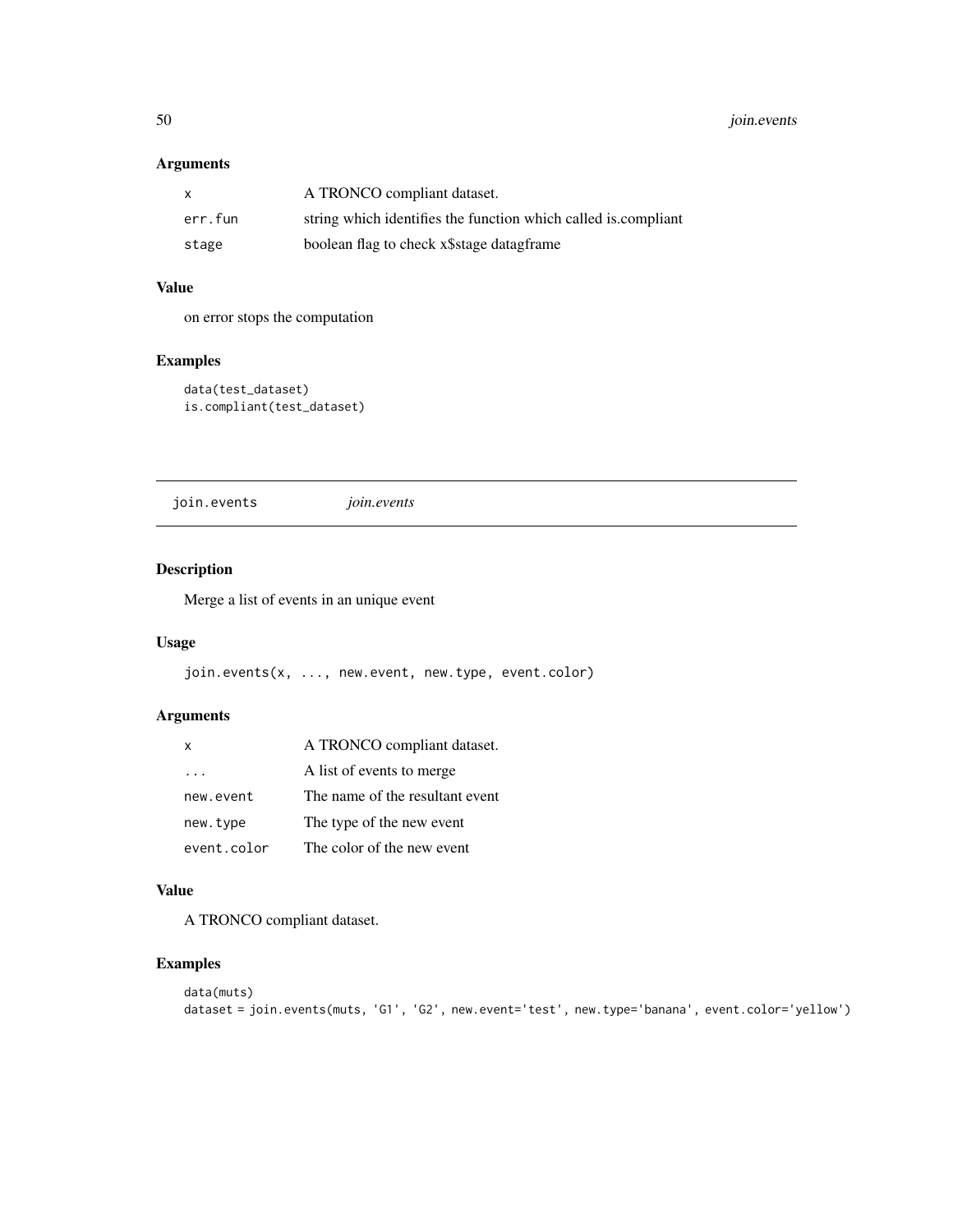join.types *join.types*

#### Description

For an input dataset merge all the events of two or more distincit types (e.g., say that missense and indel mutations are events of a unique "mutation" type)

#### Usage

```
join.types(x, ..., new.type = "new.type", new.color = "khaki", silent = FALSE)
```
#### Arguments

| $\times$                | A TRONCO compliant dataset.                     |
|-------------------------|-------------------------------------------------|
| $\cdot$ $\cdot$ $\cdot$ | type to merge                                   |
| new.type                | label for the new type to create                |
| new.color               | color for the new type to create                |
| silent                  | A parameter to disable/enable verbose messages. |

#### Value

A TRONCO compliant dataset.

#### Examples

```
data(test_dataset_no_hypos)
join.types(test_dataset_no_hypos, 'ins_del', 'missense_point_mutations')
join.types(test_dataset_no_hypos, 'ins_del',
     'missense_point_mutations', new.type='mut', new.color='green')
```
keysToNames *keysToNames*

#### Description

Convert colnames/rownames of a matrix into intelligible event names, e.g., change a key G23 in 'Mutation KRAS'. If a name is not found, the original name is left unchanged.

#### Usage

keysToNames(x, matrix)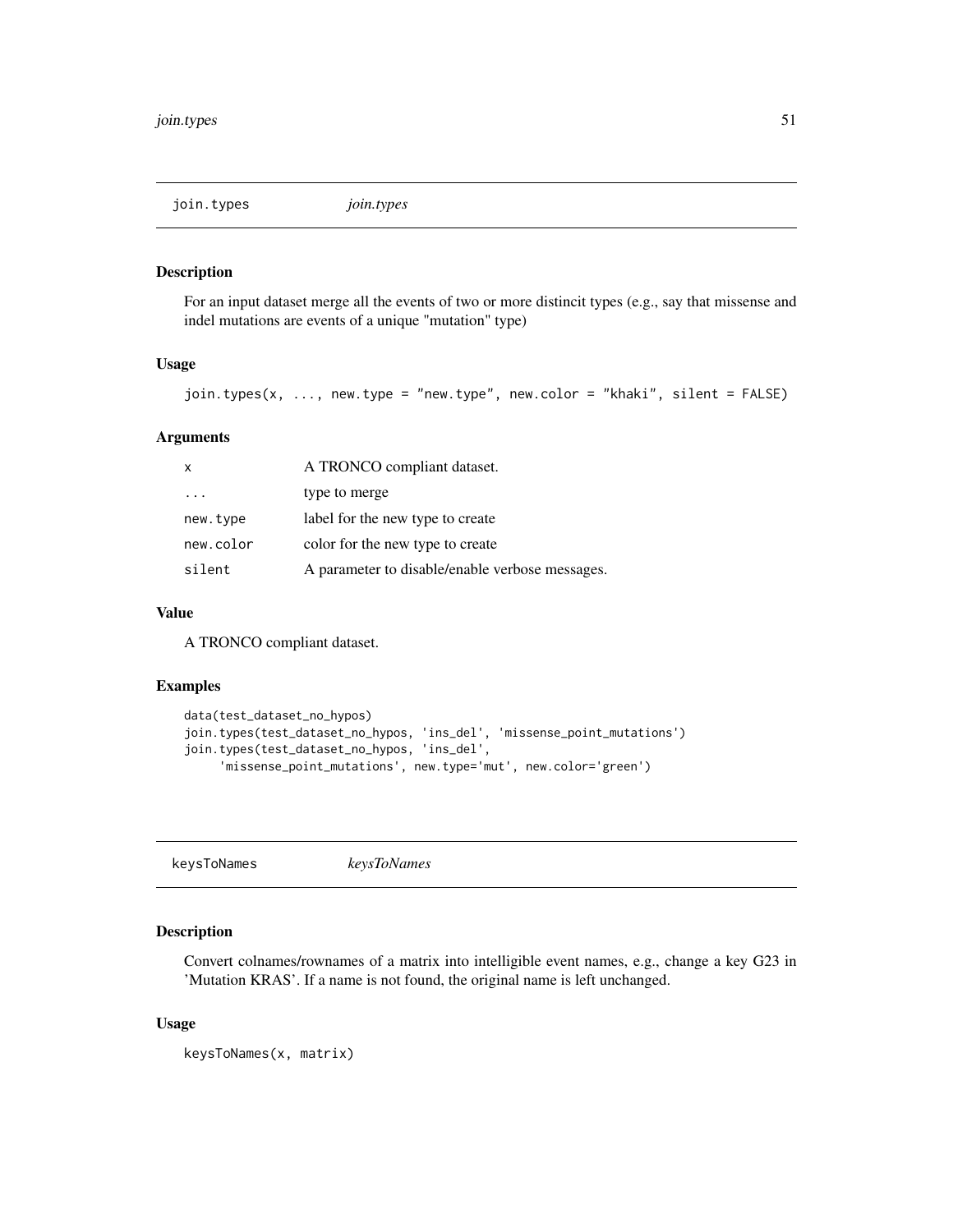## Arguments

|        | A TRONCO compliant dataset.                                     |
|--------|-----------------------------------------------------------------|
| matrix | A matrix with colnames/rownames which represent genotypes keys. |

# Value

The matrix with intelligible colnames/rownames.

# Examples

```
data(test_model)
adj_matrix = as.adj.matrix(test_model, events=as.events(test_model)[5:15,])$capri_bic
keysToNames(test_model, adj_matrix)
```
maf *MAF example data*

# Description

This dataset contains a standard MAF input for TRONCO

#### Usage

data(maf)

# Format

Manual Annotated Format

## Value

A standard TRONCO object

## Author(s)

Luca De Sano

#### Source

fake data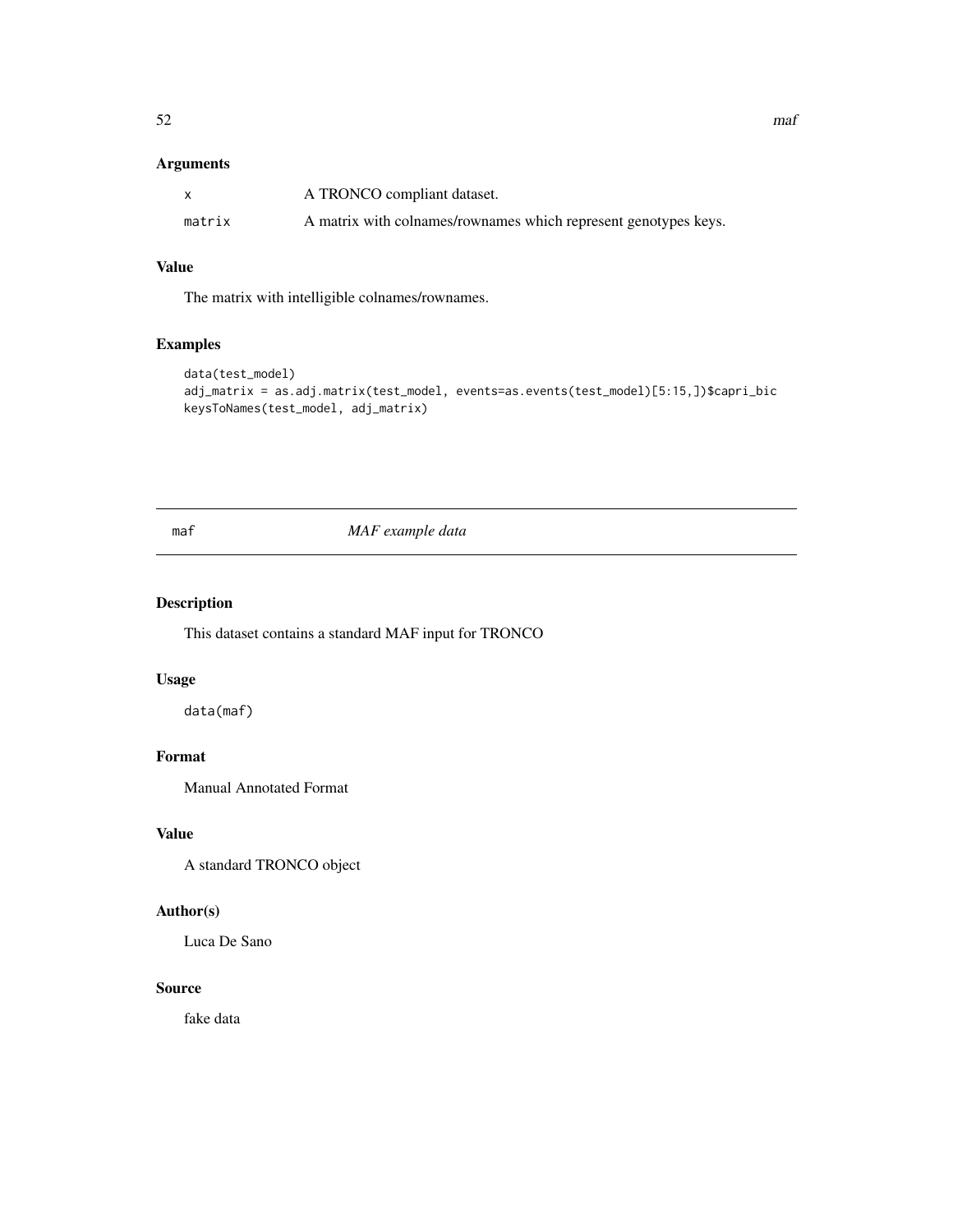#### Description

A simple mutation dataset without hypotheses

## Usage

data(muts)

# Format

TRONCO compliant dataset

# Value

A standard TRONCO object

#### Author(s)

Luca De Sano

## Source

fake data

nameToKey *nameToKey*

## Description

Convert to key an intelligible event names, e.g., change 'Mutation KRAS' in G23. If a name is not found, an error is raised!

# Usage

nameToKey(x, name)

## Arguments

| X    | A TRONCO compliant dataset. |
|------|-----------------------------|
| name | A intelligible event name   |

#### Value

A TRONCO dataset key name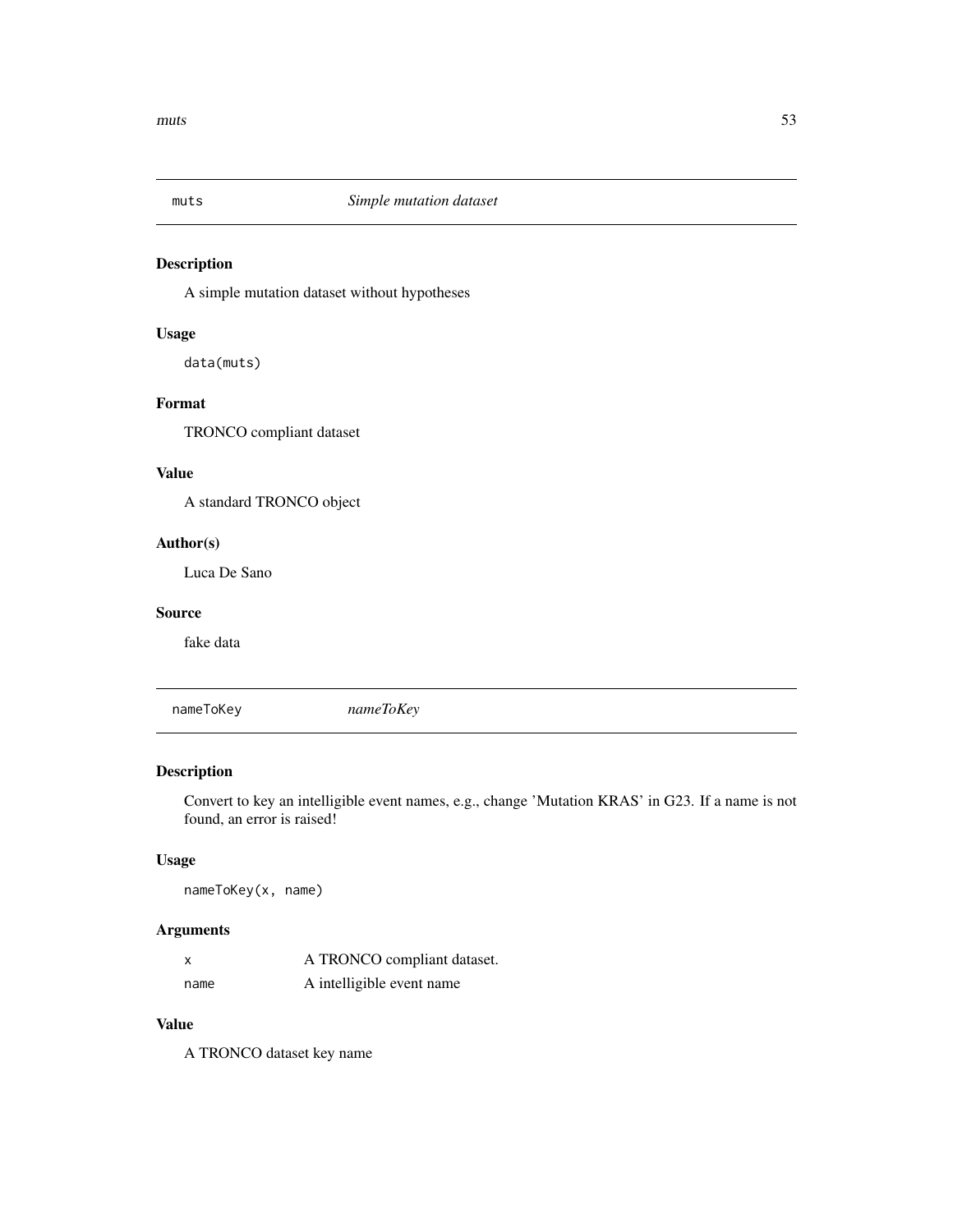54 ngenes

## Examples

```
data(test_model)
adj_matrix = as.adj.matrix(test_model, events=as.events(test_model)[5:15,])$bic
```
nevents *nevents*

## Description

Return the number of events in the dataset involving a certain gene or type of event.

### Usage

 $nevents(x, genes = NA, types = NA)$ 

## Arguments

| X     | A TRONCO compliant dataset.                                          |
|-------|----------------------------------------------------------------------|
| genes | The genes to consider, if NA all available genes are used.           |
| types | The types of events to consider, if NA all available types are used. |

#### Value

The number of events in the dataset involving a certain gene or type of event.

## Examples

```
data(test_dataset)
nevents(test_dataset)
```
ngenes *ngenes*

## Description

Return the number of genes in the dataset involving a certain type of event.

## Usage

ngenes(x, types = NA)

# Arguments

|       | A TRONCO compliant dataset.                                          |
|-------|----------------------------------------------------------------------|
| types | The types of events to consider, if NA all available types are used. |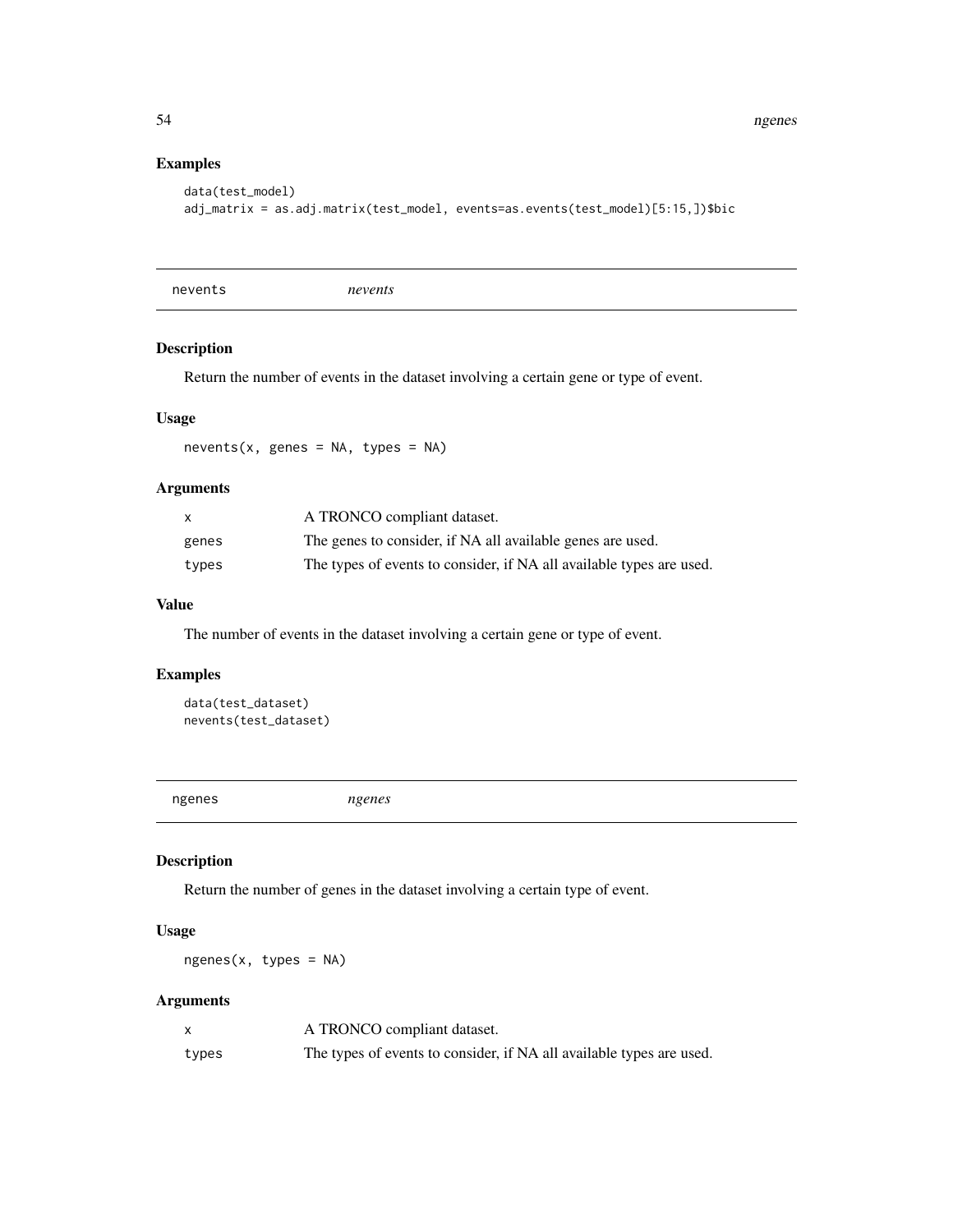## nhypotheses 55

# Value

The number of genes in the dataset involving a certain type of event.

## Examples

```
data(test_dataset)
ngenes(test_dataset)
```
nhypotheses *Return the number of hypotheses in the dataset*

# Description

Return the number of hypotheses in the dataset

#### Usage

```
nhypotheses(x)
```
#### Arguments

x the dataset.

# Examples

```
data(test_dataset)
nhypotheses(test_dataset)
```
npatterns *Return the number of patterns in the dataset*

## Description

Return the number of patterns in the dataset

# Usage

```
npatterns(x)
```
## Arguments

x the dataset.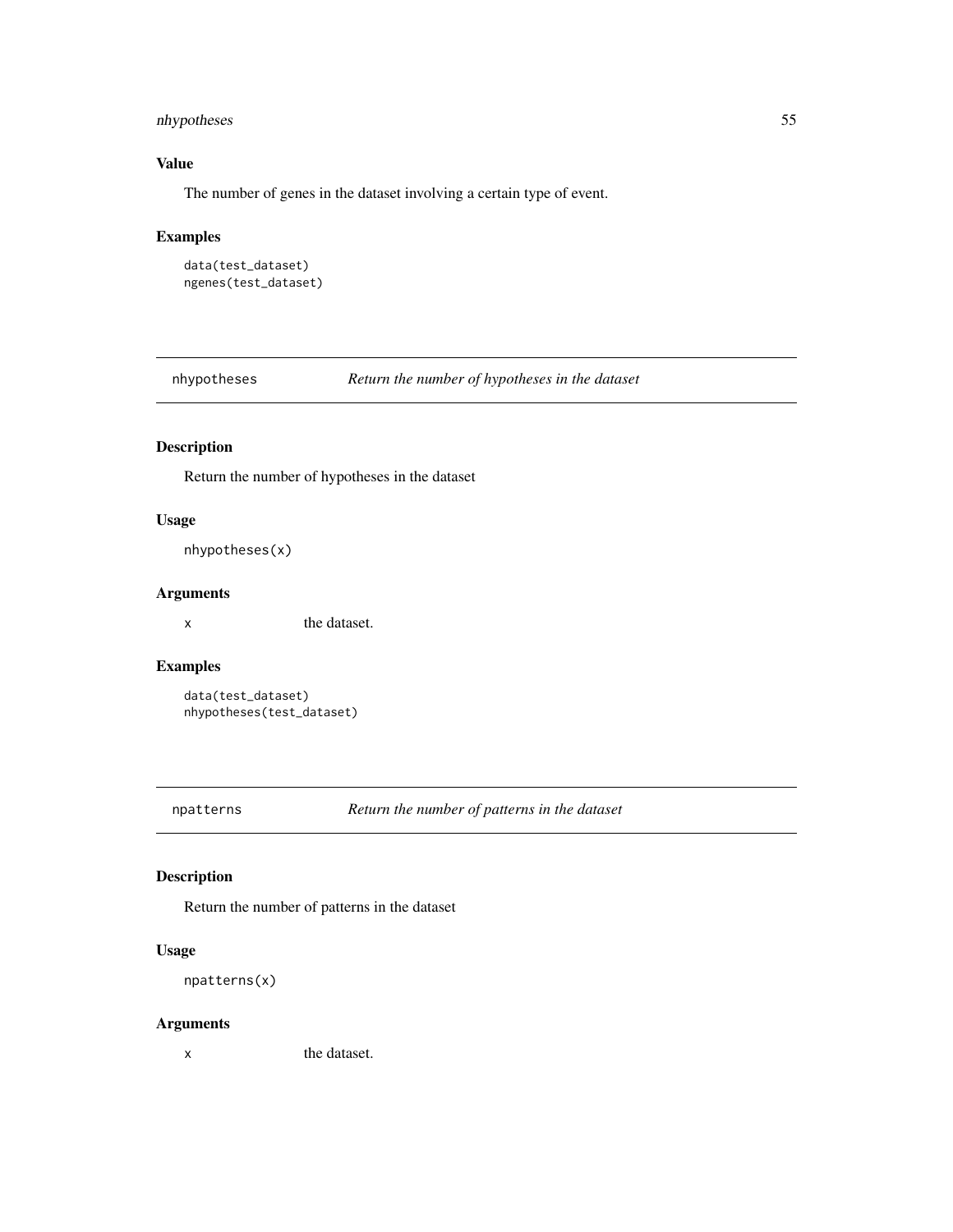56 ntypes

# Examples

```
data(test_dataset)
npatterns(test_dataset)
```
nsamples *nsamples*

# Description

Return the number of samples in the dataset.

#### Usage

nsamples(x)

# Arguments

x A TRONCO compliant dataset.

### Value

The number of samples in the dataset.

# Examples

```
data(test_dataset)
nsamples(test_dataset)
```
ntypes *ntypes*

## Description

Return the number of types in the dataset.

# Usage

ntypes(x)

## Arguments

x A TRONCO compliant dataset.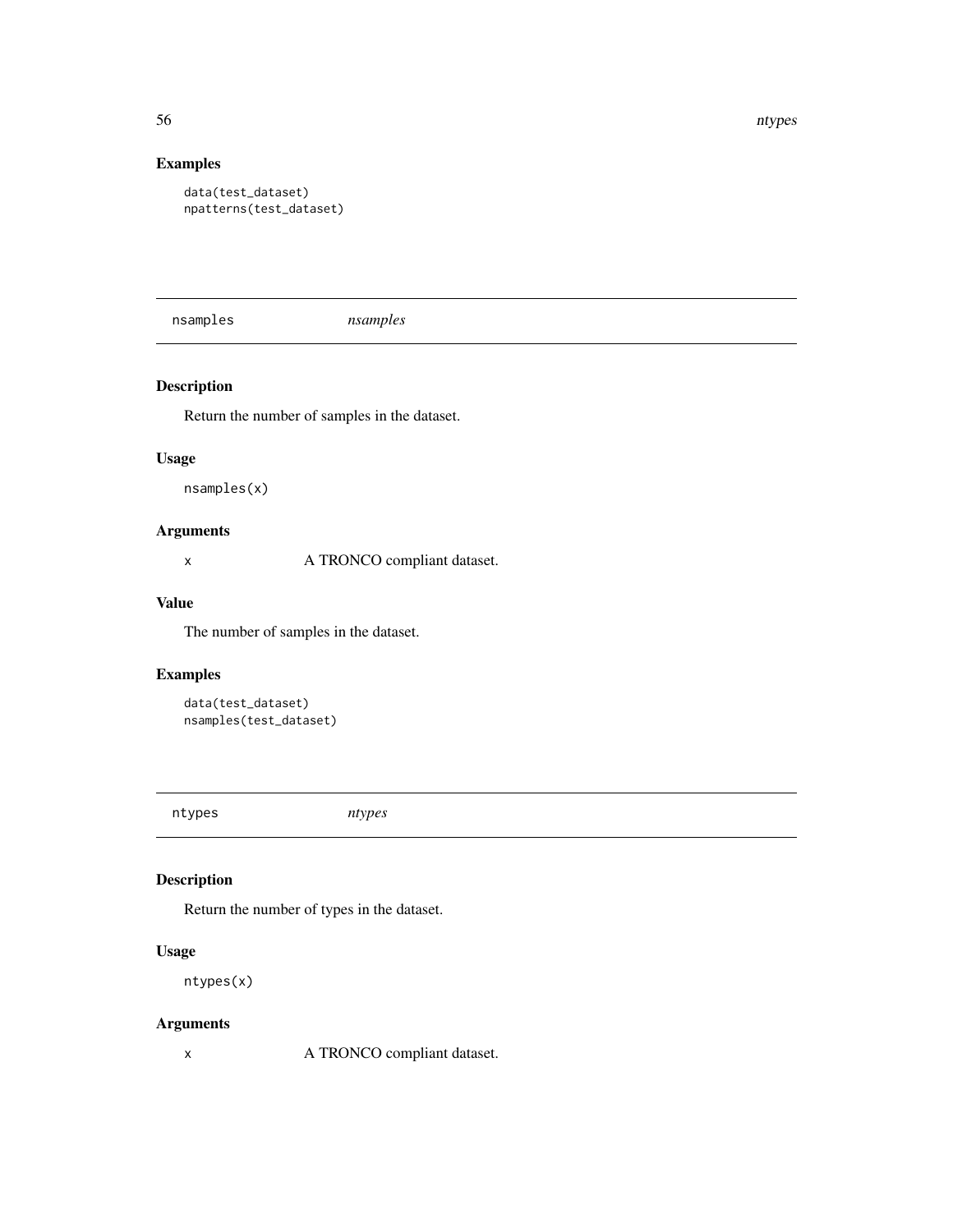#### oncoprint 57

#### Value

The number of types in the dataset.

#### Examples

```
data(test_dataset)
ntypes(test_dataset)
```
oncoprint *oncoprint*

#### Description

oncoPrint : plot a genotype. For details and examples regarding the visualization through oncoprints, we refer to the Vignette Section 4.4.

## Usage

```
oncoprint(
  x,
  excl.sort = TRUE,
  samples.cluster = FALSE,
  genes.cluster = FALSE,
  file = NA,
  ann.state = has.state(x),ann.hits = TRUE,
  stage.color = "YlOrRd",
  hits.color = "Purples",
  null.color = "lightgray",
  border.color = "white",
  text.cex = 1,
  font.column = NA,
  fontrow = NA,title = as.description(x),
  sample.id = FALSE,
  hide.zeroes = FALSE,
  legend = TRUE,legend.cex = 0.5,
  cellwidth = NA,
  cellheight = NA,
  group.bv.label = FALSE,group.by.stage = FALSE,
  group.samples = NA,
  gene.annotation = NA,gene.annot.color = "Set1",
  show.patterns = FALSE,
```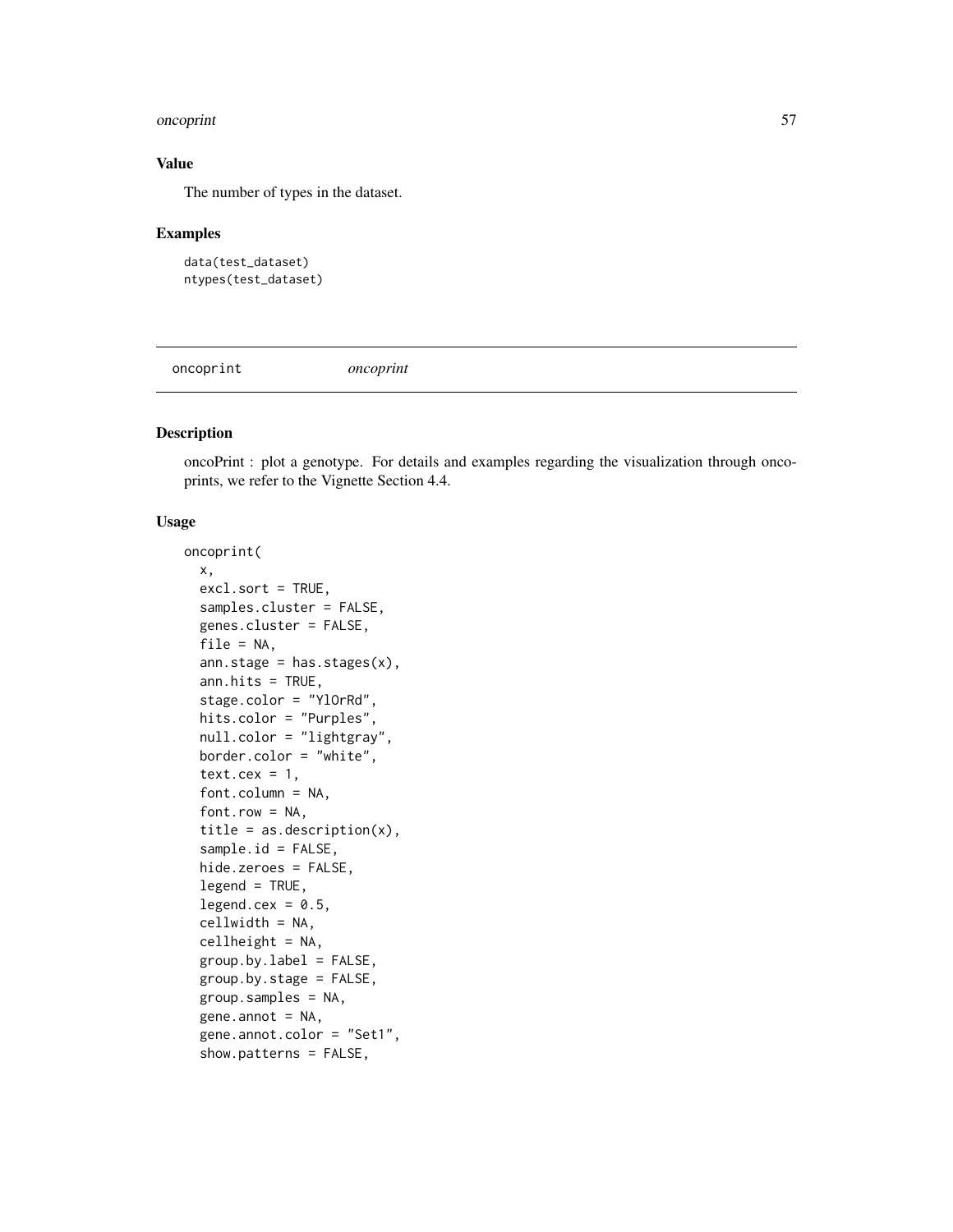```
annotate.consolidate.events = FALSE,
 txt.stats = paste(nsamples(x), " samples\n", nevents(x), " events\n", ngenes(x),
    " genes\n", npatterns(x), " patterns", sep = ""),
 gtable = FALSE,
  ...
\mathcal{L}
```
# Arguments

| x               | A TRONCO compliant dataset                                                                                                                                                    |
|-----------------|-------------------------------------------------------------------------------------------------------------------------------------------------------------------------------|
| excl.sort       | Boolean value, if TRUE sorts samples to enhance exclusivity of alterations                                                                                                    |
| samples.cluster |                                                                                                                                                                               |
|                 | Boolean value, if TRUE clusters samples (columns). Default FALSE                                                                                                              |
| genes.cluster   | Boolean value, if TRUE clusters genes (rows). Default FALSE                                                                                                                   |
| file            | If not NA write to file the Oncoprint, default is NA (just visualization).                                                                                                    |
| ann.stage       | Boolean value to annotate stage classification, default depends on x                                                                                                          |
| ann.hits        | Boolean value to annotate the number of events in each sample, default is TRUE                                                                                                |
| stage.color     | RColorbrewer palette to color stage annotations. Default is 'YlOrRd'                                                                                                          |
| hits.color      | RColorbrewer palette to color hits annotations. Default is 'Purples'                                                                                                          |
| null.color      | Color for the Oncoprint cells with 0s, default is 'lightgray'                                                                                                                 |
| border.color    | Border color for the Oncoprint, default is white' (no border)                                                                                                                 |
| text.cex        | Title and annotations cex, multiplied by font size 7                                                                                                                          |
| font.column     | If NA, half of font.row is used                                                                                                                                               |
| font.row        | If NA, $max(c(15 * exp(-0.02 * nrow(data)), 2))$ is used, where data is the data<br>visualized in the Oncoprint                                                               |
| title           | Oncoprint title, default is $as.name(x)$ - see $as.name$                                                                                                                      |
| sample.id       | If TRUE shows samples name (columns). Default is FALSE                                                                                                                        |
| hide.zeroes     | If TRUE trims data - see trim - before plot. Default is FALSE                                                                                                                 |
| legend          | If TRUE shows a legend for the types of events visualized. Defualt is TRUE                                                                                                    |
| legend.cex      | Default 0.5; determines legend size if legend = TRUE                                                                                                                          |
| cellwidth       | Default NA, sets autoscale cell width                                                                                                                                         |
| cellheight      | Default NA, sets autoscale cell height                                                                                                                                        |
| group.by.label  | Sort samples (rows) by event label - usefull when multiple events per gene are<br>available                                                                                   |
|                 | group.by.stage Default FALSE; sort samples by stage.                                                                                                                          |
| group.samples   | If this samples -> group map is provided, samples are grouped as of groups and<br>sorted according to the number of mutations per sample - usefull when data<br>was clustered |
| gene.annot      | Genes' groups, e.g. list(RAF=c('KRAS','NRAS'), Wnt=c('APC', 'CTNNB1')).<br>Default is NA.                                                                                     |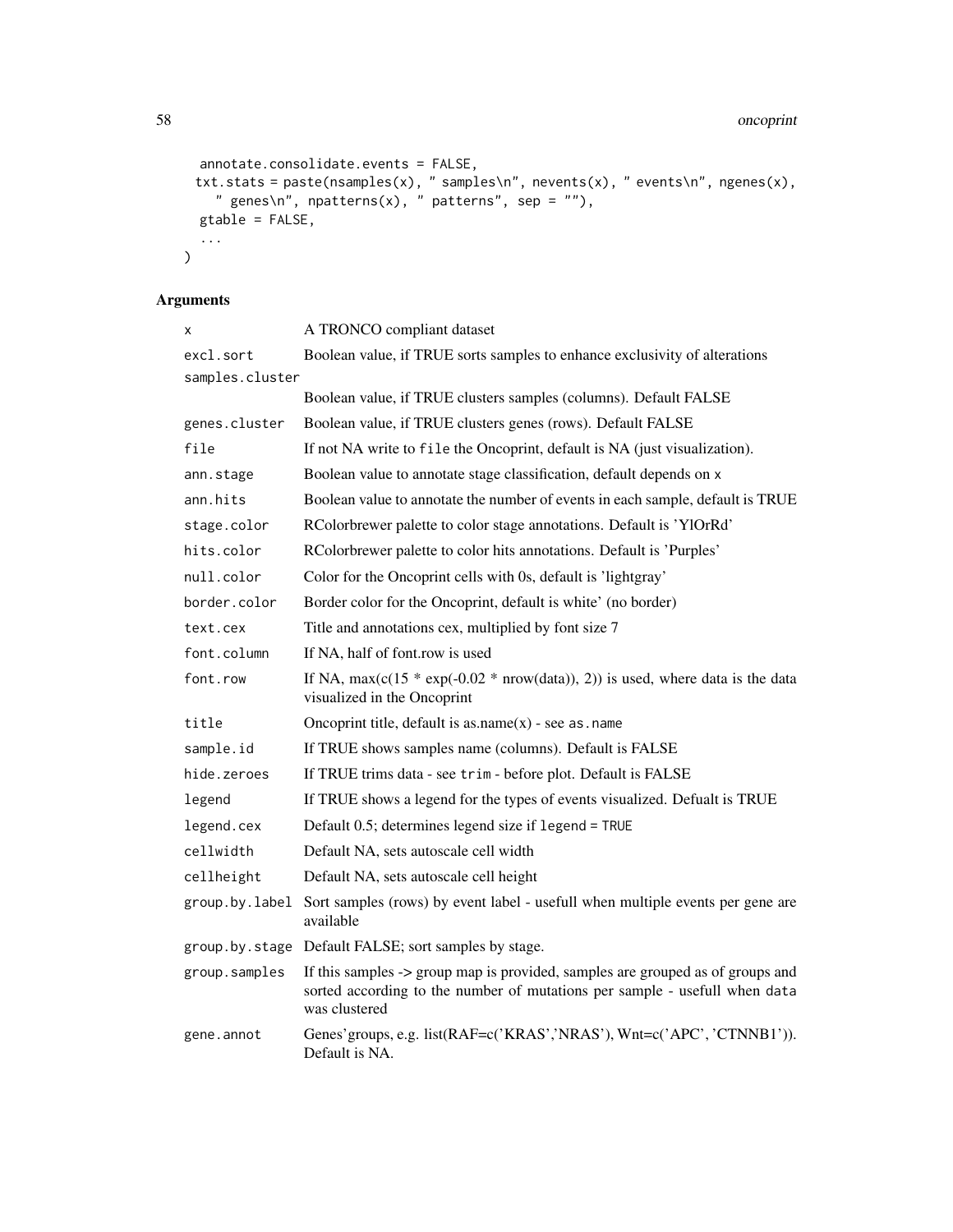# oncoprint.cbio 59

| gene.annot.color            |           |                                                                                                    |
|-----------------------------|-----------|----------------------------------------------------------------------------------------------------|
|                             |           | Either a RColorColorbrewer palette name or a set of custom colors matching<br>$names(gene.$ annot) |
|                             |           | show patterns If TRUE shows also a separate oncoprint for each pattern. Default is FALSE           |
| annotate.consolidate.events |           |                                                                                                    |
|                             |           | Default is FALSE. If TRUE an annotation for events to consolidate is shown.                        |
|                             | txt.stats | By default, shows a summary statistics for shown data (n,m, IGI and IPI)                           |
|                             | gtable    | If TRUE return the grable object                                                                   |
|                             | .         | other arguments to pass to pheatmap                                                                |
|                             |           |                                                                                                    |

oncoprint.cbio *oncoprint.cbio*

## Description

export input for cbio visualization at http://www.cbioportal.org/public-portal/oncoprinter.jsp

#### Usage

```
oncoprint.cbio(
  x,
 file = "oncoprint-cbio.txt",
 hom.del = "Homozygous Loss",
 het.loss = "Heterozygous Loss",
 gain = "Low-level Gain",
 amp = "High-level Gain"
)
```
#### Arguments

| X        | A TRONCO compliant dataset.               |
|----------|-------------------------------------------|
| file     | name of the file where to save the output |
| hom.del  | type of Homozygous Deletion               |
| het.loss | type of Heterozygous Loss                 |
| gain     | type of Gain                              |
| amp      | type of Amplification                     |

#### Value

A file containing instruction for the CBio visualization Tool

```
data(crc_gistic)
gistic = import.GISTIC(crc_gistic)
oncoprint.cbio(gistic)
```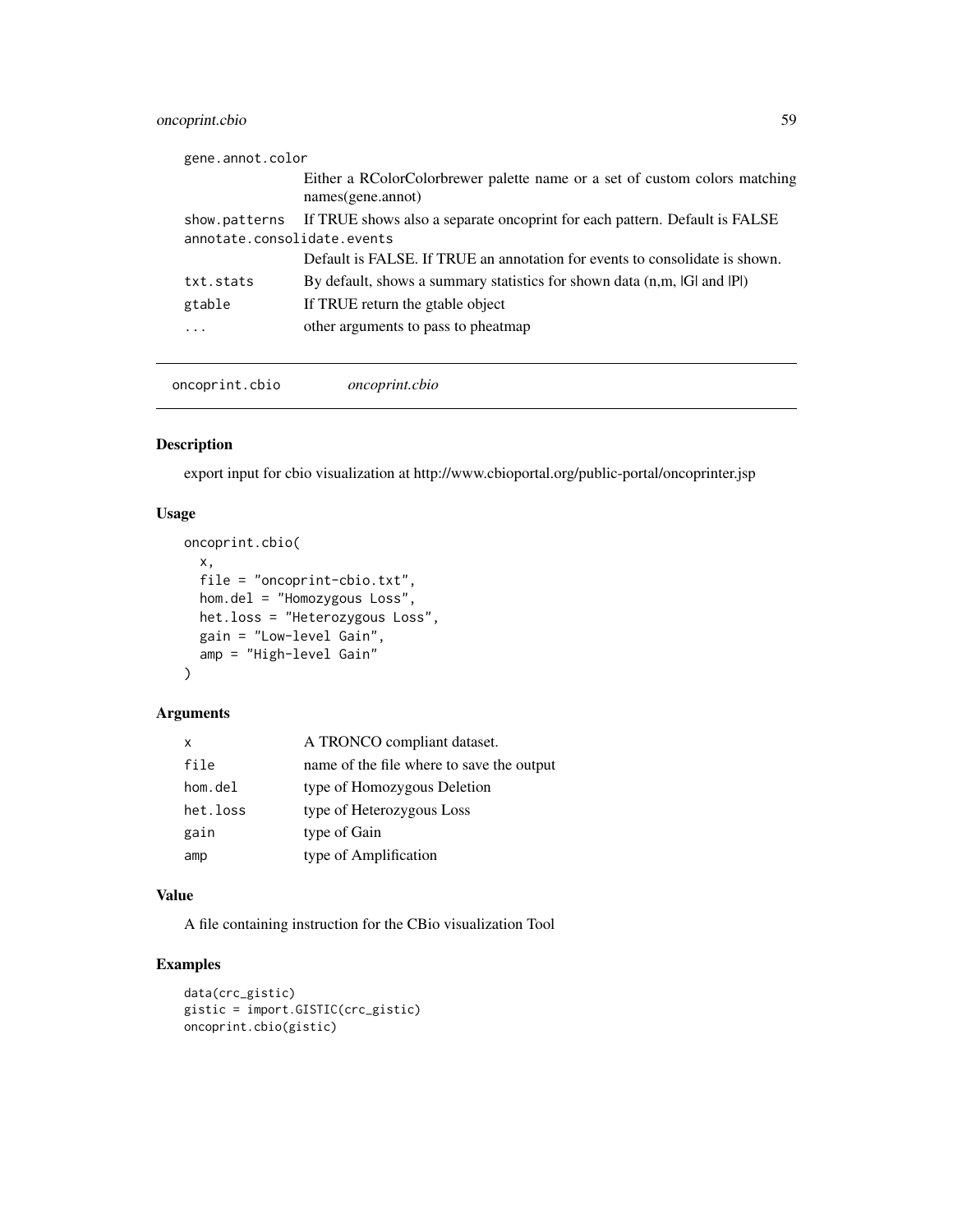OR *OR*

# Description

OR hypothesis

## Usage

OR(...)

#### Arguments

... Atoms of the soft exclusive pattern given either as labels or as partielly lifted vectors.

## Value

Vector to be added to the lifted genotype resolving the soft exclusive pattern

```
order.frequency order.frequency
```
## Description

Sort the internal genotypes according to event frequency.

## Usage

```
order.frequency(x, decreasing = TRUE)
```
## Arguments

| x          | A TRONCO compliant dataset. |
|------------|-----------------------------|
| decreasing | Inverse order. Default TRUE |

# Value

A TRONCO compliant dataset with the internal genotypes sorted according to event frequency.

```
data(test_dataset)
order.frequency(test_dataset)
```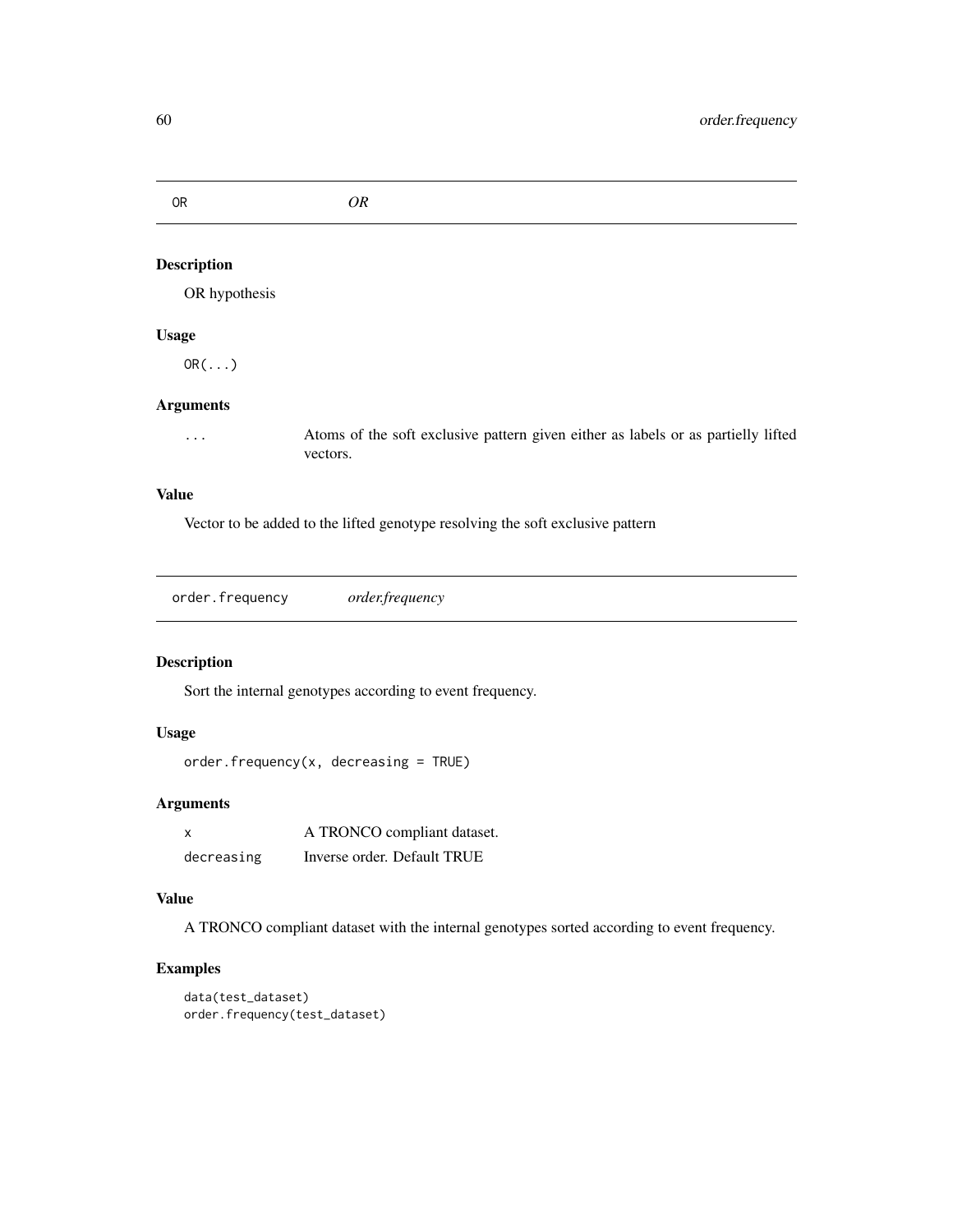pathway.visualization *pathway.visualization*

#### Description

Visualise pathways informations

## Usage

```
pathway.visualization(
  x,
 title = paste("Pathways:", paste(names(pathways), collapse = ", ", sep = "")),
  file = NA,
 pathways.color = "Set2",
  aggregate.pathways,
 pathways,
  ...
)
```
## Arguments

| x                  | A TRONCO complian dataset                     |  |
|--------------------|-----------------------------------------------|--|
| title              | Plot title                                    |  |
| file               | To generate a PDF a filename have to be given |  |
|                    | pathways.color A RColorBrewer color palette   |  |
| aggregate.pathways |                                               |  |
|                    | Boolean parameter                             |  |
| pathways           | Pathways                                      |  |
|                    | Additional parameters                         |  |

#### Value

plot information

pheatmap *A function to draw clustered heatmaps.*

# Description

A function to draw clustered heatmaps where one has better control over some graphical parameters such as cell size, etc.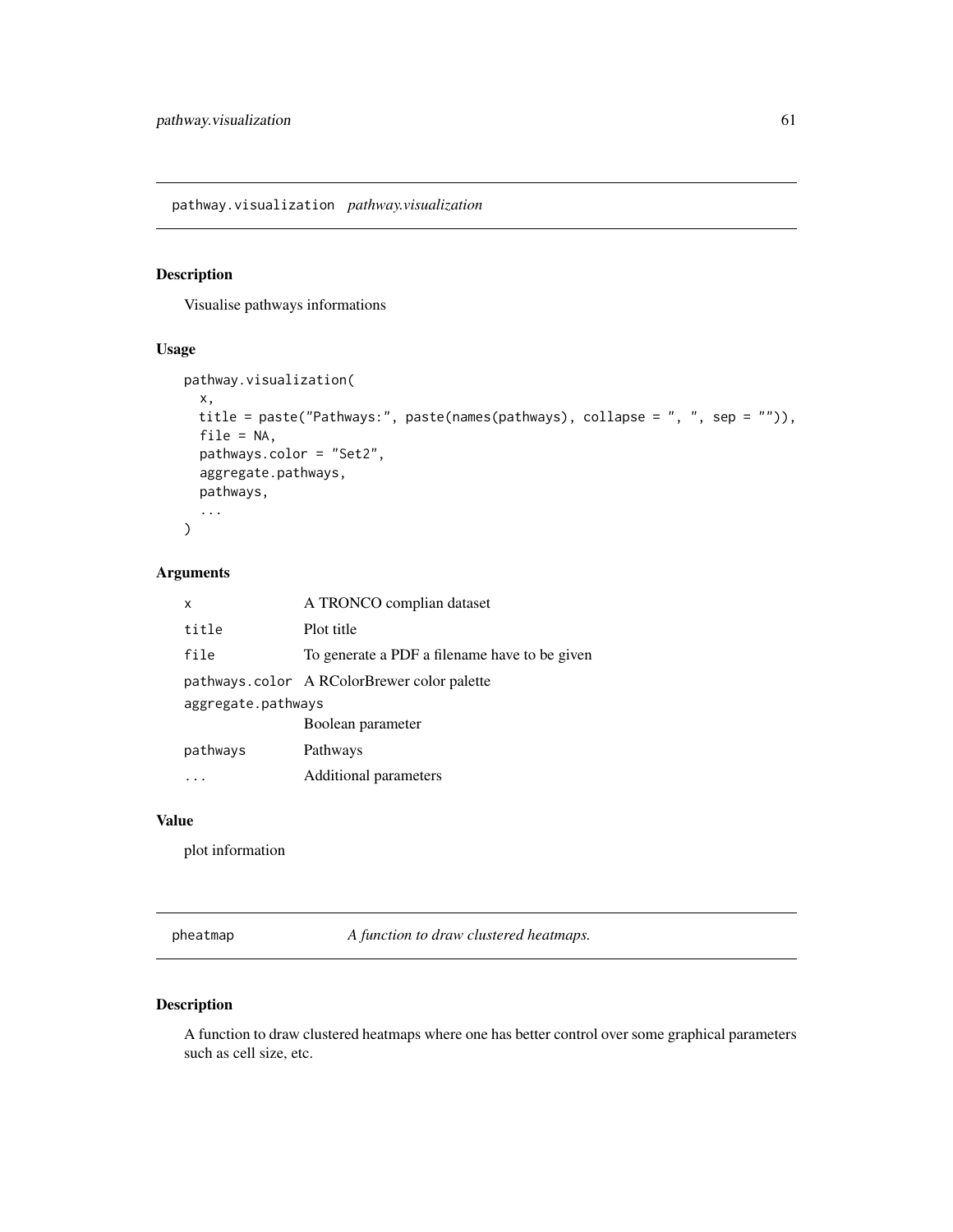## Usage

```
pheatmap(
  mat,
  color = colorRampPalette(rev(brewer.pal(n = 7, name = "RdYlBu")))(100),
  kmeans_k = NA,
  breaks = NA,
  border_color = "grey60",
  cellwidth = NA,
  cellheight = NA,
  scale = "none",
  cluster_rows = TRUE,
  cluster_cols = TRUE,
  clustering_distance_rows = "euclidean",
  clustering_distance_cols = "euclidean",
  clustering_method = "complete",
  cutree_rows = NA,
  cutree_cols = NA,
  treeheight_row = ifelse(cluster_rows, 50, 0),
  treeheight_col = ifelse(cluster_cols, 50, 0),
  legend = TRUE,legend_breaks = NA,
  legend_labels = NA,
  annotation_row = NA,
  annotation_col = NA,
  annotation = NA,
  annotation_colors = NA,
  annotation_legend = TRUE,
  drop_levels = TRUE,
  show_rownames = TRUE,
  show_colnames = TRUE,
  main = NA,
  fontsize = 10,
  fontsize_row = fontsize,
  fontsize_col = fontsize,
  display_numbers = FALSE,
  number_format = "%.2f",
  number_color = "grey30",
  fontsize_number = 0.8 * fontsize,
  gaps_row = NULL,
  gaps\_col = NULL,labels_row = NULL,
  labels_col = NULL,
  filename = NA,
  width = NA,
  height = NA,
  silent = FALSE,
  legend. cex = 1,txt.stats = NA,
```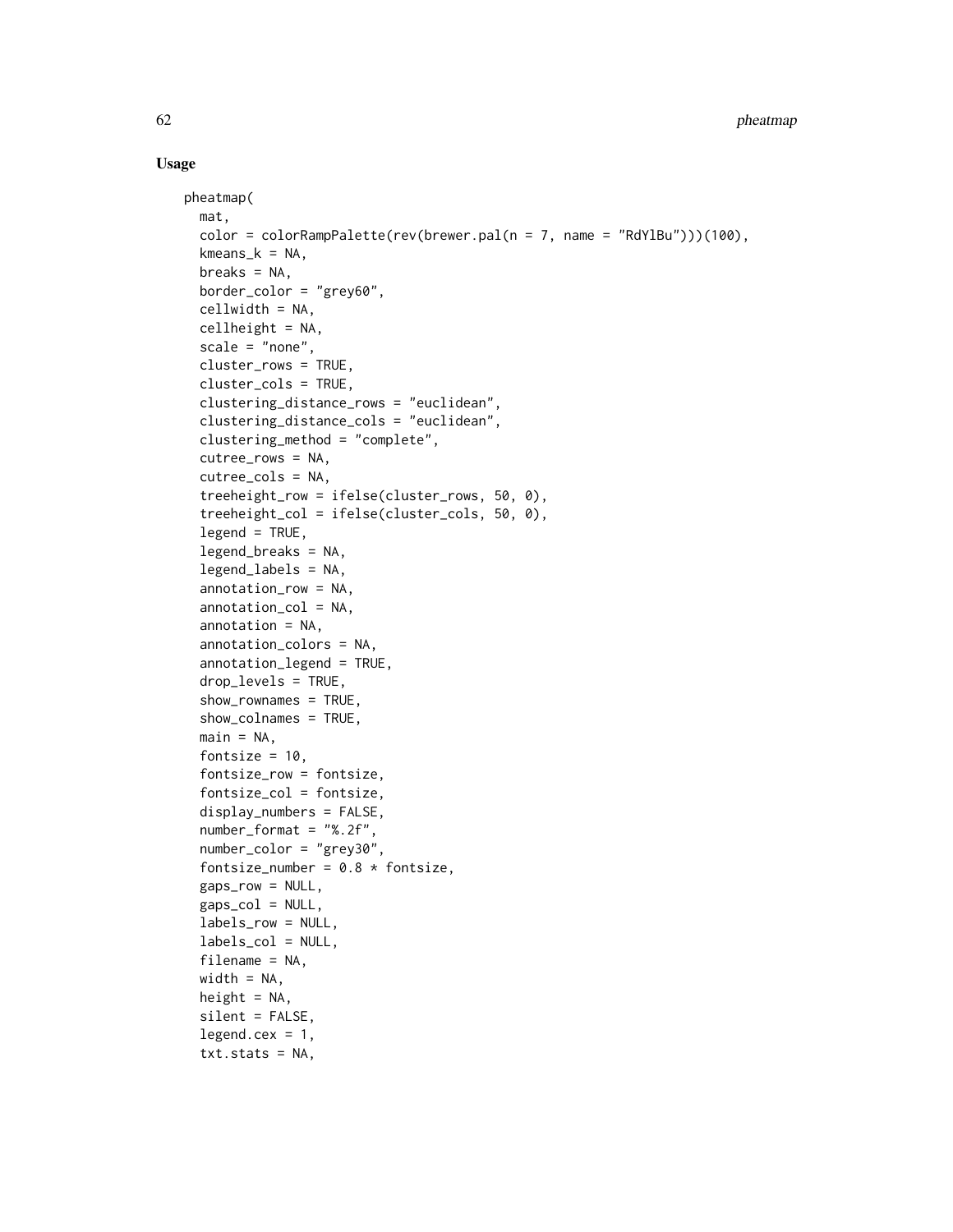#### pheatmap 63

...  $\lambda$ 

# Arguments

| mat                      | numeric matrix of the values to be plotted.                                                                                                                                                                                                                                                      |  |
|--------------------------|--------------------------------------------------------------------------------------------------------------------------------------------------------------------------------------------------------------------------------------------------------------------------------------------------|--|
| color                    | vector of colors used in heatmap.                                                                                                                                                                                                                                                                |  |
| kmeans_k                 | the number of kmeans clusters to make, if we want to agggregate the rows before<br>drawing heatmap. If NA then the rows are not aggregated.                                                                                                                                                      |  |
| breaks                   | a sequence of numbers that covers the range of values in mat and is one element<br>longer than color vector. Used for mapping values to colors. Useful, if needed<br>to map certain values to certain colors, to certain values. If value is NA then the<br>breaks are calculated automatically. |  |
| border_color             | color of cell borders on heatmap, use NA if no border should be drawn.                                                                                                                                                                                                                           |  |
| cellwidth                | individual cell width in points. If left as NA, then the values depend on the size<br>of plotting window.                                                                                                                                                                                        |  |
| cellheight               | individual cell height in points. If left as NA, then the values depend on the size<br>of plotting window.                                                                                                                                                                                       |  |
| scale                    | character indicating if the values should be centered and scaled in either the row<br>direction or the column direction, or none. Corresponding values are "row",<br>"column" and "none"                                                                                                         |  |
| cluster_rows             | boolean values determining if rows should be clustered,                                                                                                                                                                                                                                          |  |
| cluster_cols             | boolean values determining if columns should be clustered.                                                                                                                                                                                                                                       |  |
| clustering_distance_rows |                                                                                                                                                                                                                                                                                                  |  |
|                          | distance measure used in clustering rows. Possible values are "correlation"<br>for Pearson correlation and all the distances supported by dist, such as "euclidean",<br>etc. If the value is none of the above it is assumed that a distance matrix is pro-<br>vided.                            |  |
| clustering_distance_cols |                                                                                                                                                                                                                                                                                                  |  |
|                          | distance measure used in clustering columns. Possible values the same as for<br>clustering_distance_rows.                                                                                                                                                                                        |  |
| clustering_method        |                                                                                                                                                                                                                                                                                                  |  |
|                          | clustering method used. Accepts the same values as hclust.                                                                                                                                                                                                                                       |  |
| cutree_rows              | number of clusters the rows are divided into, based on the hierarchical clustering<br>(using cutree), if rows are not clustered, the argument is ignored                                                                                                                                         |  |
| cutree_cols              | similar to cutree_rows, but for columns                                                                                                                                                                                                                                                          |  |
|                          | treeheight_row the height of a tree for rows, if these are clustered. Default value 50 points.                                                                                                                                                                                                   |  |
|                          | treeheight_col the height of a tree for columns, if these are clustered. Default value 50 points.                                                                                                                                                                                                |  |
| legend                   | logical to determine if legend should be drawn or not.                                                                                                                                                                                                                                           |  |
| legend_breaks            | vector of breakpoints for the legend.                                                                                                                                                                                                                                                            |  |
| legend_labels            | vector of labels for the legend_breaks.                                                                                                                                                                                                                                                          |  |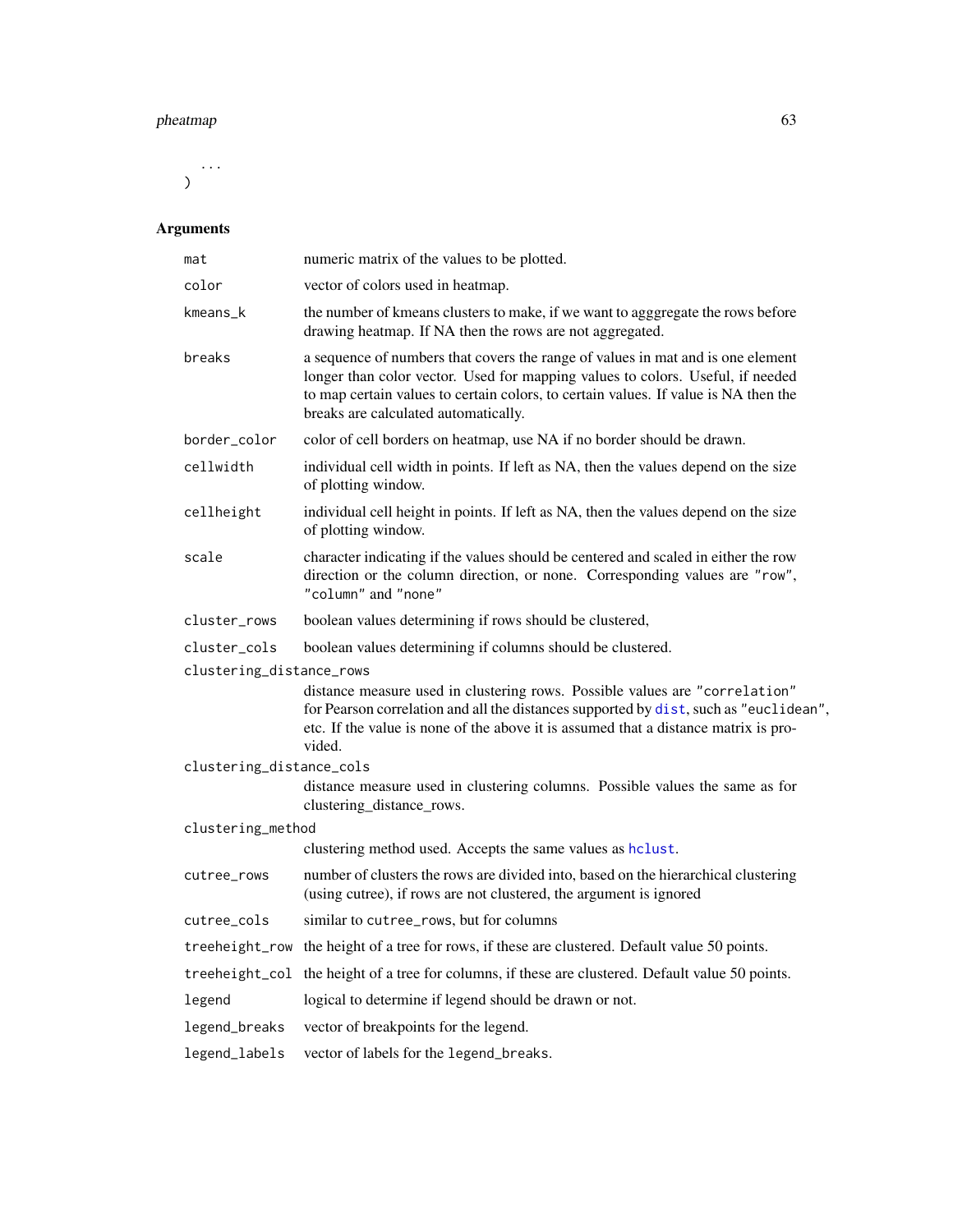|                   | annotation_row data frame that specifies the annotations shown on left side of the heatmap.<br>Each row defines the features for a specific row. The rows in the data and in<br>the annotation are matched using corresponding row names. Note that color<br>schemes takes into account if variable is continuous or discrete. |
|-------------------|--------------------------------------------------------------------------------------------------------------------------------------------------------------------------------------------------------------------------------------------------------------------------------------------------------------------------------|
|                   | annotation_col similar to annotation_row, but for columns.                                                                                                                                                                                                                                                                     |
| annotation        | deprecated parameter that currently sets the annotation_col if it is missing                                                                                                                                                                                                                                                   |
| annotation_colors |                                                                                                                                                                                                                                                                                                                                |
|                   | list for specifying annotation_row and annotation_col track colors manually. It<br>is possible to define the colors for only some of the features. Check examples<br>for details.                                                                                                                                              |
| annotation_legend |                                                                                                                                                                                                                                                                                                                                |
|                   | boolean value showing if the legend for annotation tracks should be drawn.                                                                                                                                                                                                                                                     |
| drop_levels       | logical to determine if unused levels are also shown in the legend                                                                                                                                                                                                                                                             |
| show_rownames     | boolean specifying if column names are be shown.                                                                                                                                                                                                                                                                               |
| show_colnames     | boolean specifying if column names are be shown.                                                                                                                                                                                                                                                                               |
| main              | the title of the plot                                                                                                                                                                                                                                                                                                          |
| fontsize          | base fontsize for the plot                                                                                                                                                                                                                                                                                                     |
| fontsize_row      | fontsize for rownames (Default: fontsize)                                                                                                                                                                                                                                                                                      |
| fontsize_col      | fontsize for colnames (Default: fontsize)                                                                                                                                                                                                                                                                                      |
| display_numbers   |                                                                                                                                                                                                                                                                                                                                |
|                   | logical determining if the numeric values are also printed to the cells. If this is a<br>matrix (with same dimensions as original matrix), the contents of the matrix are<br>shown instead of original values.                                                                                                                 |
| number_format     | format strings (C printf style) of the numbers shown in cells. For example<br>"%.2f" shows 2 decimal places and "%.1e" shows exponential notation (see<br>more in sprintf).                                                                                                                                                    |
| number_color      | color of the text                                                                                                                                                                                                                                                                                                              |
| fontsize_number   |                                                                                                                                                                                                                                                                                                                                |
|                   | fontsize of the numbers displayed in cells                                                                                                                                                                                                                                                                                     |
| gaps_row          | vector of row indices that show shere to put gaps into heatmap. Used only if<br>the rows are not clustered. See cutree_row to see how to introduce gaps to<br>clustered rows.                                                                                                                                                  |
| gaps_col          | similar to gaps_row, but for columns.                                                                                                                                                                                                                                                                                          |
| labels_row        | custom labels for rows that are used instead of rownames.                                                                                                                                                                                                                                                                      |
| labels_col        | similar to labels_row, but for columns.                                                                                                                                                                                                                                                                                        |
| filename          | file path where to save the picture. Filetype is decided by the extension in the<br>path. Currently following formats are supported: png, pdf, tiff, bmp, jpeg. Even<br>if the plot does not fit into the plotting window, the file size is calculated so that<br>the plot would fit there, unless specified otherwise.        |
| width             | manual option for determining the output file width in inches.                                                                                                                                                                                                                                                                 |
| height            | manual option for determining the output file height in inches.                                                                                                                                                                                                                                                                |
| silent            | do not draw the plot (useful when using the gtable output)                                                                                                                                                                                                                                                                     |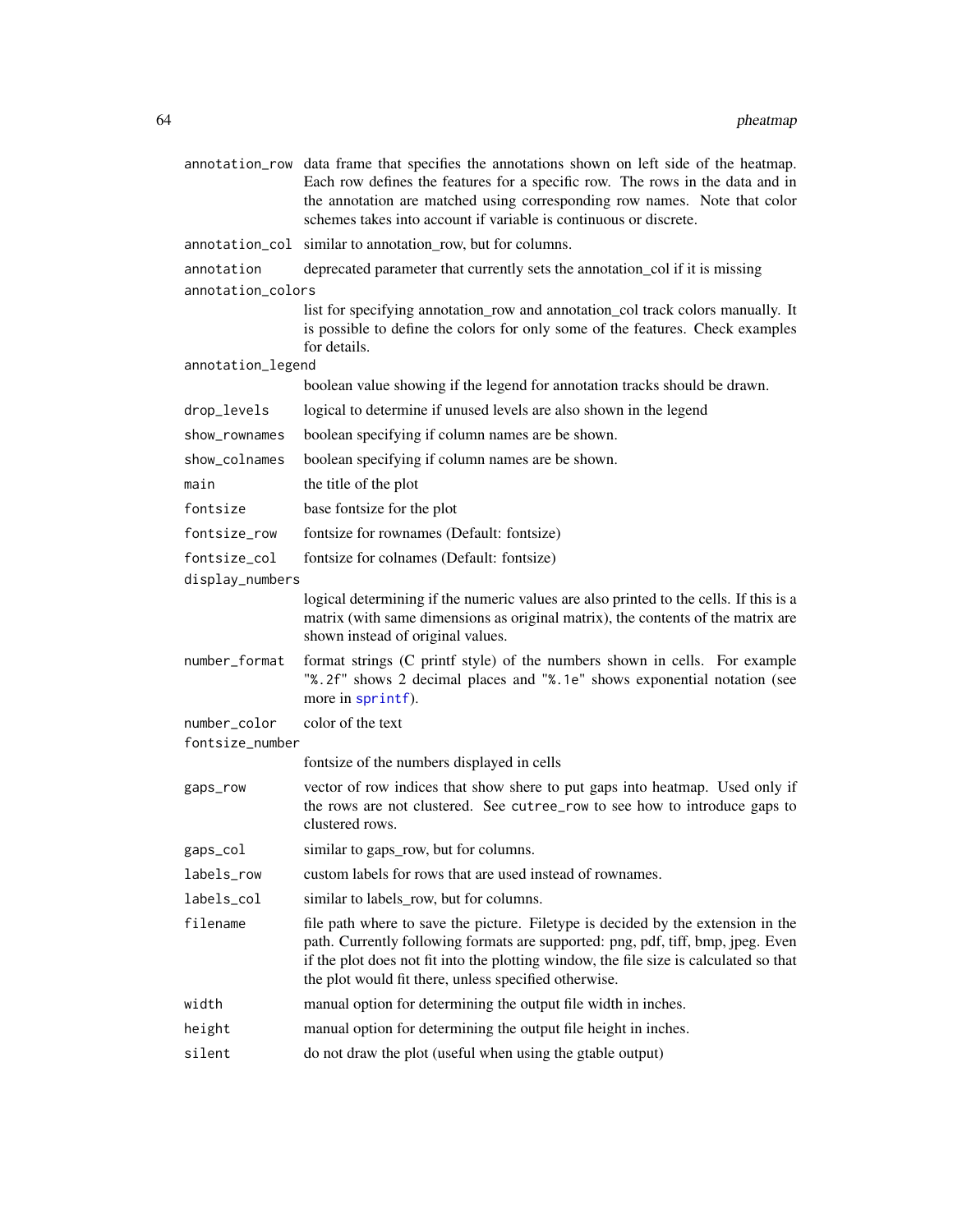| legend.cex | Default $0.5$ ; determines legend size if legend = TRUE                                       |
|------------|-----------------------------------------------------------------------------------------------|
| txt.stats  | By default, shows a summary statistics for shown data (n,m, IGI and IPI)                      |
| $\cdots$   | graphical parameters for the text used in plot. Parameters passed to grid. text,<br>see gpar. |

#### Details

The function also allows to aggregate the rows using kmeans clustering. This is advisable if number of rows is so big that R cannot handle their hierarchical clustering anymore, roughly more than 1000. Instead of showing all the rows separately one can cluster the rows in advance and show only the cluster centers. The number of clusters can be tuned with parameter kmeans\_k.

This is a modified version of the original pheatmap (https://cran.r-project.org/web/packages/pheatmap/index.html) edited in accordance with GPL-2.

#### Value

Invisibly a list of components

- tree\_row the clustering of rows as [hclust](#page-0-0) object
- tree\_col the clustering of columns as [hclust](#page-0-0) object
- kmeans the kmeans clustering of rows if parameter kmeans\_k was specified

#### Author(s)

Raivo Kolde <rkolde@gmail.com>

#### Examples

```
# Create test matrix
test = matrix(rnorm(200), 20, 10)
test[1:10, seq(1, 10, 2)] = test[1:10, seq(1, 10, 2)] + 3
test[11:20, seq(2, 10, 2)] = test[11:20, seq(2, 10, 2)] + 2
test[15:20, seq(2, 10, 2)] = test[15:20, seq(2, 10, 2)] + 4
collnames(test) = paste("Test", 1:10, sep = "")rownames(test) = paste("Gene", 1:20, sep = "")
# Draw heatmaps
pheatmap(test)
```
rank.recurrents *rank.recurrents*

#### Description

Return the first n recurrent events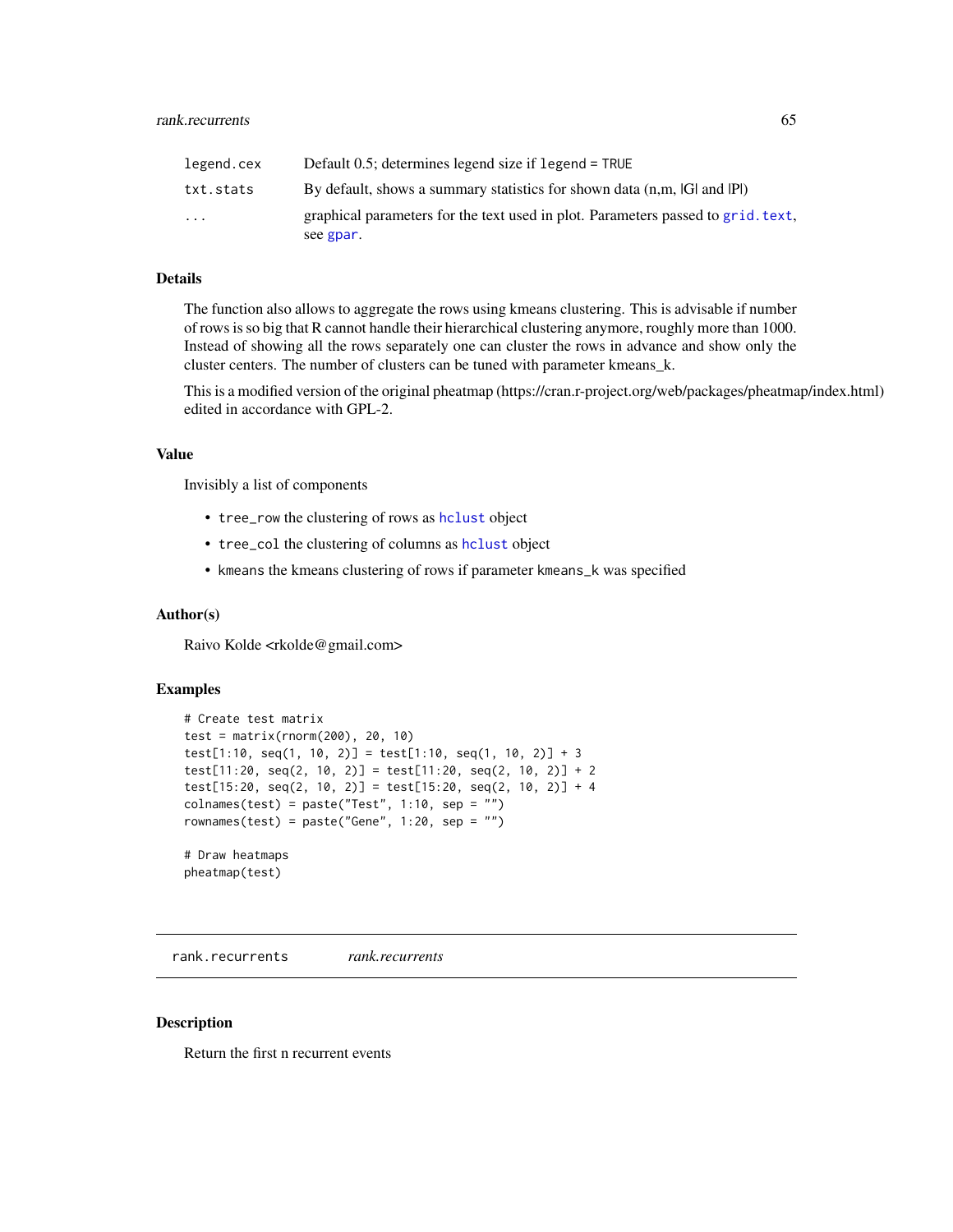# Usage

rank.recurrents(x, n)

## Arguments

| X | A TRONCO compliant dataset.  |
|---|------------------------------|
| n | The number of events to rank |

#### Value

the first n recurrent events

## Examples

data(test\_dataset) dataset = rank.recurrents(test\_dataset, 10)

rename.gene *rename.gene*

# Description

Rename a gene

## Usage

rename.gene(x, old.name, new.name)

## Arguments

| X        | A TRONCO compliant dataset.     |
|----------|---------------------------------|
| old.name | The name of the gene to rename. |
| new.name | The new name                    |

## Value

A TRONCO complian dataset.

```
data(test_dataset)
test_dataset = rename.gene(test_dataset, 'TET2', 'gene x')
```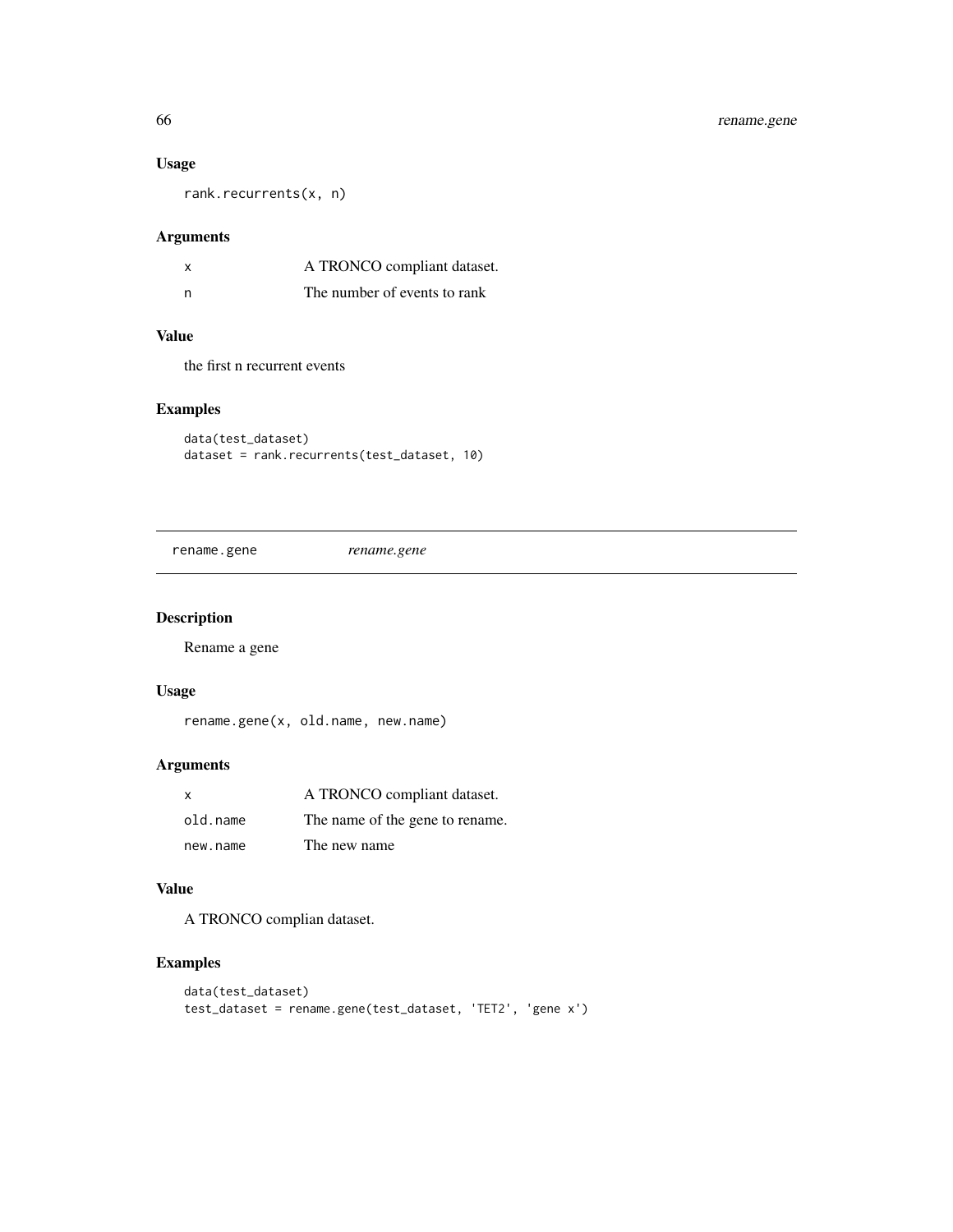rename.type *rename.type*

## Description

Rename an event type

## Usage

rename.type(x, old.name, new.name)

## Arguments

| $\mathsf{x}$ | A TRONCO compliant dataset.  |
|--------------|------------------------------|
| old.name     | The type of event to rename. |
| new.name     | The new name                 |

# Value

A TRONCO complian dataset.

## Examples

```
data(test_dataset)
test_dataset = rename.type(test_dataset, 'ins_del', 'deletion')
```
samples.selection *samples.selection*

## Description

Filter a dataset based on selected samples id

## Usage

```
samples.selection(x, samples)
```
## Arguments

| $\mathsf{x}$ | A TRONCO compliant dataset. |
|--------------|-----------------------------|
| samples      | A list of samples           |

#### Value

A TRONCO compliant dataset.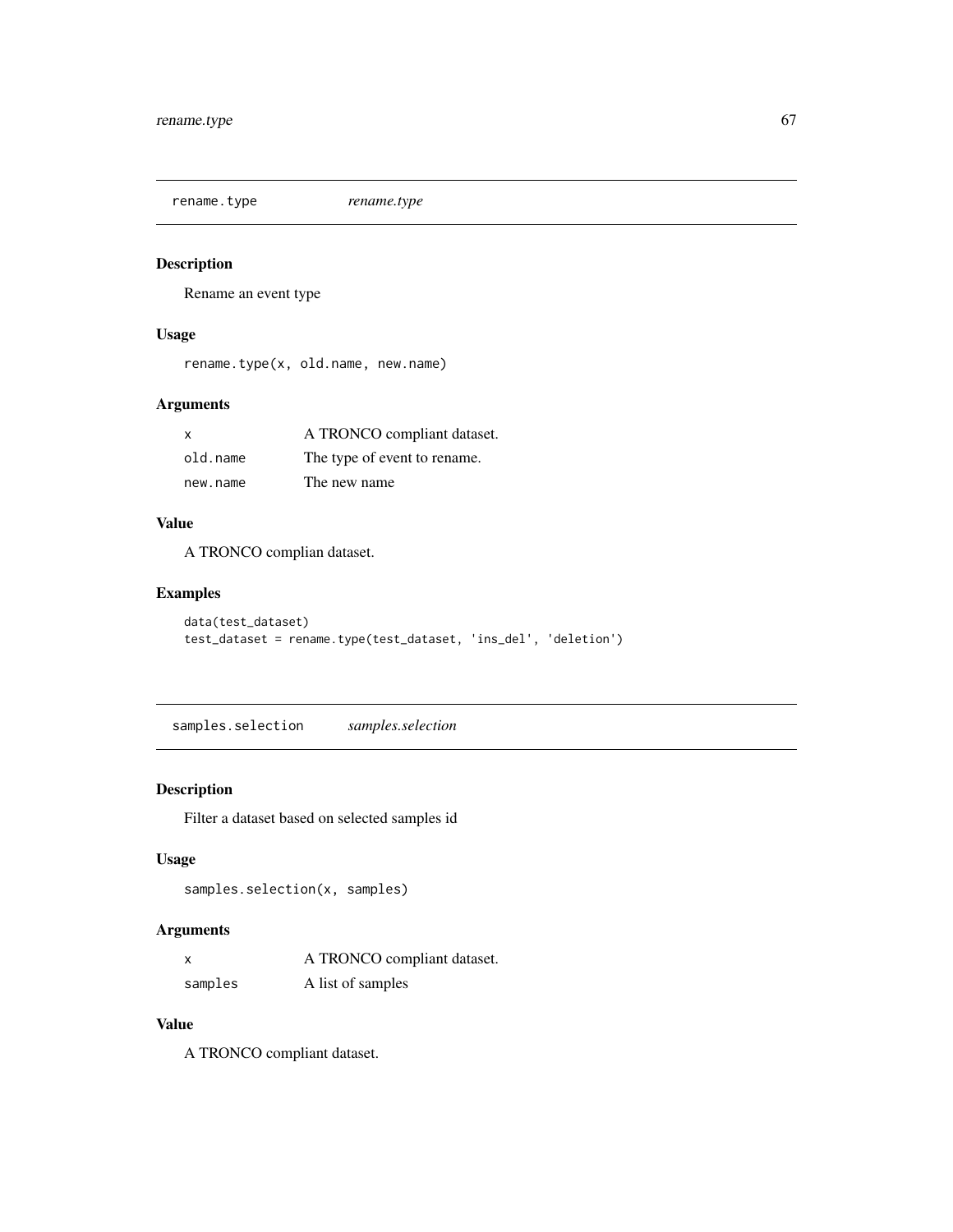# Examples

```
data(test_dataset)
dataset = samples.selection(test_dataset, c('patient 1', 'patient 2'))
```
sbind *sbind*

#### Description

Binds samples from one or more datasets, which must be defined over the same set of events

## Usage

sbind(...)

## Arguments

... the input datasets

#### Value

A TRONCO complian dataset.

# Description

Split cohort (samples) into groups, return either all groups or a specific group.

#### Usage

 $ssplit(x, clusters, idx = NA)$ 

#### Arguments

|          | A TRONCO compliant dataset.                                                  |
|----------|------------------------------------------------------------------------------|
| clusters | A list of clusters. Rownames must match samples list of x                    |
| idx      | ID of a specific group present in stages. If NA all groups will be extracted |

# Value

A TRONCO compliant dataset.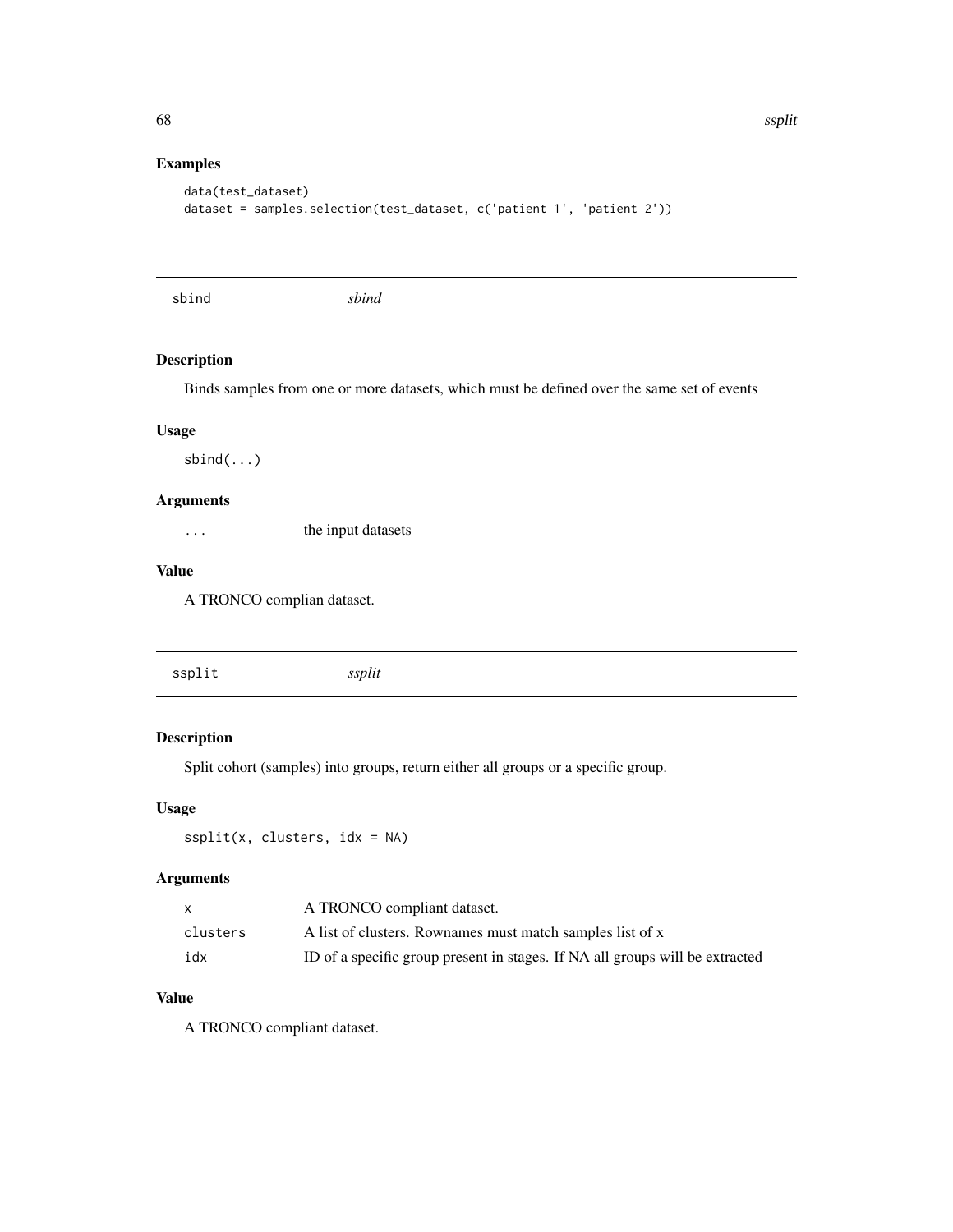## Description

This dataset contains stage information for patient in test\_dataset

## Usage

data(stage)

#### Format

Vector of stages

# Value

A list of stages

#### Author(s)

Luca De Sano

#### Source

fake data

TCGA.map.clinical.data

*TCGA.map.clinical.data*

## Description

Map clinical data from the TCGA format

#### Usage

```
TCGA.map.clinical.data(file, sep = "\t", column.samples, column.map)
```
# Arguments

| file       | A file with the clinical data   |
|------------|---------------------------------|
| sep        | file delimiter                  |
|            | column.samples Required columns |
| column.map | Map to the required columns     |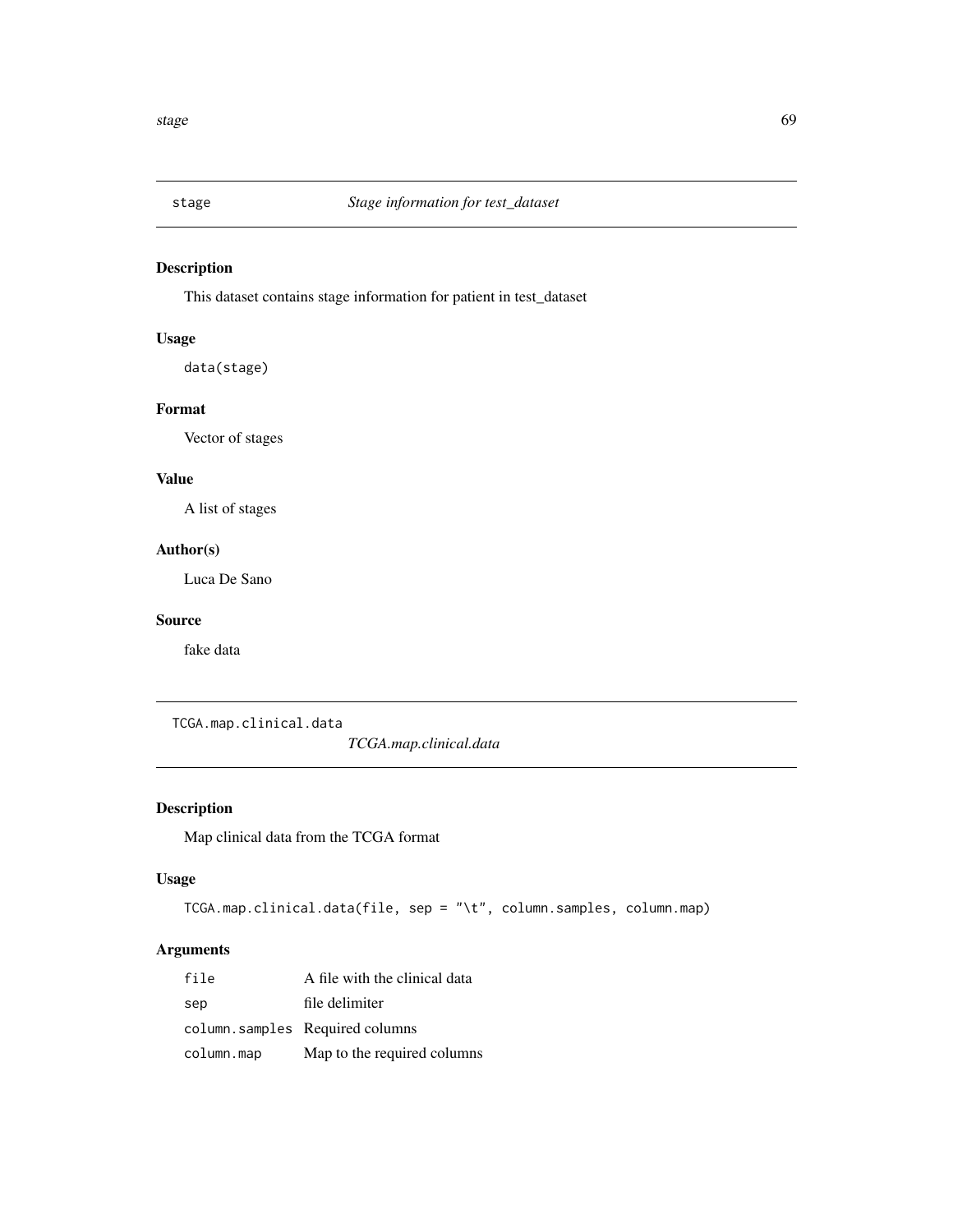# Value

a map

TCGA.multiple.samples *TCGA.multiple.samples*

### Description

Check if there are multiple sample in x, according to TCGA barcodes naming

#### Usage

TCGA.multiple.samples(x)

#### Arguments

x A TRONCO compliant dataset.

# Value

A list of barcodes. NA if no duplicated barcode is found

#### Examples

data(test\_dataset) TCGA.multiple.samples(test\_dataset)

TCGA.remove.multiple.samples *TCGA.remove.multiple.samples*

### Description

If there are multiple sample in x, according to TCGA barcodes naming, remove them

#### Usage

```
TCGA.remove.multiple.samples(x)
```
## Arguments

x A TRONCO compliant dataset.

# Value

A TRONCO compliant dataset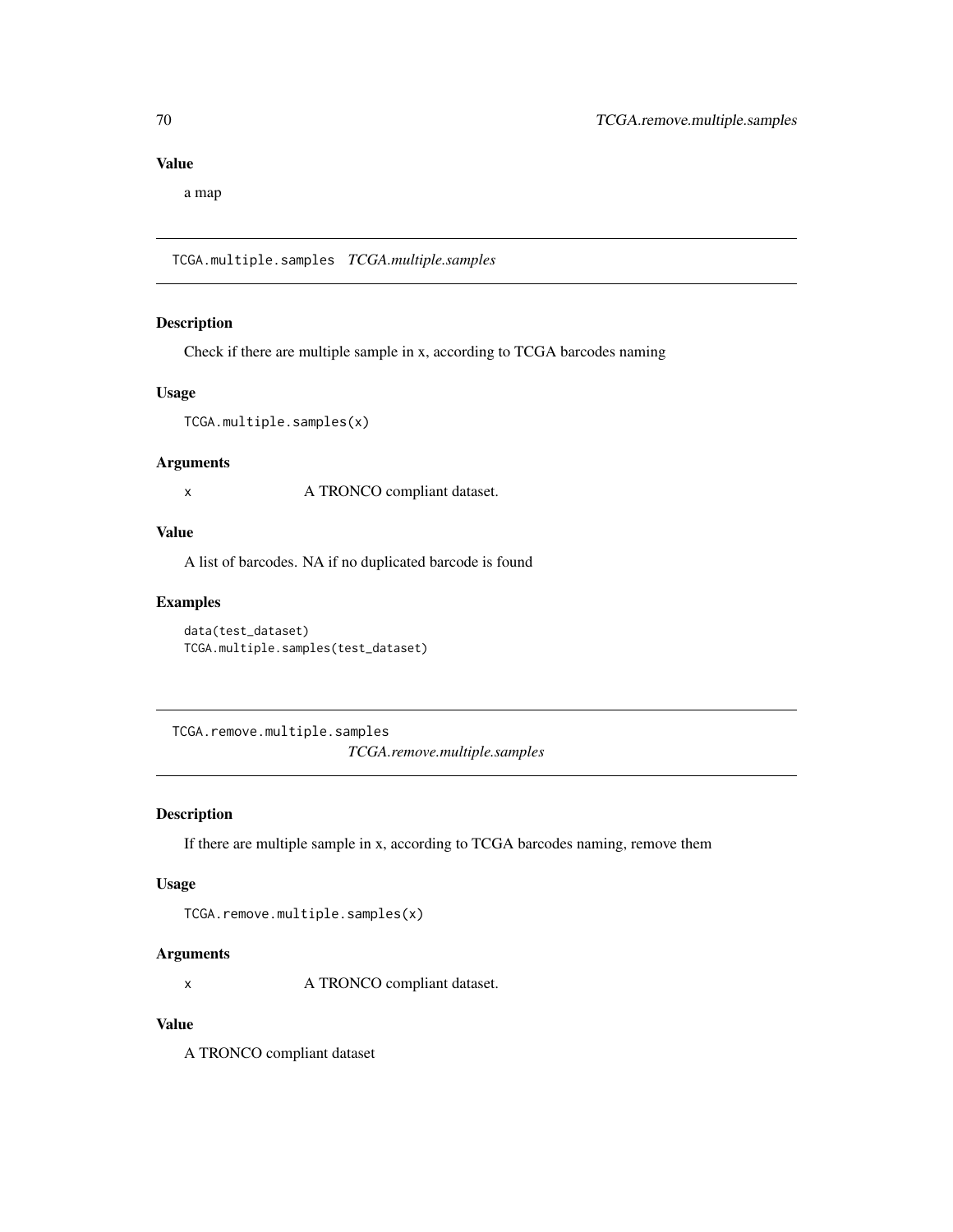### TCGA.shorten.barcodes 71

## Examples

```
data(test_dataset)
TCGA.remove.multiple.samples(test_dataset)
```
TCGA.shorten.barcodes *TCGA.shorten.barcodes*

#### Description

Keep only the first 12 character of samples barcode if there are no duplicates

#### Usage

TCGA.shorten.barcodes(x)

#### Arguments

x A TRONCO compliant dataset.

#### Value

A TRONCO compliant dataset

## Examples

data(test\_dataset) TCGA.shorten.barcodes(test\_dataset)

test\_dataset *A complete dataset with hypotheses*

#### Description

This dataset contains a complete test dataset

# Usage

```
data(test_dataset)
```
#### Format

TRONCO compliant dataset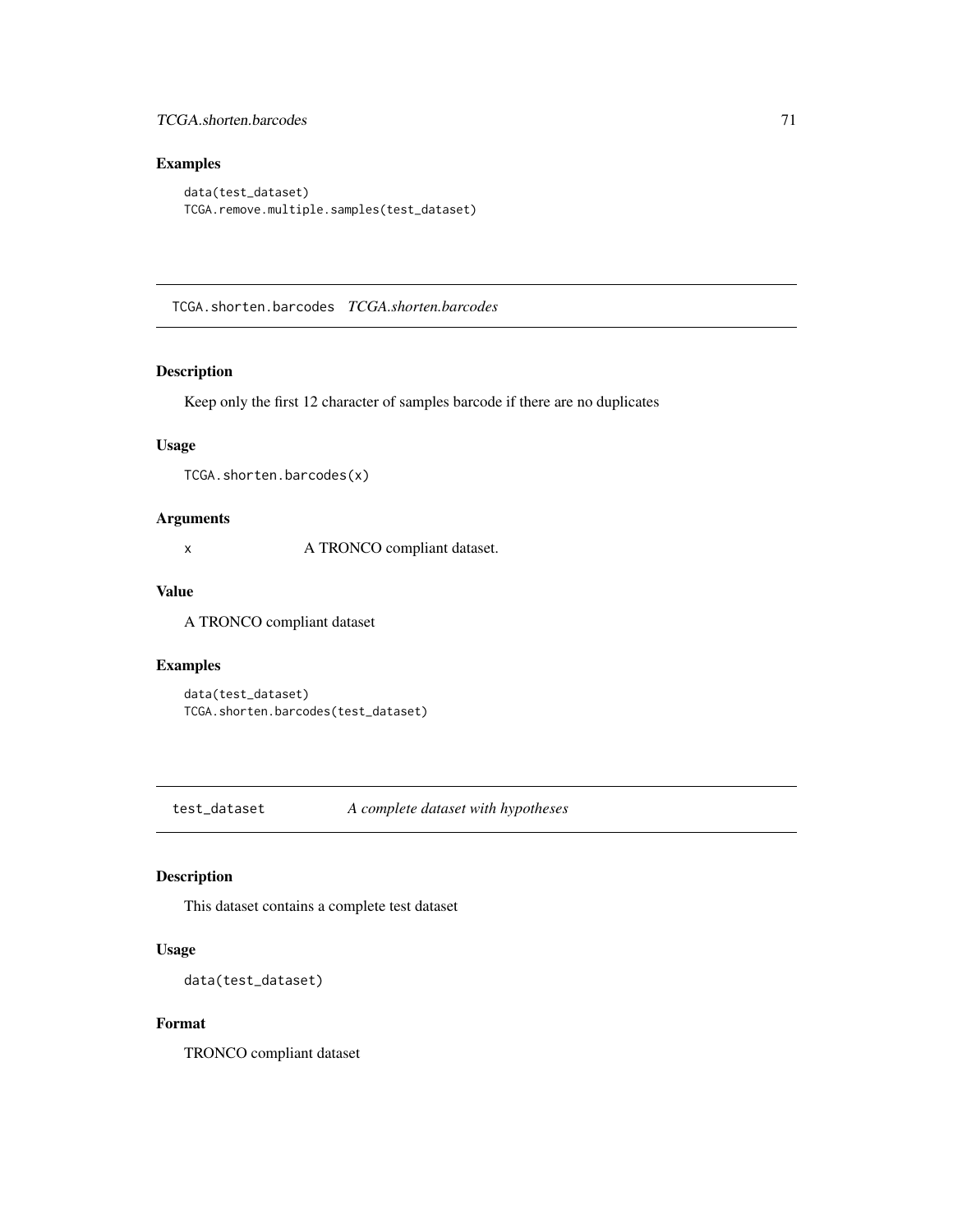# Value

A standard TRONCO object

# Author(s)

Luca De Sano

### Source

fake data

test\_dataset\_no\_hypos *A complete dataset*

# Description

This dataset contains a complete test dataset

# Usage

data(test\_dataset\_no\_hypos)

# Format

TRONCO compliant dataset

## Value

A standard TRONCO object

## Author(s)

Luca De Sano

## Source

fake data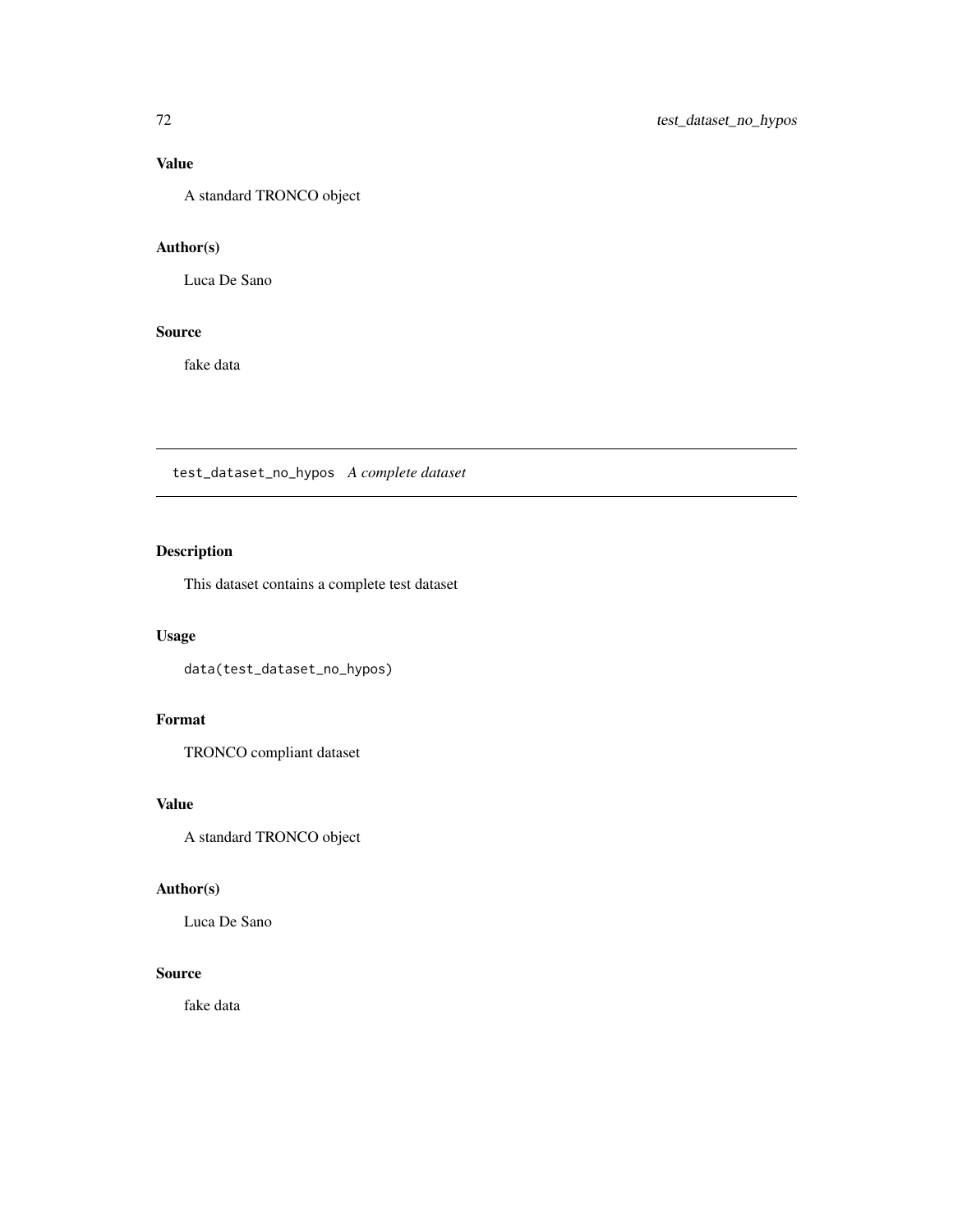<span id="page-72-0"></span>

This dataset contains a model reconstructed with CAPRI

## Usage

```
data(test_model)
```
# Format

TRONCO compliant dataset

# Value

A standard TRONCO object

### Author(s)

Luca De Sano

#### Source

fake data

test\_model\_kfold *A complete dataset with a reconstructed model and crossvalidation informations*

# Description

This dataset contains a model reconstructed with CAPRI

## Usage

data(test\_model\_kfold)

# Format

TRONCO compliant dataset

# Value

A standard TRONCO object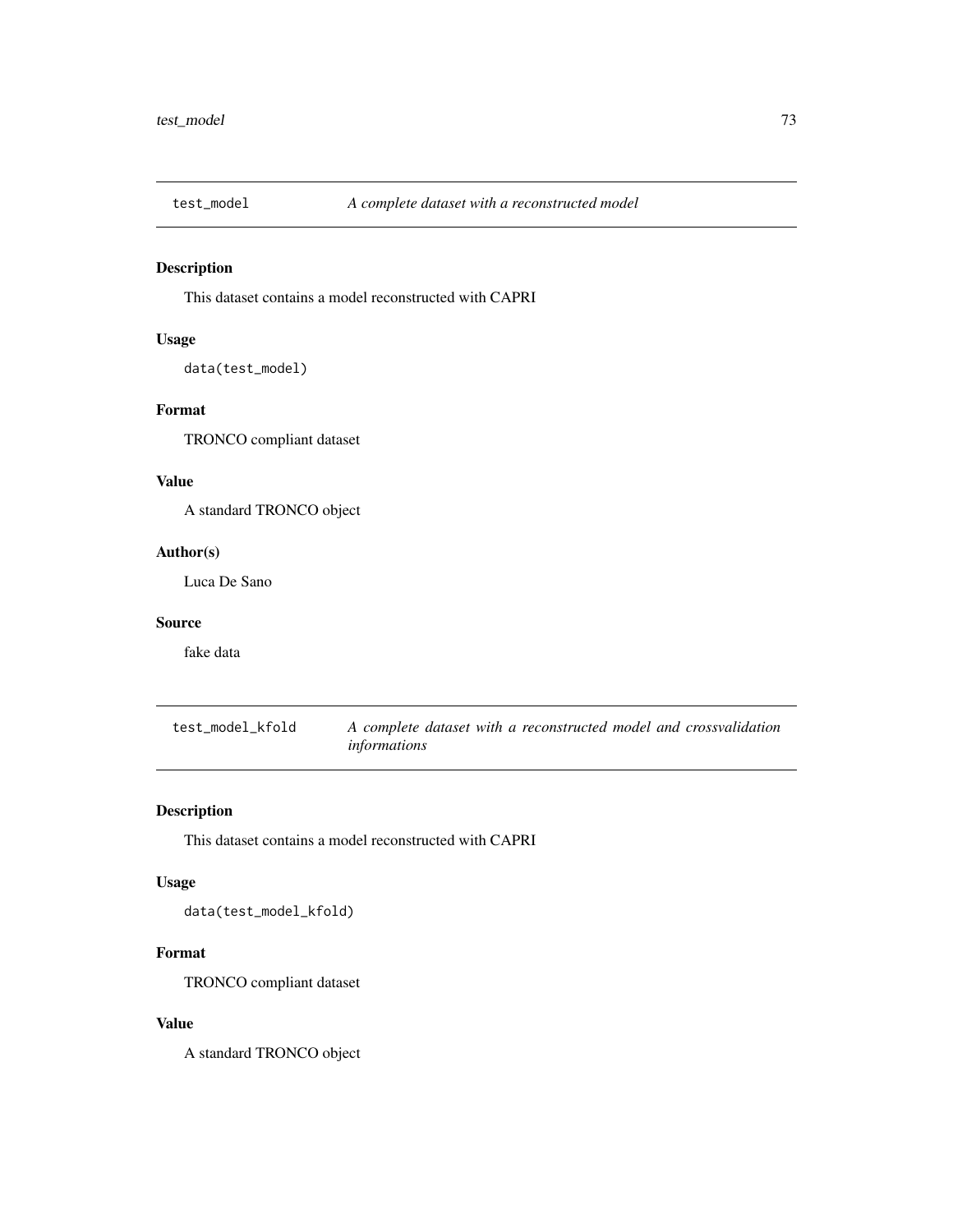### Author(s)

Luca De Sano

# Source

fake data

trim *trim*

#### Description

Deletes all events which have frequency 0 in the dataset.

## Usage

trim(x)

# Arguments

x A TRONCO compliant dataset.

#### Value

A TRONCO compliant dataset.

# Examples

```
data(test_dataset)
test_dataset = trim(test_dataset)
```
tronco.bootstrap *tronco bootstrap*

#### Description

Bootstrap a reconstructed progression model. For details and examples regarding the statistical assesment of an inferred model, we refer to the Vignette Section 7.

#### Usage

```
tronco.bootstrap(
  reconstruction,
  type = "non-parametric",
  nboot = 100,
  cores.ratio = 1,
  silent = FALSE
\mathcal{E}
```
<span id="page-73-0"></span>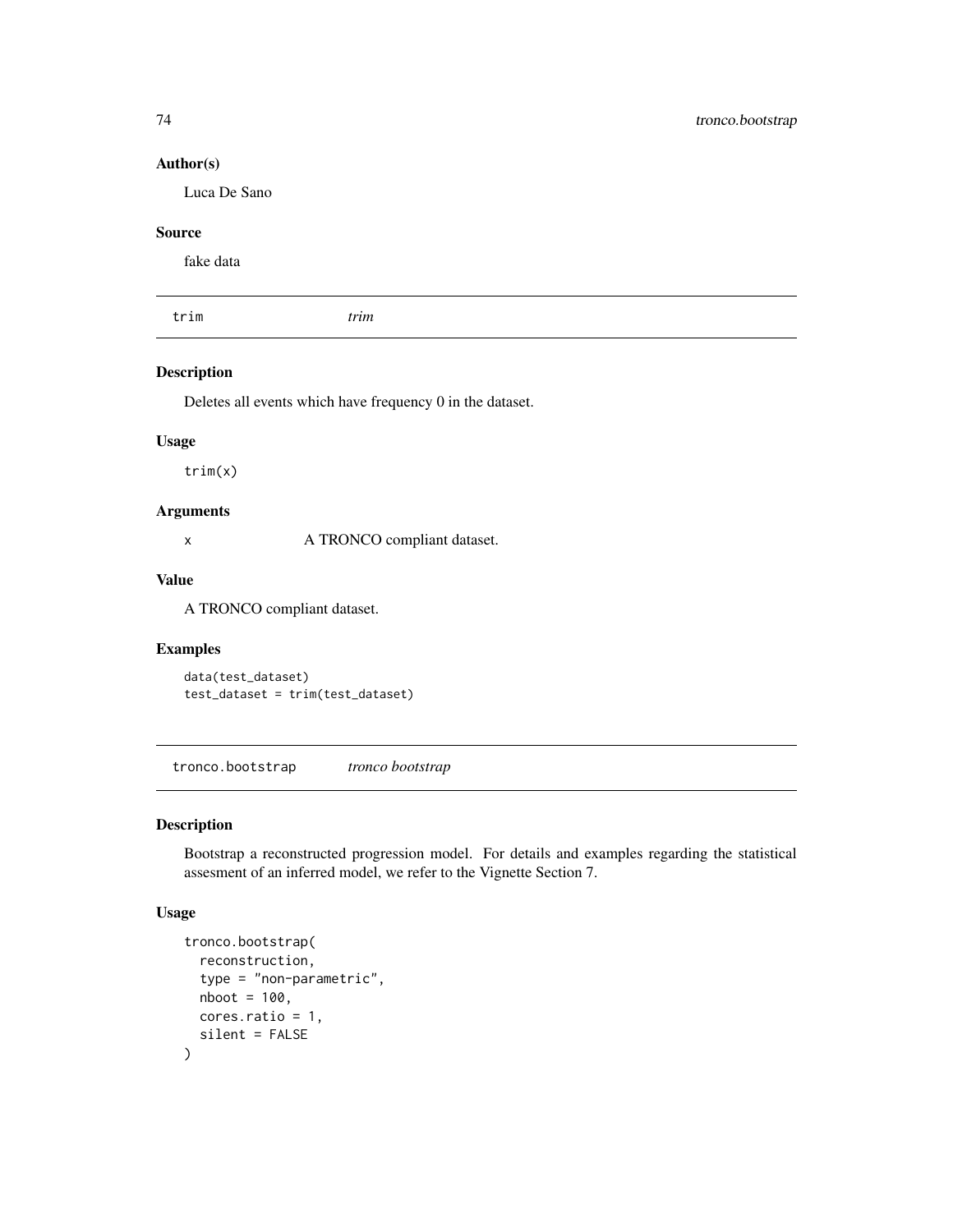# <span id="page-74-0"></span>tronco.caprese 75

### Arguments

|             | reconstruction The output of tronco.capri or tronco.caprese                                             |
|-------------|---------------------------------------------------------------------------------------------------------|
| type        | Parameter to define the type of sampling to be performed, e.g., non-parametric<br>for uniform sampling. |
| nboot       | Number of bootstrap sampling to be performed when estimating the model con-<br>fidence.                 |
| cores.ratio | Percentage of cores to use coresRate * (numCores - 1)                                                   |
| silent      | A parameter to disable/enable verbose messages.                                                         |

#### Value

A TRONCO compliant object with reconstructed model

# Examples

```
data(test_model)
boot = tronco.bootstrap(test_model, nboot = 1, cores.ratio = 0)
```
tronco.caprese *tronco caprese*

# Description

Reconstruct a progression model using CAPRESE algorithm. For details and examples regarding the inference process and on the algorithm implemented in the package, we refer to the Vignette Section 6.

# Usage

```
tronco.caprese(data, lambda = 0.5, silent = FALSE, epos = 0, eneg = 0)
```
## Arguments

| data   | A TRONCO compliant dataset.                                                                     |
|--------|-------------------------------------------------------------------------------------------------|
| lambda | Coefficient to combine the raw estimate with a correction factor into a shrinkage<br>estimator. |
| silent | A parameter to disable/enable verbose messages.                                                 |
| epos   | Error rate of false positive errors.                                                            |
| eneg   | Error rate of false negative errors.                                                            |

# Value

A TRONCO compliant object with reconstructed model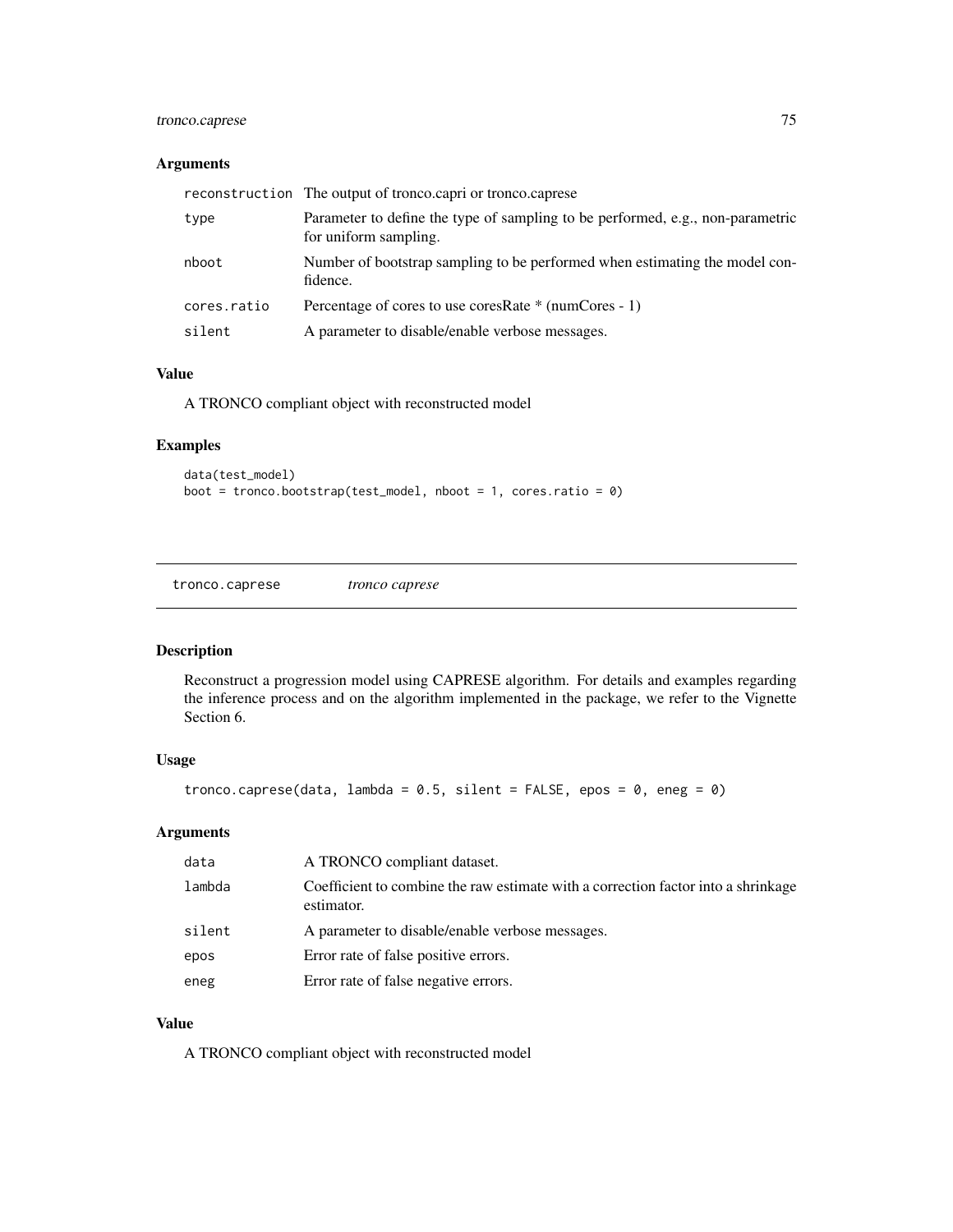# Examples

```
data(test_dataset_no_hypos)
recon = tronco.caprese(test_dataset_no_hypos)
```
tronco.capri *tronco capri*

# Description

Reconstruct a progression model using CAPRI algorithm. For details and examples regarding the inference process and on the algorithm implemented in the package, we refer to the Vignette Section 6.

## Usage

```
tronco.capri(
 data,
 command = "hc",
 regularization = c("bic", "aic"),
 do.boot = TRUE,nboot = 100,
 pvalue = 0.05,
 min.boot = 3,min.stat = TRUE,boot.seed = NULL,
  silent = FALSE,
 epos = 0,
 eneg = \theta,
 restart = 100
```

```
\lambda
```

| data           | A TRONCO compliant dataset.                                                                                        |
|----------------|--------------------------------------------------------------------------------------------------------------------|
| command        | Parameter to define to heuristic search to be performed. Hill Climbing and Tabu<br>search are currently available. |
| regularization | Select the regularization for the likelihood estimation, e.g., BIC, AIC.                                           |
| do.boot        | A parameter to disable/enable the estimation of the error rates give the recon-<br>structed model.                 |
| nboot          | Number of bootstrap sampling (with rejection) to be performed when estimating<br>the selective advantage scores.   |
| pvalue         | Pvalue to accept/reject the valid selective advantage relations.                                                   |
| min.boot       | Minimum number of bootstrap sampling to be performed.                                                              |

<span id="page-75-0"></span>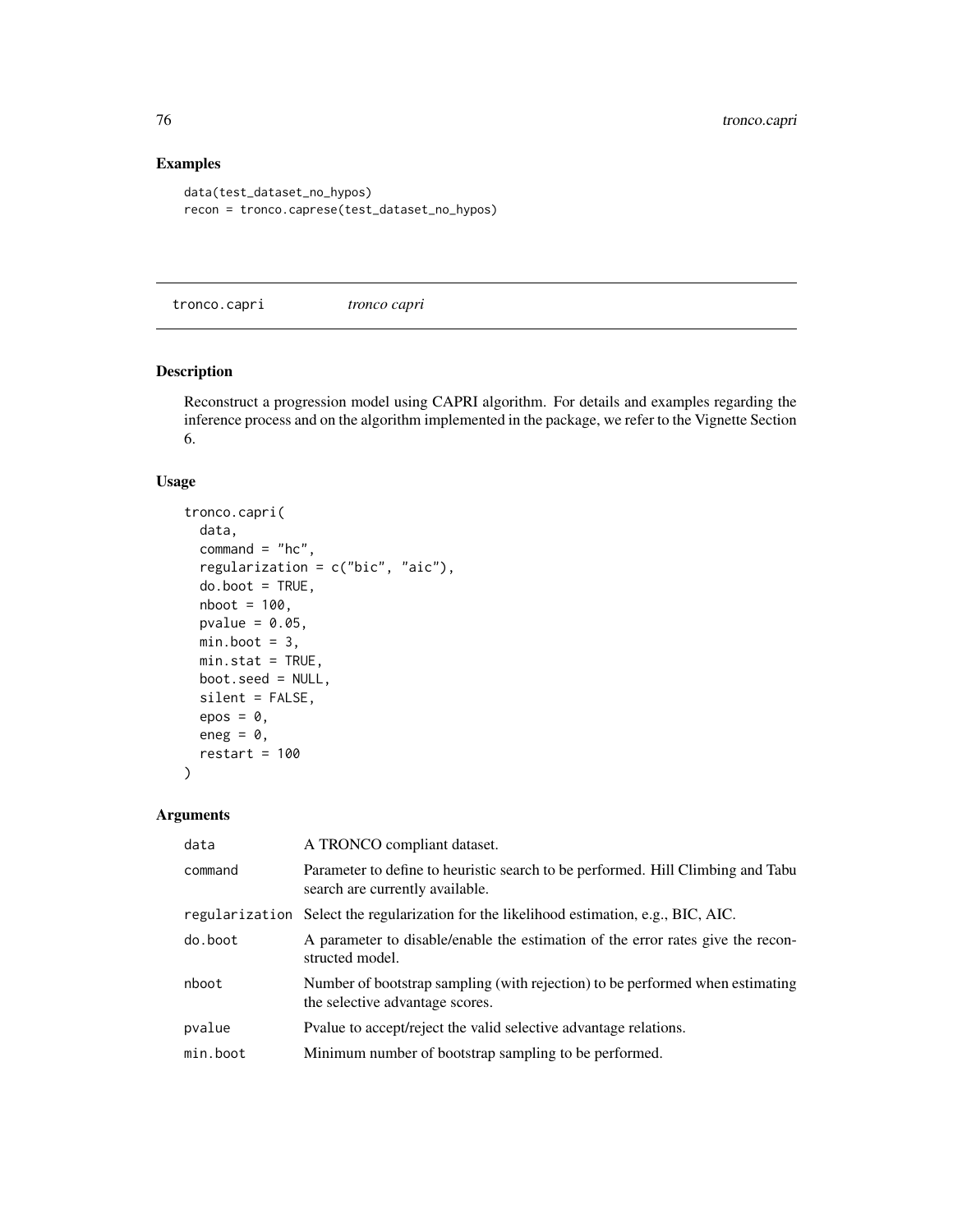#### <span id="page-76-0"></span>tronco.chowliu 77

| min.stat  | A parameter to disable/enable the minimum number of bootstrap sampling re-<br>quired besides nboot if any sampling is rejected. |
|-----------|---------------------------------------------------------------------------------------------------------------------------------|
| boot.seed | Initial seed for the bootstrap random sampling.                                                                                 |
| silent    | A parameter to disable/enable verbose messages.                                                                                 |
| epos      | Error rate of false positive errors.                                                                                            |
| eneg      | Error rate of false negative errors.                                                                                            |
| restart   | An integer, the number of random restarts.                                                                                      |

# Value

A TRONCO compliant object with reconstructed model

## Examples

```
data(test_dataset)
recon = tronco.capri(test_dataset, nboot = 1)
```
tronco.chowliu *Tronco Chow Liu*

# Description

Reconstruct a progression model using Chow Liu algorithm combined with probabilistic causation. For details and examples regarding the inference process and on the algorithm implemented in the package, we refer to the Vignette Section 6.

#### Usage

```
tronco.chowliu(
 data,
 regularization = c("bic", "aic"),
 do.boot = TRUE,nboot = 100,pvalue = 0.05,
 min.boot = 3,min.stat = TRUE,boot.seed = NULL,
 silent = FALSE,
 epos = 0,
 eneg = 0
)
```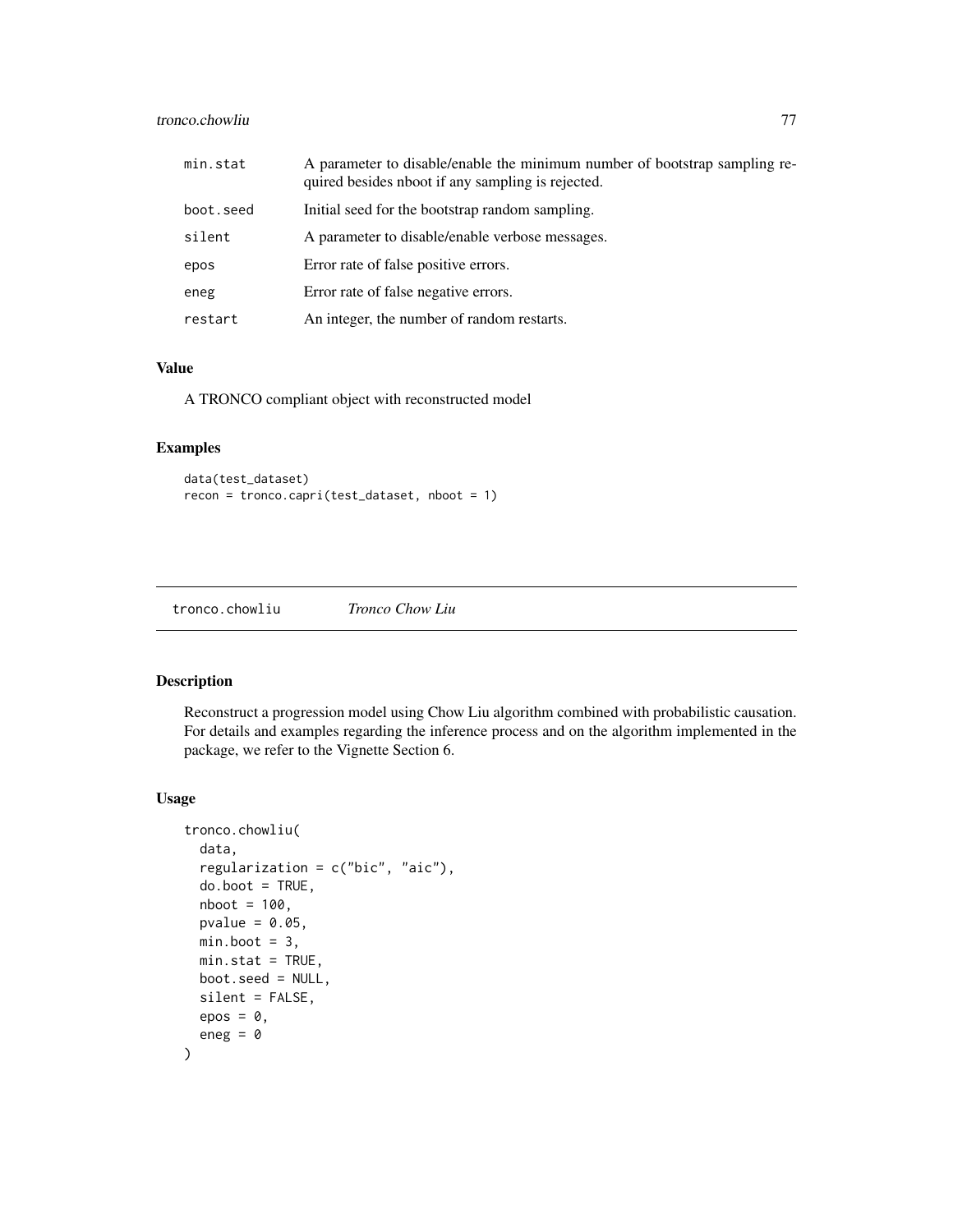## <span id="page-77-0"></span>Arguments

| data      | A TRONCO compliant dataset.                                                                                                     |
|-----------|---------------------------------------------------------------------------------------------------------------------------------|
|           | regularization Select the regularization for the likelihood estimation, e.g., BIC, AIC.                                         |
| do.boot   | A parameter to disable/enable the estimation of the error rates give the recon-<br>structed model.                              |
| nboot     | Number of bootstrap sampling (with rejection) to be performed when estimating<br>the selective advantage scores.                |
| pvalue    | Pvalue to accept/reject the valid selective advantage relations.                                                                |
| min.boot  | Minimum number of bootstrap sampling to be performed.                                                                           |
| min.stat  | A parameter to disable/enable the minimum number of bootstrap sampling re-<br>quired besides nboot if any sampling is rejected. |
| boot.seed | Initial seed for the bootstrap random sampling.                                                                                 |
| silent    | A parameter to disable/enable verbose messages.                                                                                 |
| epos      | Error rate of false positive errors.                                                                                            |
| eneg      | Error rate of false negative errors.                                                                                            |
|           |                                                                                                                                 |

#### Value

A TRONCO compliant object with reconstructed model

#### Examples

```
data(test_dataset_no_hypos)
recon = tronco.chowliu(test_dataset_no_hypos, nboot = 1)
```
tronco.edmonds *Tronco Edmonds*

## Description

Reconstruct a progression model using Edmonds algorithm combined with probabilistic causation. For details and examples regarding the inference process and on the algorithm implemented in the package, we refer to the Vignette Section 6.

#### Usage

```
tronco.edmonds(
 data,
 regularization = "no_reg",
 score = "pmi",do.boot = TRUE,nboot = 100,pvalue = 0.05,
```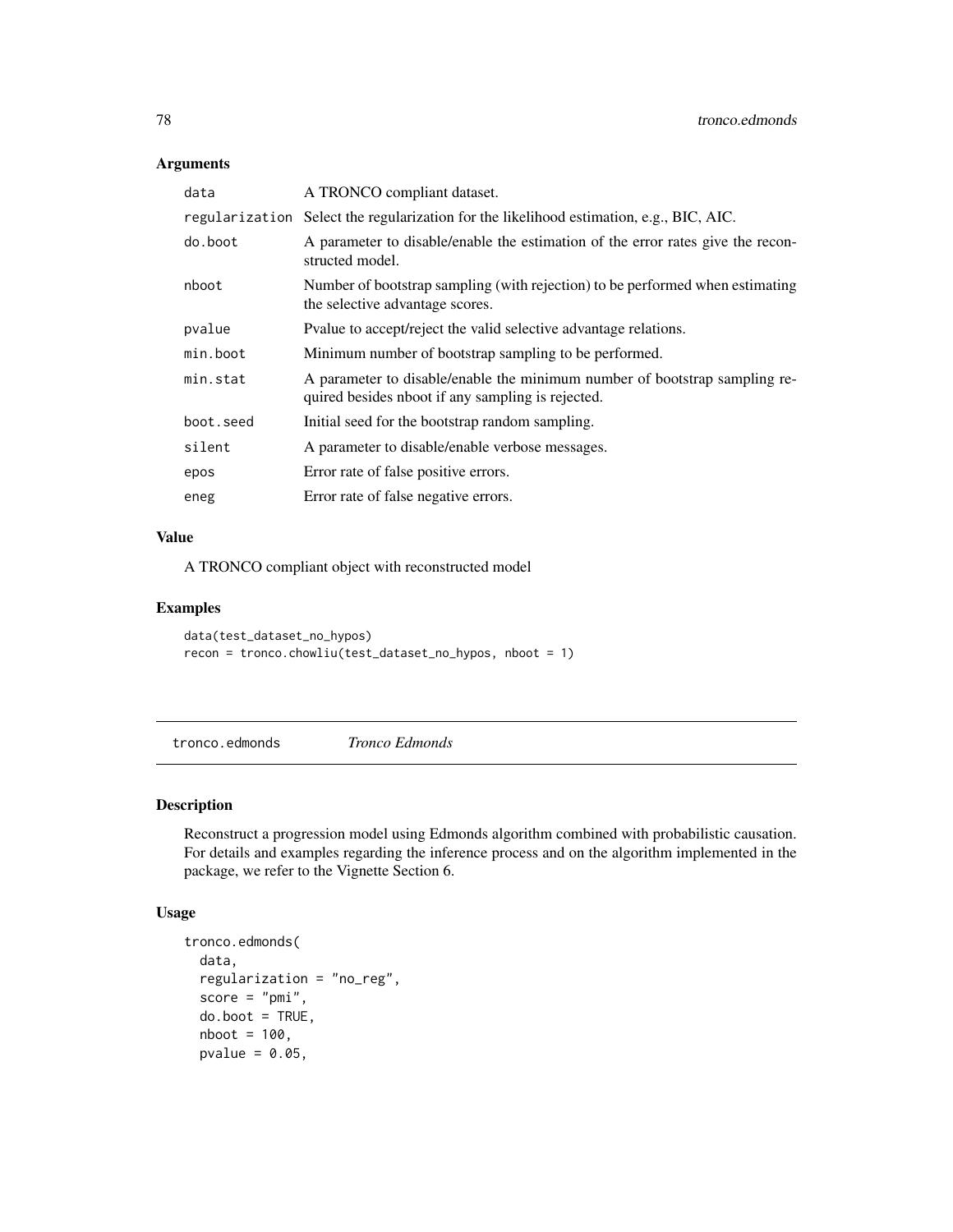# tronco.edmonds 79

```
min.boot = 3,min.stat = TRUE,
  boot.seed = NULL,
  silent = FALSE,
  epos = 0,
  eneg = 0
\mathcal{L}
```
# Arguments

| data      | A TRONCO compliant dataset.                                                                                                         |
|-----------|-------------------------------------------------------------------------------------------------------------------------------------|
|           | regularization Select the regularization for the likelihood estimation, e.g., BIC, AIC.                                             |
| score     | Select the score for the estimation of the best tree, e.g., pointwise mutual infor-<br>mation (pmi), conditional entropy (entropy). |
| do.boot   | A parameter to disable/enable the estimation of the error rates give the recon-<br>structed model.                                  |
| nboot     | Number of bootstrap sampling (with rejection) to be performed when estimating<br>the selective advantage scores.                    |
| pvalue    | Pvalue to accept/reject the valid selective advantage relations.                                                                    |
| min.boot  | Minimum number of bootstrap sampling to be performed.                                                                               |
| min.stat  | A parameter to disable/enable the minimum number of bootstrap sampling re-<br>quired besides nboot if any sampling is rejected.     |
| boot.seed | Initial seed for the bootstrap random sampling.                                                                                     |
| silent    | A parameter to disable/enable verbose messages.                                                                                     |
| epos      | Error rate of false positive errors.                                                                                                |
| eneg      | Error rate of false negative errors.                                                                                                |

# Value

A TRONCO compliant object with reconstructed model

```
data(test_dataset_no_hypos)
recon = tronco.edmonds(test_dataset_no_hypos, nboot = 1)
```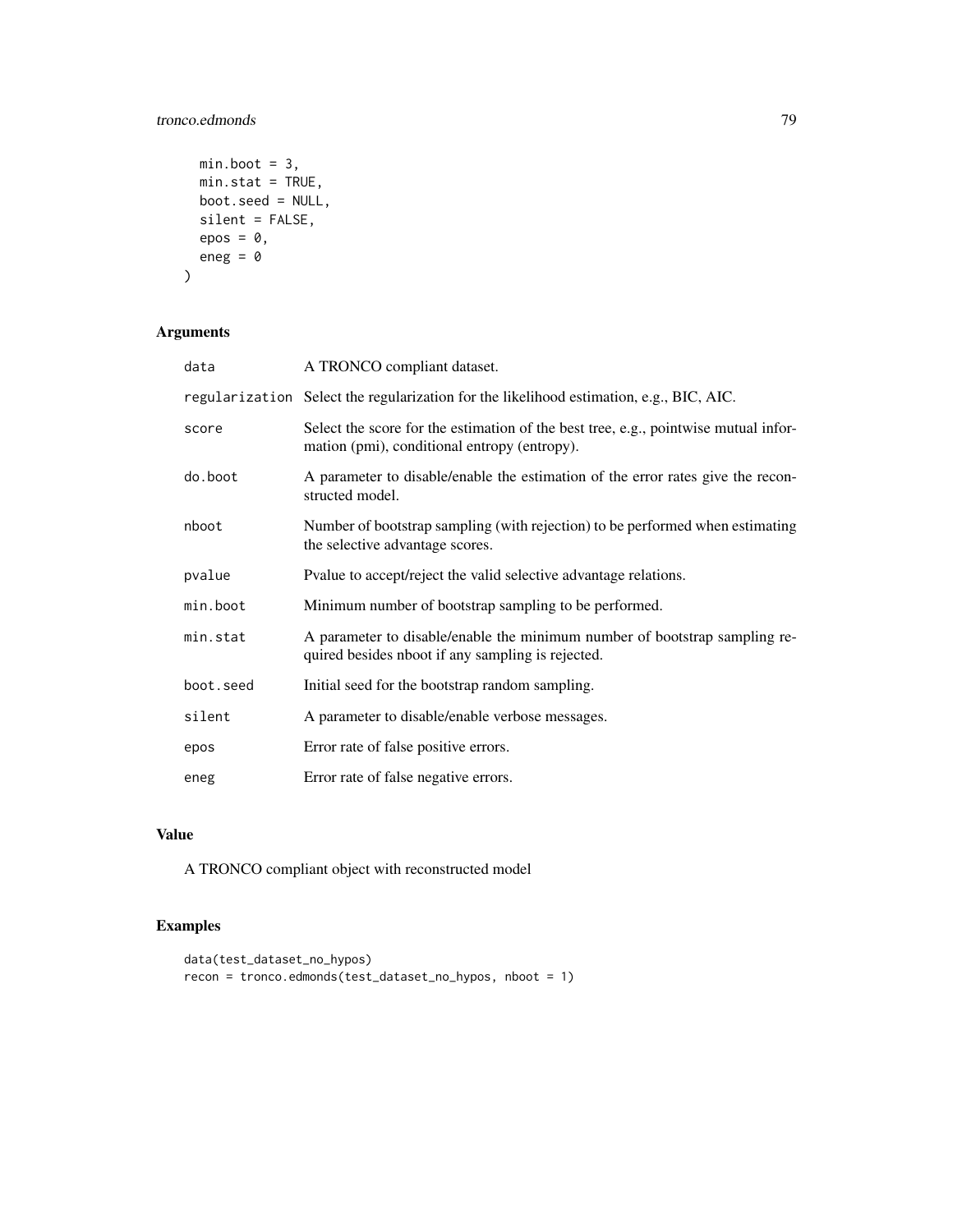<span id="page-79-0"></span>

Reconstruct a progression model using Gabow algorithm combined with probabilistic causation. For details and examples regarding the inference process and on the algorithm implemented in the package, we refer to the Vignette Section 6.

# Usage

```
tronco.gabow(
 data,
  regularization = "no_reg",
  score = "pmi",
 do.boot = TRUE,
 nboot = 100,pvalue = 0.05,
 min.boot = 3,min.stat = TRUE,boot.seed = NULL,
  silent = FALSE,
 epos = 0,
 eneg = 0,
  do.raising = TRUE
)
```

| data       | A TRONCO compliant dataset.                                                                                                         |
|------------|-------------------------------------------------------------------------------------------------------------------------------------|
|            | regularization Select the regularization for the likelihood estimation, e.g., BIC, AIC.                                             |
| score      | Select the score for the estimation of the best tree, e.g., pointwise mutual infor-<br>mation (pmi), conditional entropy (entropy). |
| do.boot    | A parameter to disable/enable the estimation of the error rates give the recon-<br>structed model.                                  |
| nboot      | Number of bootstrap sampling (with rejection) to be performed when estimating<br>the selective advantage scores.                    |
| pvalue     | Pvalue to accept/reject the valid selective advantage relations.                                                                    |
| min.boot   | Minimum number of bootstrap sampling to be performed.                                                                               |
| min.stat   | A parameter to disable/enable the minimum number of bootstrap sampling re-<br>quired besides nboot if any sampling is rejected.     |
| boot.seed  | Initial seed for the bootstrap random sampling.                                                                                     |
| silent     | A parameter to disable/enable verbose messages.                                                                                     |
| epos       | Error rate of false positive errors.                                                                                                |
| eneg       | Error rate of false negative errors.                                                                                                |
| do.raising | Whether to use or not the raising condition as a prior.                                                                             |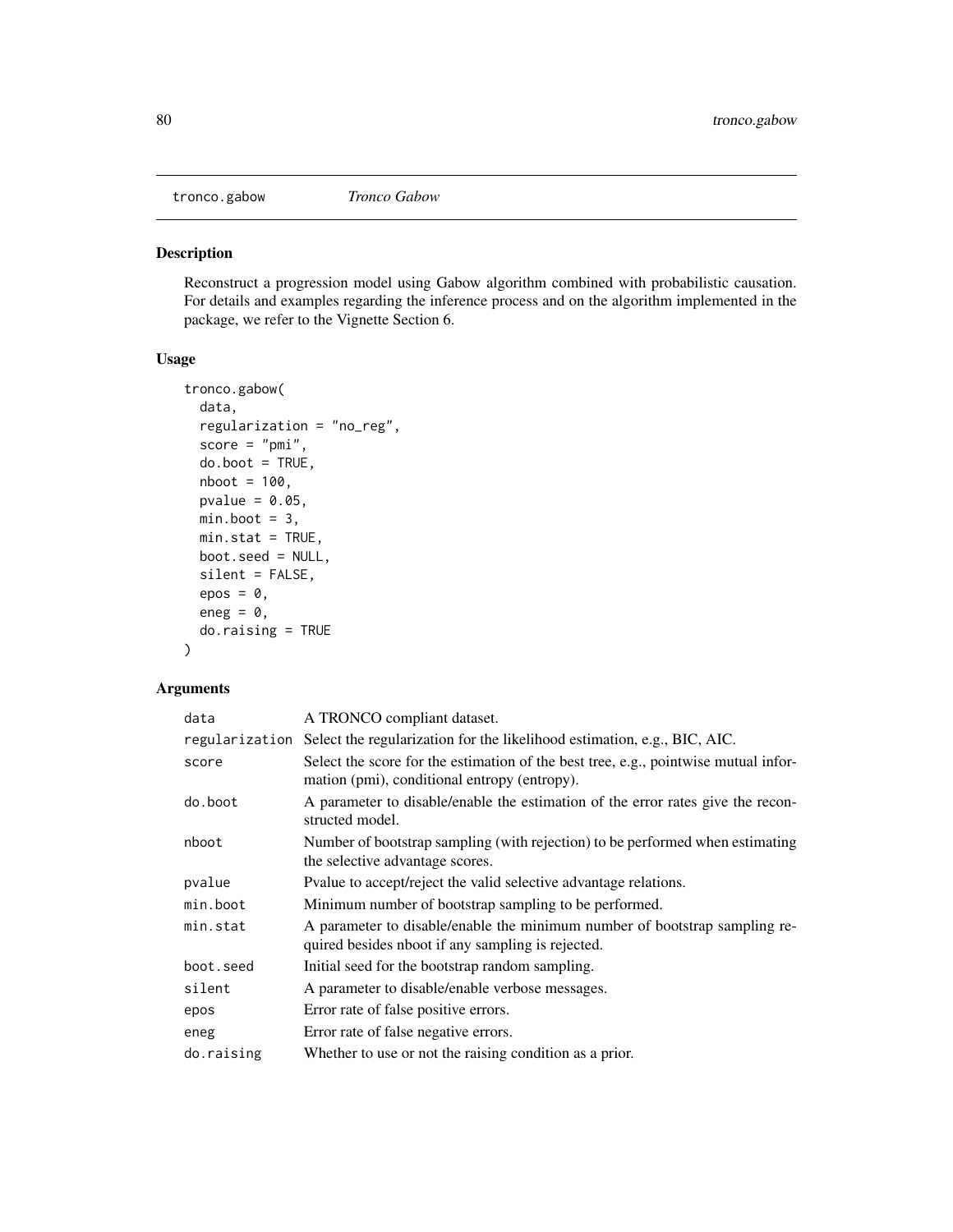#### <span id="page-80-0"></span>tronco.kfold.eloss 81

# Value

A TRONCO compliant object with reconstructed model

## Examples

```
data(test_dataset_no_hypos)
recon = tronco.gabow(test_dataset_no_hypos, nboot = 1)
```
tronco.kfold.eloss *tronco.kfold.eloss*

## Description

Perform a k-fold cross-validation using the function bn.cv to estimate the entropy loss. For details and examples regarding the statistical assesment of an inferred model, we refer to the Vignette Section 7.

#### Usage

```
tronco.kfold.eloss(
  x,
 models = names(as.models(x)),runs = 10,
 k = 10,
 silent = FALSE
)
```
## Arguments

| $\mathsf{x}$ | A reconstructed model (the output of tronco.capri or tronco.caprese)              |
|--------------|-----------------------------------------------------------------------------------|
| models       | The names of the selected regularizers (bic, aic or caprese)                      |
| runs         | a positive integer number, the number of times cross-validation will be run       |
| k            | a positive integer number, the number of groups into which the data will be split |
| silent       | A parameter to disable/enable verbose messages.                                   |

```
data(test_model)
tronco.kfold.eloss(test_model, k = 2, runs = 2)
```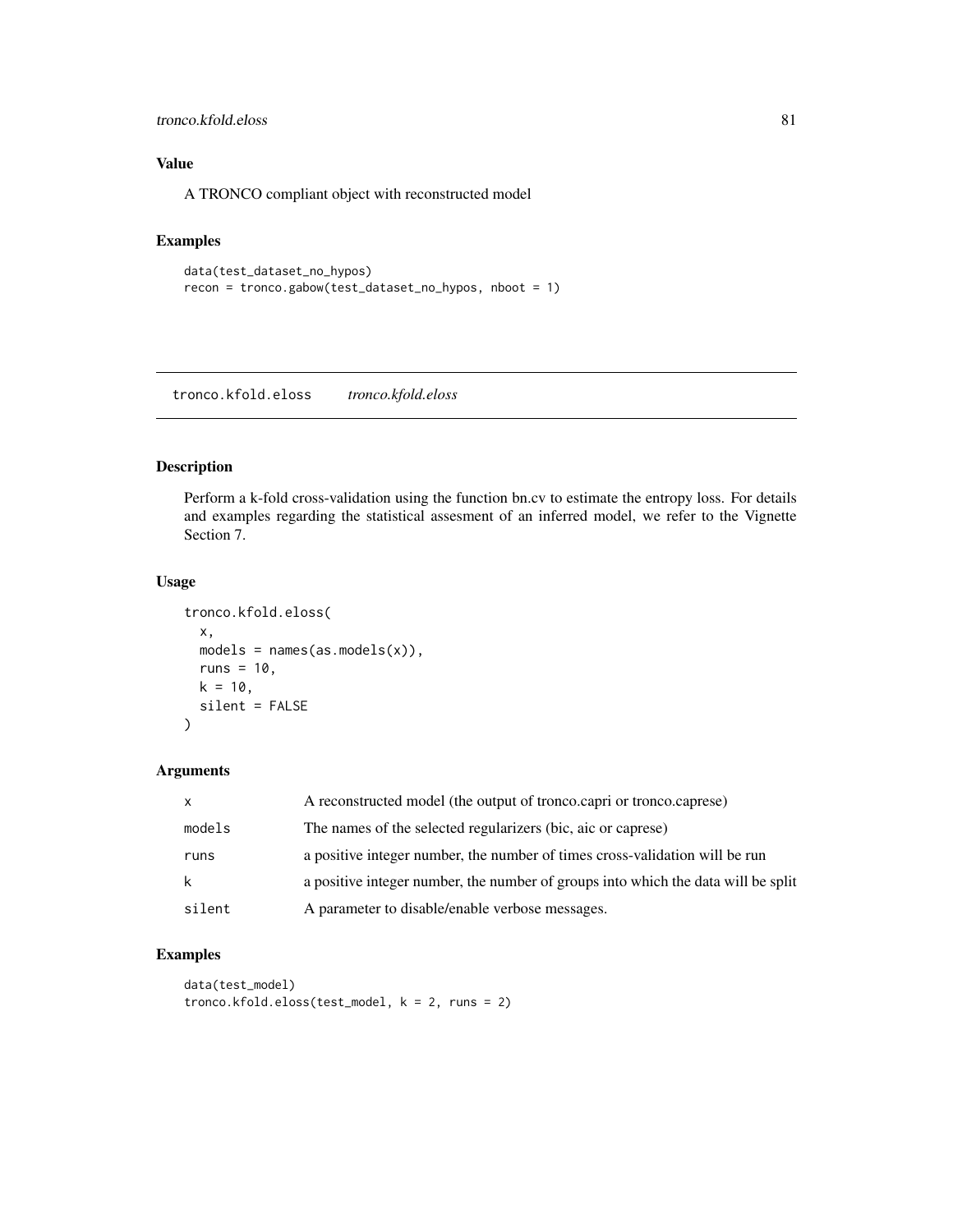<span id="page-81-0"></span>tronco.kfold.posterr *tronco.kfold.posterr. For details and examples regarding the statistical assesment of an inferred model, we refer to the Vignette Section 7.*

# Description

Perform a k-fold cross-validation using the function bn.cv and scan every node to estimate its posterior classification error.

# Usage

```
tronco.kfold.posterr(
 x,
 models = names(as.models(x)),events = as.events(x),runs = 10,
 k = 10,
 cores.ratio = 1,
 silent = FALSE
\mathcal{L}
```
# Arguments

| $\mathsf{x}$ | A reconstructed model (the output of tronco.capri)                                |  |
|--------------|-----------------------------------------------------------------------------------|--|
| models       | The names of the selected regularizers (bic, aic or caprese)                      |  |
| events       | a list of event                                                                   |  |
| runs         | a positive integer number, the number of times cross-validation will be run       |  |
| k            | a positive integer number, the number of groups into which the data will be split |  |
| cores.ratio  | Percentage of cores to use. coresRate * (numCores - 1)                            |  |
| silent       | A parameter to disable/enable verbose messages.                                   |  |

```
data(test_model)
tronco.kfold.poster(test_model, k = 2, runs = 2, cores.ratio = 0)
```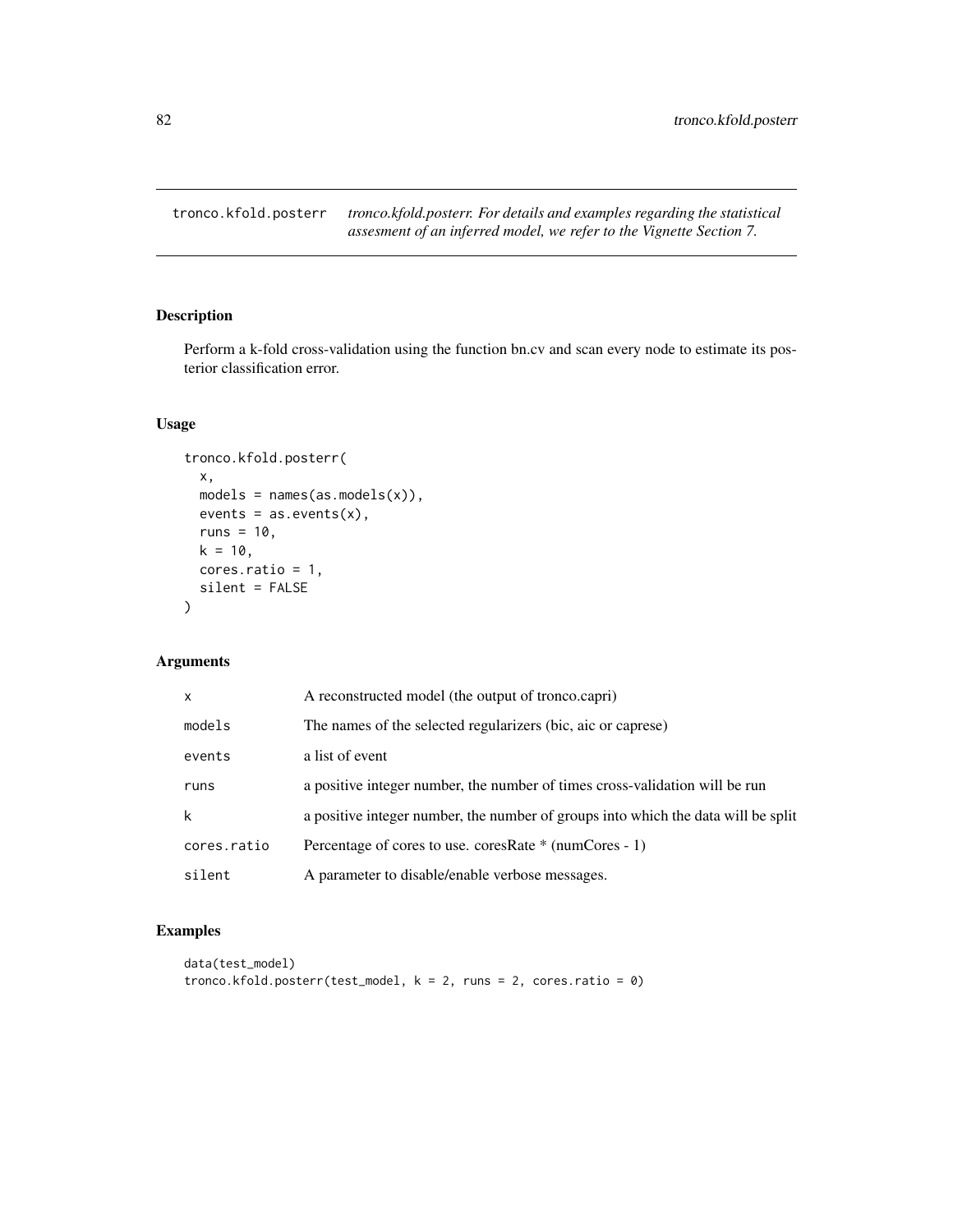<span id="page-82-0"></span>Perform a k-fold cross-validation using the function bn.cv and scan every node to estimate its prediction error. For details and examples regarding the statistical assesment of an inferred model, we refer to the Vignette Section 7.

# Usage

```
tronco.kfold.prederr(
 x,
 models = names(as.models(x)),events = as.events(x),runs = 10,
 k = 10,
 cores.ratio = 1,
 silent = FALSE
\mathcal{L}
```
# Arguments

| $\mathsf{x}$ | A reconstructed model (the output of tronco.capri)                                |  |
|--------------|-----------------------------------------------------------------------------------|--|
| models       | The names of the selected regularizers (bic, aic or caprese)                      |  |
| events       | a list of event                                                                   |  |
| runs         | a positive integer number, the number of times cross-validation will be run       |  |
| k            | a positive integer number, the number of groups into which the data will be split |  |
| cores.ratio  | Percentage of cores to use. coresRate * (numCores - 1)                            |  |
| silent       | A parameter to disable/enable verbose messages.                                   |  |

```
data(test_model)
tronco.kfold.prederr(test_model, k = 2, runs = 2, cores.ratio = 0)
```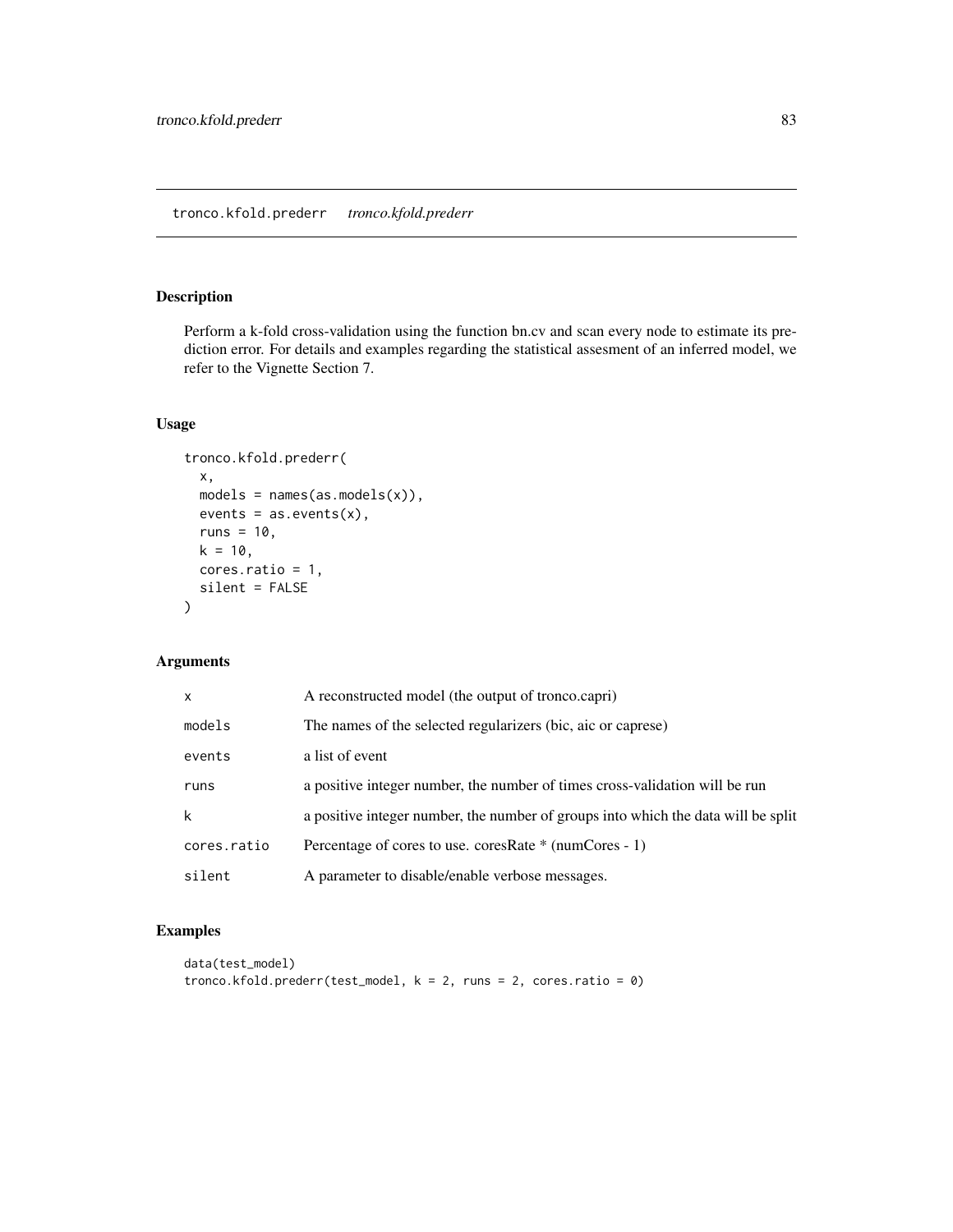<span id="page-83-0"></span>tronco.pattern.plot : plot a genotype

# Usage

```
tronco.pattern.plot(
 x,
 group = as.events(x),
 to,
 gap.cex = 1,
 legend.cex = 1,
 label.cex = 1,title = paste(to[1], to[2]),mode = "barplot"
)
```
#### Arguments

| x          | A TRONCO compliant dataset                    |
|------------|-----------------------------------------------|
| group      | A list of events (see as events) for details) |
| to         | A target event                                |
| gap.cex    | cex parameter for gap                         |
| legend.cex | cex parameter for legend                      |
| label.cex  | cex parameter for label                       |
| title      | title                                         |
| mode       | can be 'circos' or 'barplot'                  |

tronco.plot *tronco.plot*

# Description

Plots a progression model from a recostructed dataset. For details and examples regarding the visualization of an inferred model, we refer to the Vignette Section 7.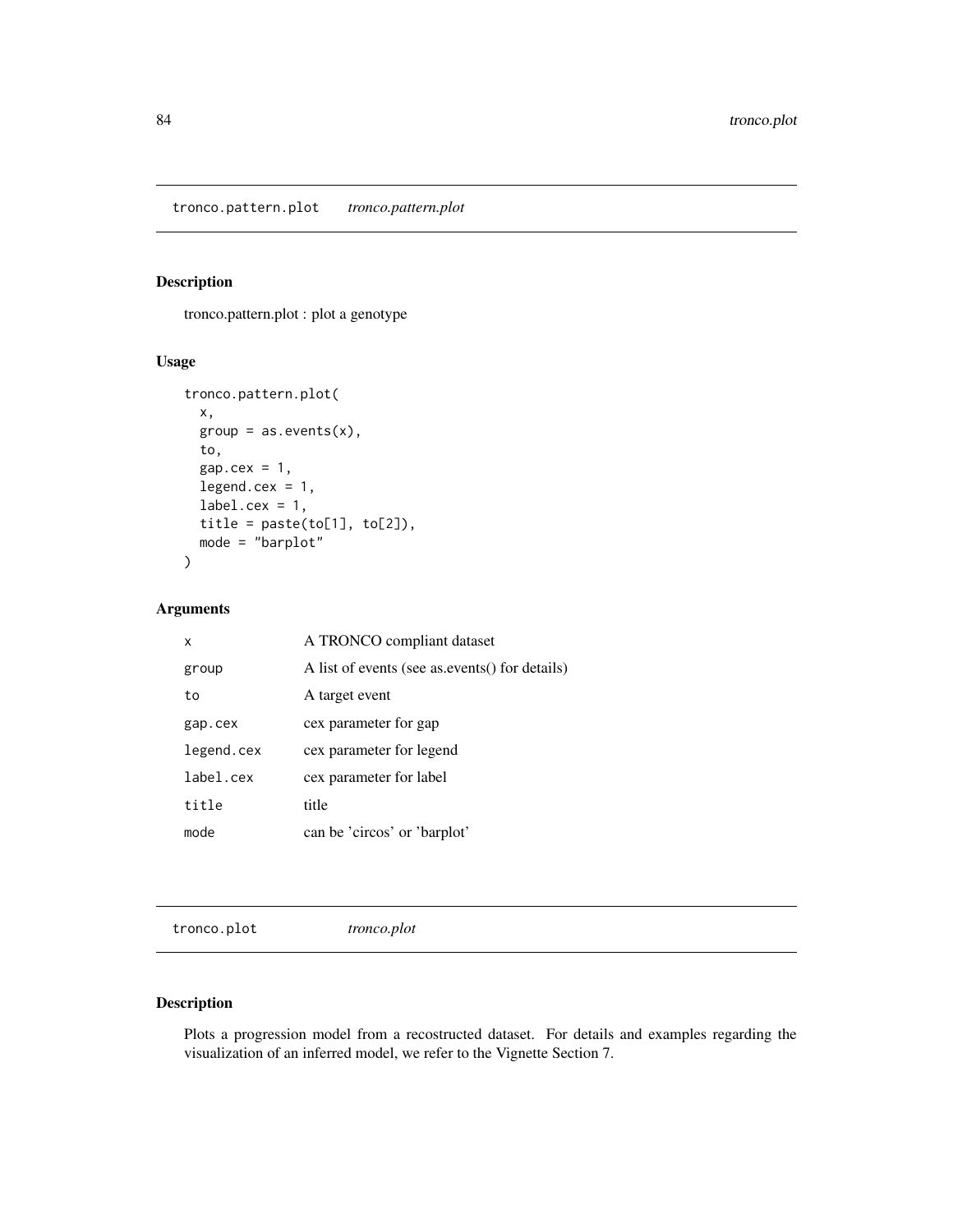# tronco.plot 85

# Usage

```
tronco.plot(
  x,
 models = names(x$model),
 fontsize = NA,
 height = 2,
 width = 3,
 height.logic = 1,
 pf = FALSE,
 disconnected = FALSE,
  scale.nodes = NA,
  title = as.description(x),
 confidence = NA,
 p.min = 0.05,
  legend = TRUE,
  legend. cex = 1,edge.cex = 1,
  label.edge.size = NA,
  expand = TRUE,genes = NULL,
  relations.filter = NA,
  edge.color = "black",
 pathways.color = "Set1",
  file = NA,
  legend.pos = "bottom",
 pathways = NULL,
  1wd = 3,
  samples.annotation = NA,
 export.igraph = FALSE,
 create.new.dev = TRUE,
  ...
\mathcal{L}
```

| $\mathsf{x}$ | A reconstructed model (the output of the inference by a tronco function)       |  |
|--------------|--------------------------------------------------------------------------------|--|
| models       | A vector containing the names of the algorithms used (caprese, capri_bic, etc) |  |
| fontsize     | For node names. Default NA for automatic rescaling                             |  |
| height       | Proportion node height - node width. Default height 2                          |  |
| width        | Proportion node height - node width. Default width 2                           |  |
| height.logic | Height of logical nodes. Defaul 1                                              |  |
| pf           | Should I print Prima Facie? Default False                                      |  |
| disconnected | Should I print disconnected nodes? Default False                               |  |
| scale.nodes  | Node scaling coefficient (based on node frequency). Default NA (autoscale)     |  |
| title        | Title of the plot. Default as description $(x)$                                |  |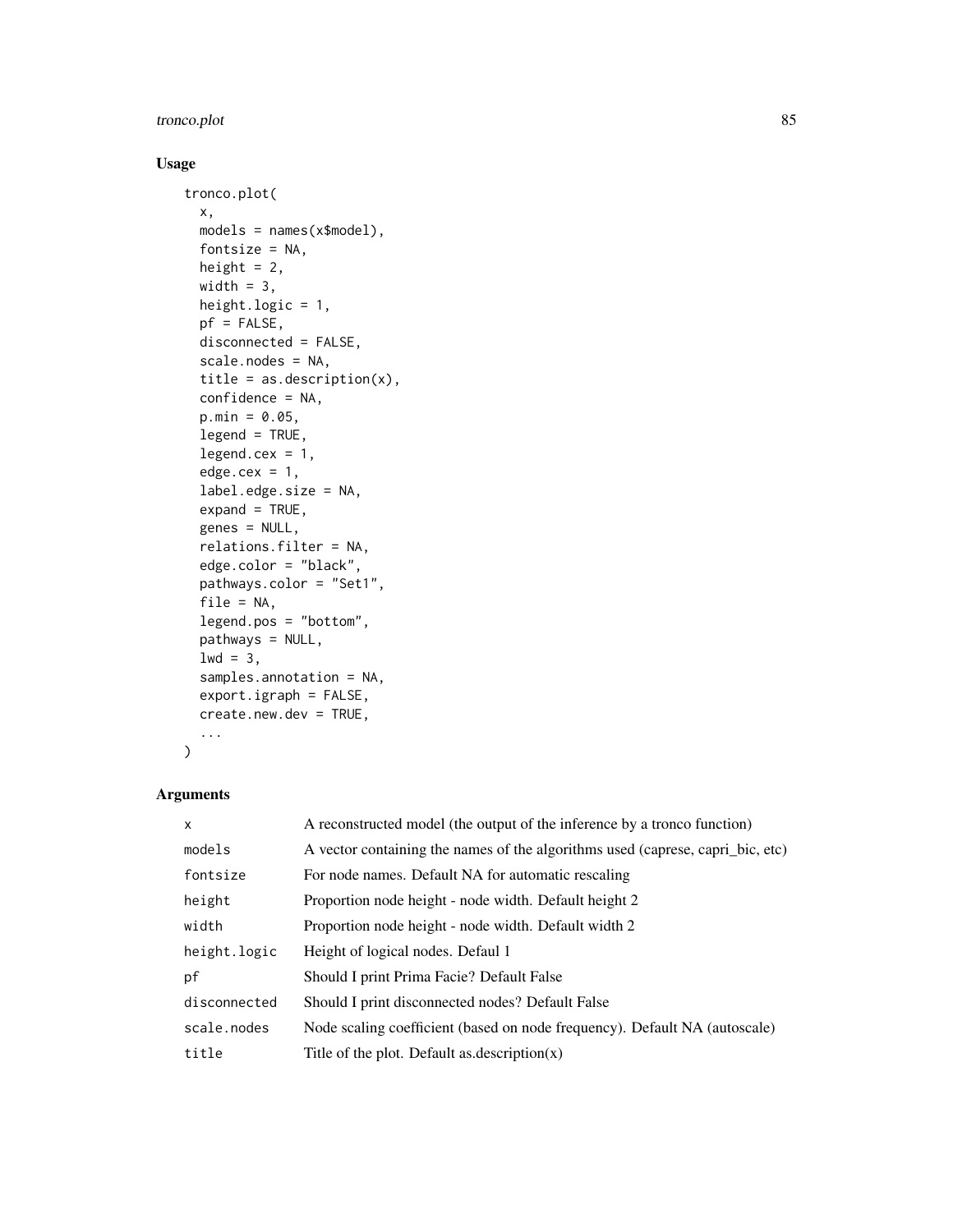| confidence         | Should I add confidence informations? No if NA                                                                                                                                                              |  |  |
|--------------------|-------------------------------------------------------------------------------------------------------------------------------------------------------------------------------------------------------------|--|--|
| p.min              | p-value cutoff. Default automatic                                                                                                                                                                           |  |  |
| legend             | Should I visualise the legend?                                                                                                                                                                              |  |  |
| legend.cex         | CEX value for legend. Default 1.0                                                                                                                                                                           |  |  |
| edge.cex           | CEX value for edge labels. Default 1.0                                                                                                                                                                      |  |  |
| label.edge.size    |                                                                                                                                                                                                             |  |  |
|                    | Size of edge labels. Default NA for automatic rescaling                                                                                                                                                     |  |  |
| expand             | Should I expand hypotheses? Default TRUE                                                                                                                                                                    |  |  |
| genes              | Visualise only genes in this list. Default NULL, visualise all.                                                                                                                                             |  |  |
| relations.filter   |                                                                                                                                                                                                             |  |  |
|                    | Filter relations to dispaly according to this functions. Default NA                                                                                                                                         |  |  |
| edge.color         | Edge color. Default 'black'                                                                                                                                                                                 |  |  |
|                    | pathways.color RColorBrewer colorser for patways. Default 'Set1'.                                                                                                                                           |  |  |
| file               | String containing filename for PDF output. If NA no PDF output will be pro-<br>vided                                                                                                                        |  |  |
| legend.pos         | Legend position. Default 'bottom',                                                                                                                                                                          |  |  |
| pathways           | A vector containing pathways information as described in as patterns()                                                                                                                                      |  |  |
| lwd                | Edge base lwd. Default 3                                                                                                                                                                                    |  |  |
| samples.annotation |                                                                                                                                                                                                             |  |  |
|                    | $=$ List of samples to search for events in model                                                                                                                                                           |  |  |
| export.igraph      | If TRUE export the generated igraph object                                                                                                                                                                  |  |  |
|                    | create.new.dev If TRUE create a new graphical device when calling trono.plot. Set this to<br>FALSE, e.g., if you do not wish to create a new device when executing the<br>command with export.igraph = TRUE |  |  |
| .                  | Additional arguments for RGraphviz plot function                                                                                                                                                            |  |  |

# Value

Information about the reconstructed model

```
data(test_model)
tronco.plot(test_model)
```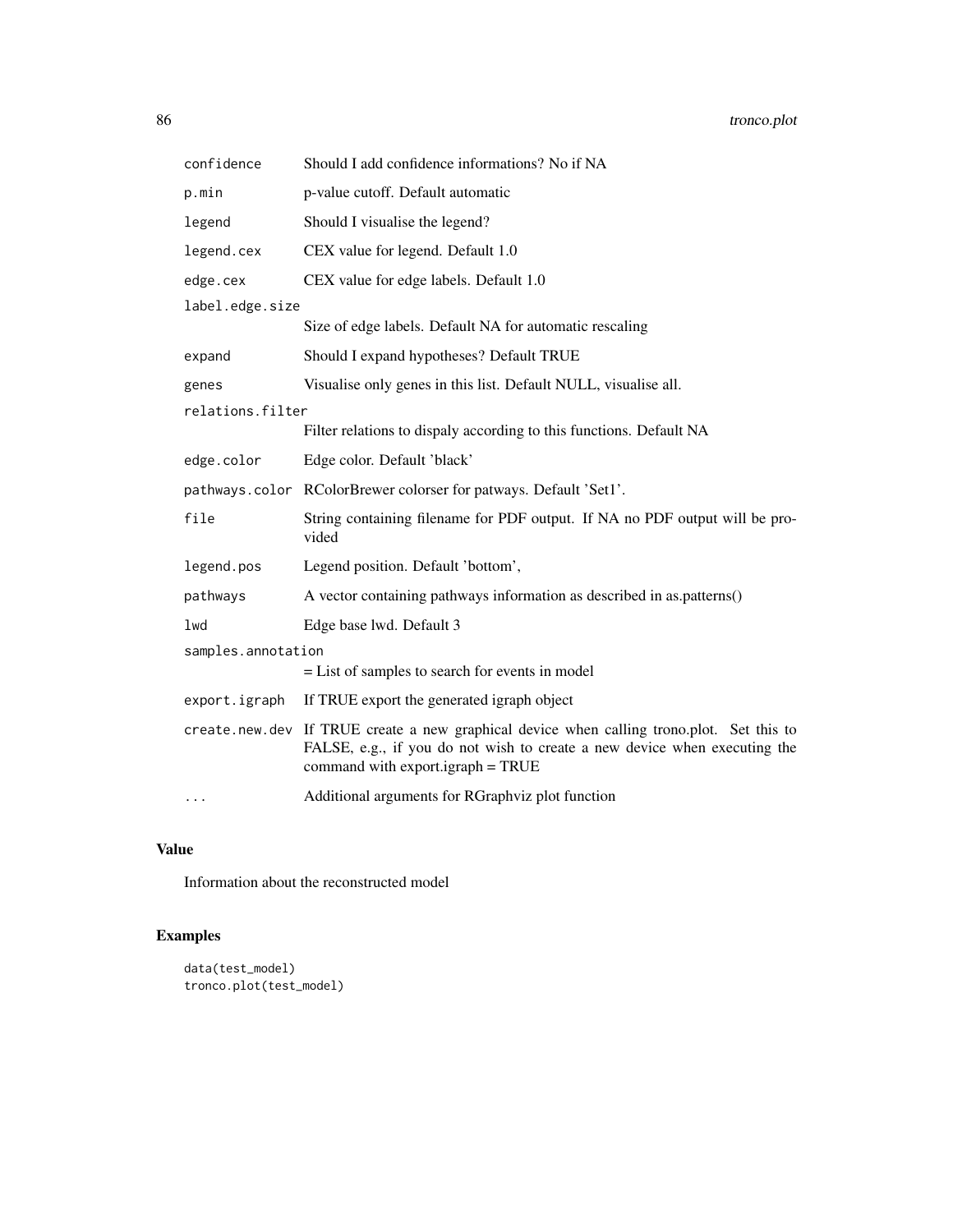<span id="page-86-0"></span>

Reconstruct a progression model using Prim algorithm combined with probabilistic causation. For details and examples regarding the inference process and on the algorithm implemented in the package, we refer to the Vignette Section 6.

#### Usage

```
tronco.prim(
  data,
  regularization = "no_reg",
 do.boot = TRUE,nboot = 100,
 pvalue = 0.05,
 min.boot = 3,min.stat = TRUE,boot.seed = NULL,
  silent = FALSE,
 epos = 0,
 eneg = \theta)
```
# Arguments

| data      | A TRONCO compliant dataset.                                                                                                     |
|-----------|---------------------------------------------------------------------------------------------------------------------------------|
|           | regularization Select the regularization for the likelihood estimation, e.g., BIC, AIC.                                         |
| do.boot   | A parameter to disable/enable the estimation of the error rates give the recon-<br>structed model.                              |
| nboot     | Number of bootstrap sampling (with rejection) to be performed when estimating<br>the selective advantage scores.                |
| pvalue    | Pvalue to accept/reject the valid selective advantage relations.                                                                |
| min.boot  | Minimum number of bootstrap sampling to be performed.                                                                           |
| min.stat  | A parameter to disable/enable the minimum number of bootstrap sampling re-<br>quired besides nboot if any sampling is rejected. |
| boot.seed | Initial seed for the bootstrap random sampling.                                                                                 |
| silent    | A parameter to disable/enable verbose messages.                                                                                 |
| epos      | Error rate of false positive errors.                                                                                            |
| eneg      | Error rate of false negative errors.                                                                                            |

# Value

A TRONCO compliant object with reconstructed model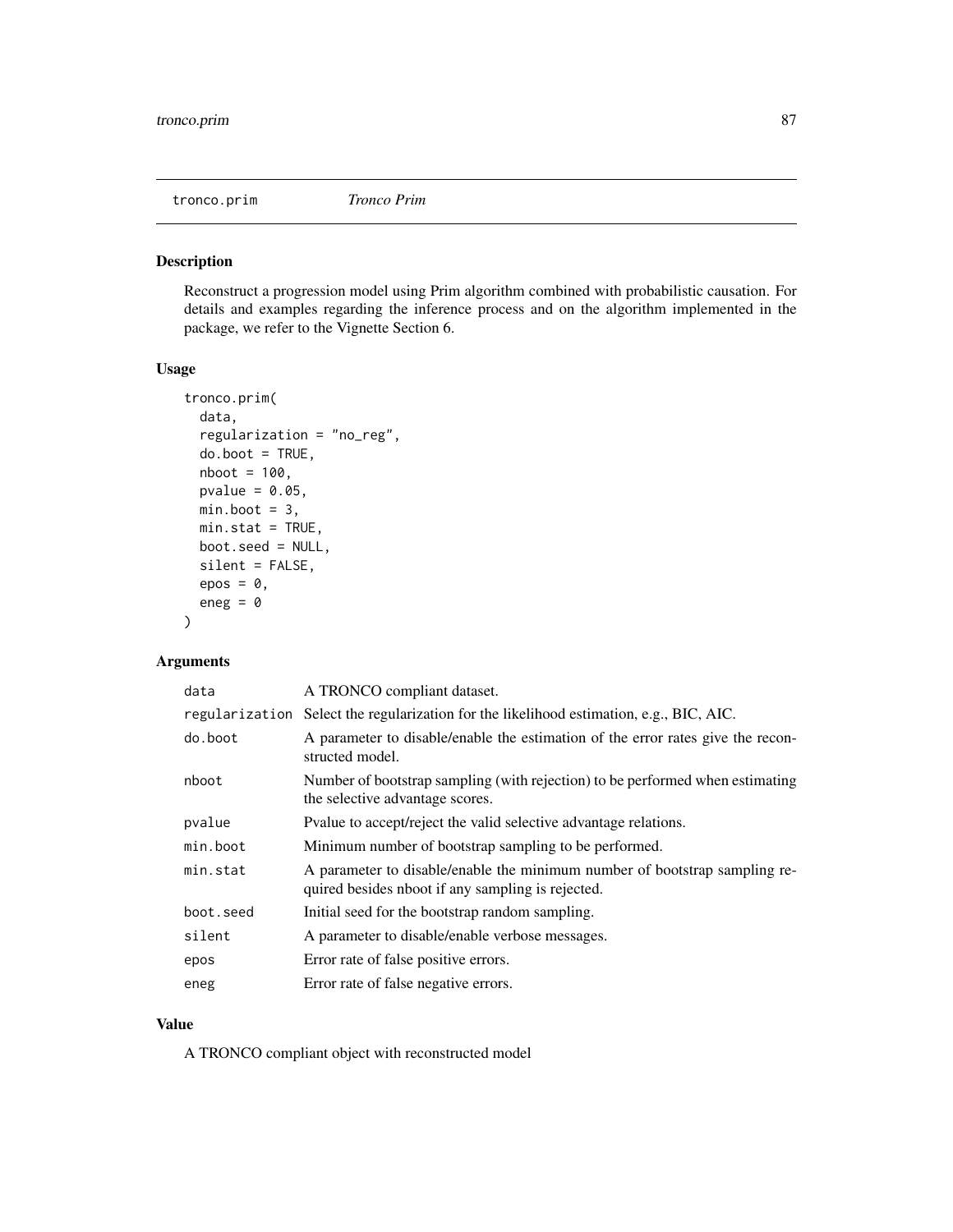# Examples

```
data(test_dataset_no_hypos)
recon = tronco.prim(test_dataset_no_hypos, nboot = 1)
```
view *view*

# Description

Print to console a short report of a dataset 'x', which should be a TRONCO compliant dataset - see is.compliant.

### Usage

 $view(x, view = 5)$ 

# Arguments

| X    | A TRONCO compliant dataset.               |
|------|-------------------------------------------|
| view | The firse view events are shown via head. |

# Examples

```
data(test_dataset)
view(test_dataset)
```
which.samples *which.samples*

# Description

Return a list of samples with specified alteration

# Usage

```
which.samples(x, gene, type, neg = FALSE)
```

|      | A TRONCO compliant dataset.                                  |
|------|--------------------------------------------------------------|
| gene | A list of gene names                                         |
| type | A list of types                                              |
| neg  | If FALSE return the list, if TRUE return as samples() - list |

<span id="page-87-0"></span>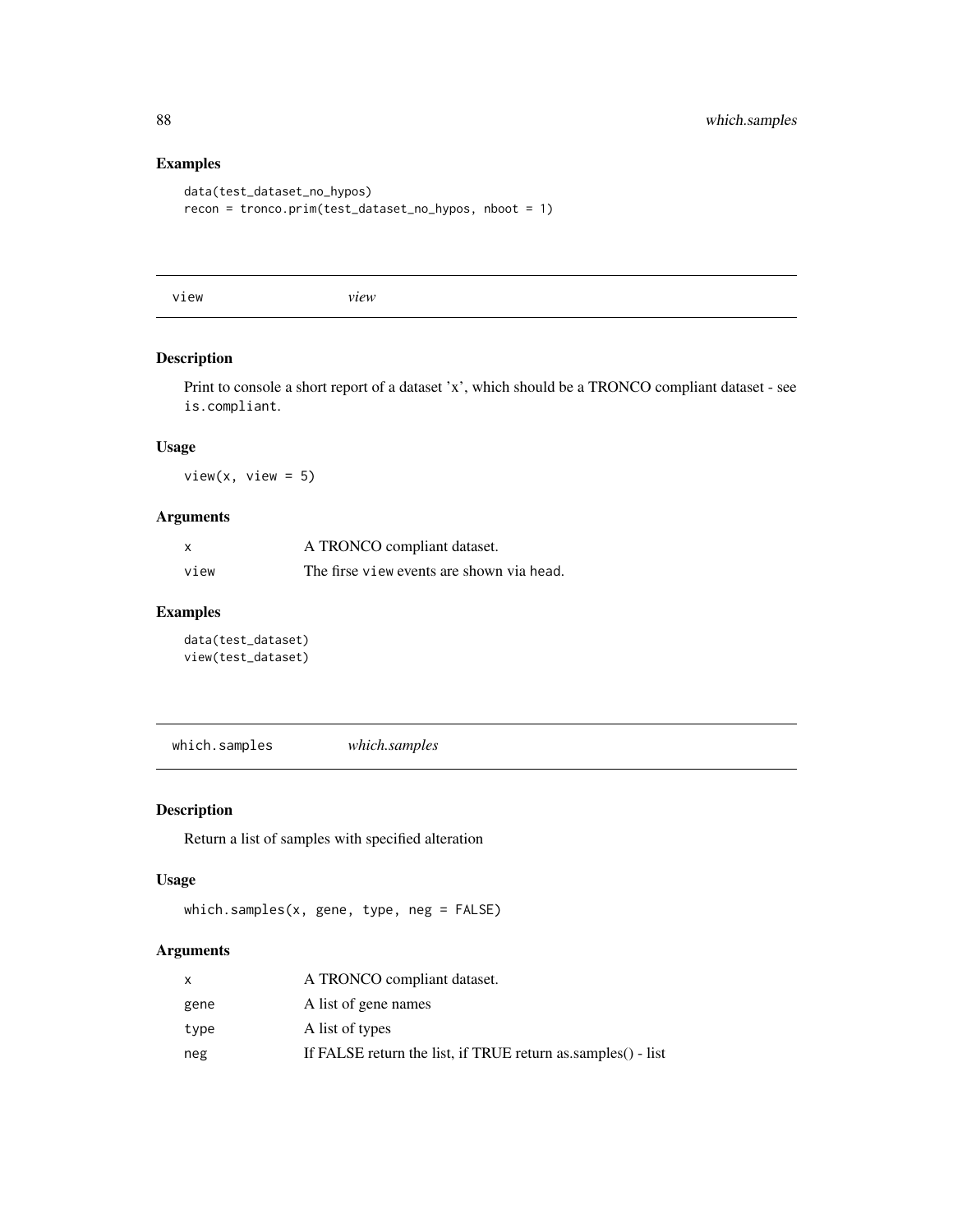#### <span id="page-88-0"></span> $XOR$  89

# Value

A list of sample

# Examples

```
data(test_dataset)
which.samples(test_dataset, 'TET2', 'ins_del')
which.samples(test_dataset, 'TET2', 'ins_del', neg=TRUE)
```
XOR *XOR*

# Description

XOR hypothesis

# Usage

XOR(...)

# Arguments

... Atoms of the hard exclusive pattern given either as labels or as partielly lifted vectors.

# Value

Vector to be added to the lifted genotype resolving the hard exclusive pattern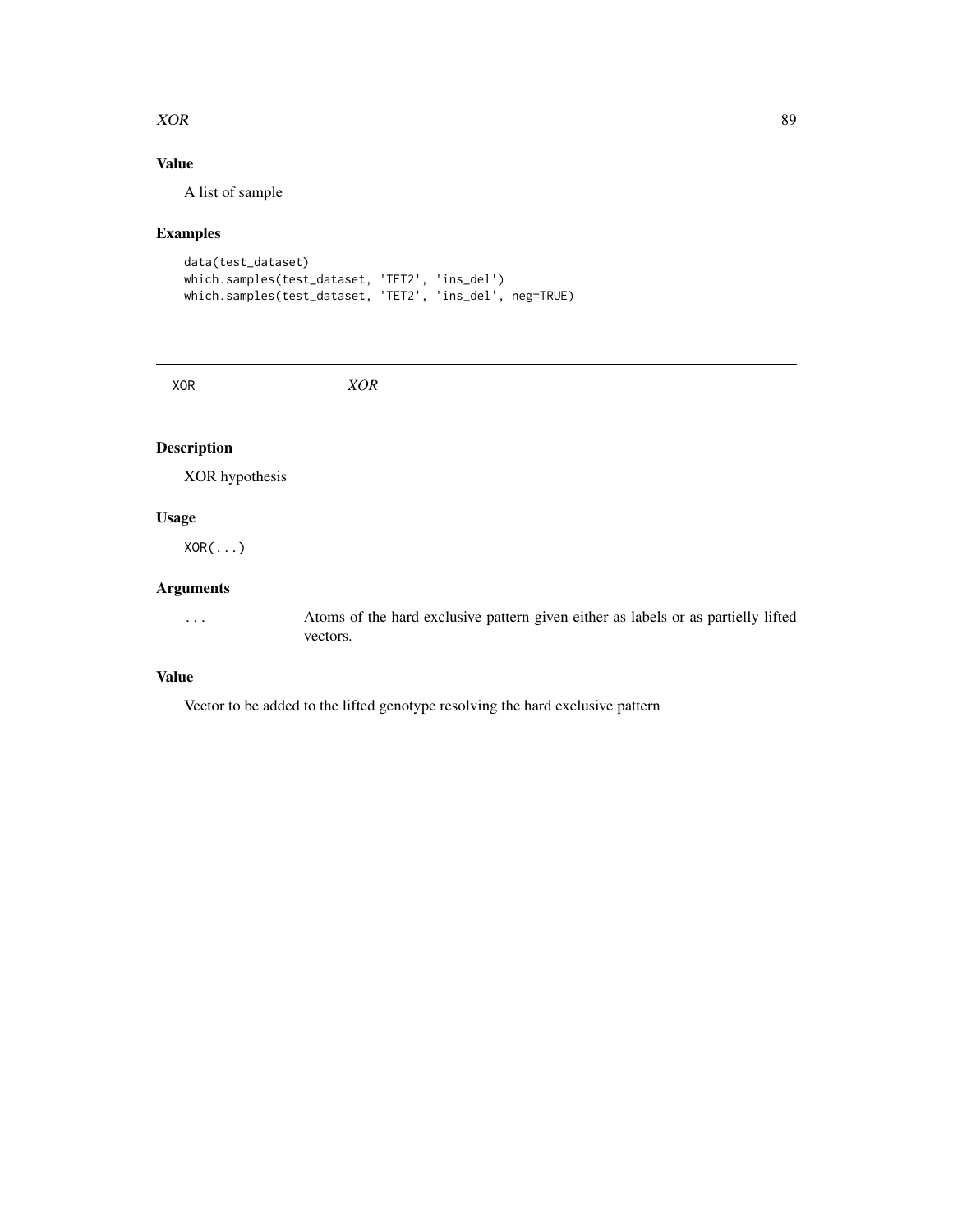# **Index**

aCML, [5](#page-4-0) AND,  $5$ annotate.description, [6](#page-5-0) annotate.stages, [6](#page-5-0) as.adj.matrix, [7](#page-6-0) as.alterations, [8](#page-7-0) as.bootstrap.scores, [8](#page-7-0) as.colors, [9](#page-8-0) as.conditional.probs, [10](#page-9-0) as.confidence, [10](#page-9-0) as.description, [11](#page-10-0) as.events, [12](#page-11-0) as.events.in.patterns, [12](#page-11-0) as.events.in.sample, [13](#page-12-0) as.gene, [14](#page-13-0) as.genes, [14](#page-13-0) as.genes.in.patterns, [15](#page-14-0) as.genotypes, [16](#page-15-0) as.hypotheses, [16](#page-15-0) as.joint.probs, [17](#page-16-0) as.kfold.eloss, [18](#page-17-0) as.kfold.posterr, [18](#page-17-0) as.kfold.prederr, [19](#page-18-0) as.marginal.probs, [20](#page-19-0) as.models, [21](#page-20-0) as.parameters, [21](#page-20-0) as.pathway, [22](#page-21-0) as.patterns, [23](#page-22-0) as.samples, [23](#page-22-0) as.selective.advantage.relations, [24](#page-23-0) as.stages, [25](#page-24-0) as.types, [25](#page-24-0) as.types.in.patterns, [26](#page-25-0) change.color, [27](#page-26-0)

consolidate.data, [27](#page-26-0) crc\_gistic, [28](#page-27-0) crc\_maf, [29](#page-28-0) crc\_plain, [29](#page-28-0)

delete.event, [30](#page-29-0) delete.gene, [31](#page-30-0) delete.hypothesis, [31](#page-30-0) delete.model, [32](#page-31-0) delete.pattern, [33](#page-32-0) delete.samples, [33](#page-32-0) delete.type, [34](#page-33-0) dist, *[63](#page-62-0)* duplicates, [34](#page-33-0) ebind, [35](#page-34-0) enforce.numeric, [35](#page-34-0) enforce.string, [36](#page-35-0) events.selection, [36](#page-35-0) export.graphml, [37](#page-36-0) export.mutex, [38](#page-37-0) export.nbs.input, [39](#page-38-0) extract.MAF.HuGO.Entrez.map, [39](#page-38-0) genes.table.report, [40](#page-39-0) gpar, *[65](#page-64-0)* grid.text, *[65](#page-64-0)* has.duplicates, [41](#page-40-0) has.model, [41](#page-40-0) has.stages, [42](#page-41-0) hclust, *[63](#page-62-0)*, *[65](#page-64-0)* hypothesis.add, [42](#page-41-0) hypothesis.add.group, [43](#page-42-0) hypothesis.add.homologous, [44](#page-43-0) import.genotypes, [45](#page-44-0) import.GISTIC, [45](#page-44-0) import.MAF, [46](#page-45-0) import.model, [48](#page-47-0) import.mutex.groups, [48](#page-47-0) intersect.datasets, [49](#page-48-0) is.compliant, [49](#page-48-0) join.events, [50](#page-49-0) join.types, [51](#page-50-0)